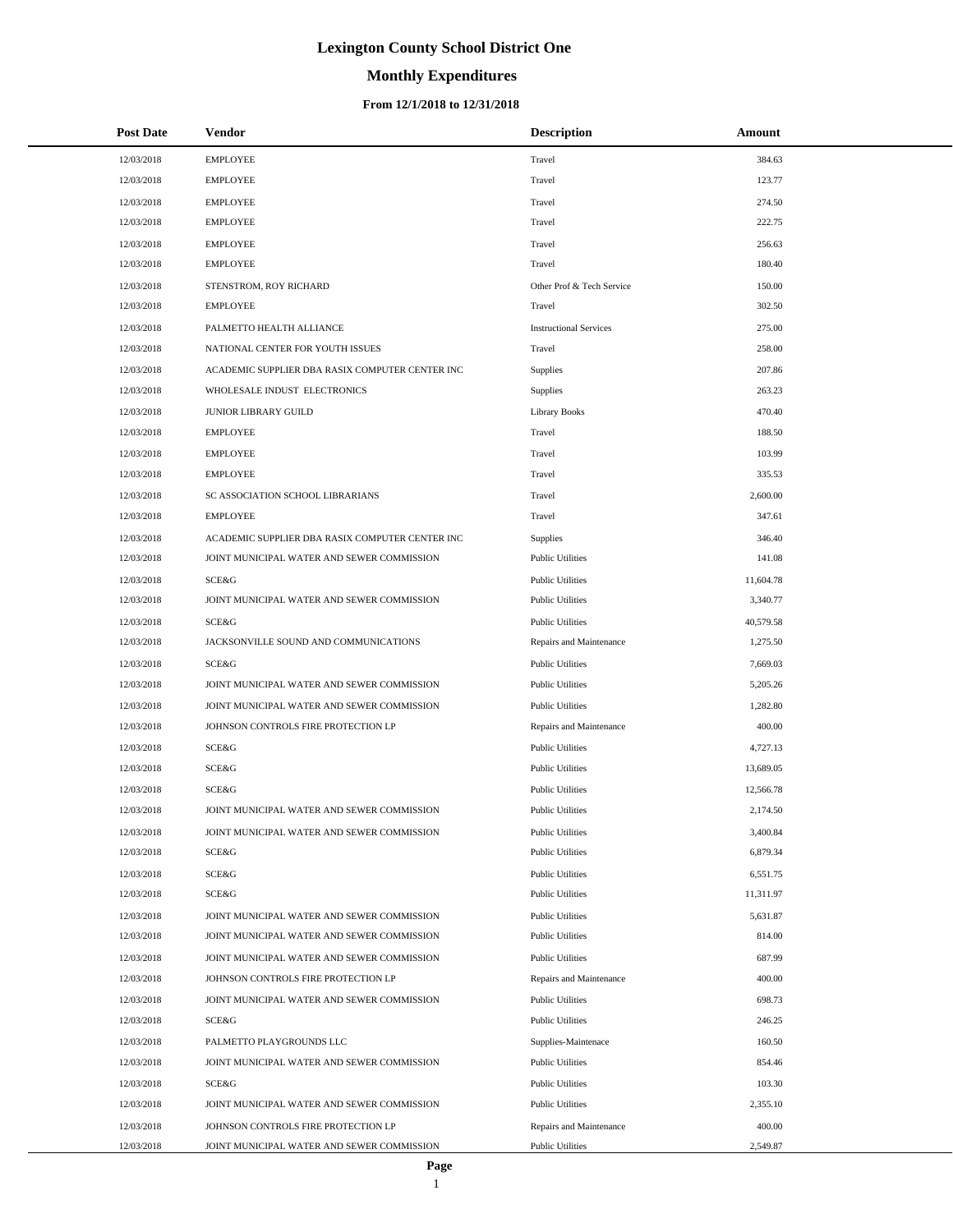# **Monthly Expenditures**

### **From 12/1/2018 to 12/31/2018**

| <b>Post Date</b> | <b>Vendor</b>                                      | <b>Description</b>          | Amount    |
|------------------|----------------------------------------------------|-----------------------------|-----------|
| 12/03/2018       | JOHNSON CONTROLS FIRE PROTECTION LP                | Repairs and Maintenance     | 400.00    |
| 12/03/2018       | JOINT MUNICIPAL WATER AND SEWER COMMISSION         | <b>Public Utilities</b>     | 988.28    |
| 12/03/2018       | JOINT MUNICIPAL WATER AND SEWER COMMISSION         | <b>Public Utilities</b>     | 704.26    |
| 12/03/2018       | <b>SCE&amp;G</b>                                   | <b>Public Utilities</b>     | 7,466.25  |
| 12/03/2018       | JOINT MUNICIPAL WATER AND SEWER COMMISSION         | <b>Public Utilities</b>     | 215.00    |
| 12/03/2018       | <b>SCE&amp;G</b>                                   | <b>Public Utilities</b>     | 147.61    |
| 12/03/2018       | JOINT MUNICIPAL WATER AND SEWER COMMISSION         | <b>Public Utilities</b>     | 2,320.24  |
| 12/03/2018       | PALMETTO PLAYGROUNDS LLC                           | Supplies-Maintenace         | 100.31    |
| 12/03/2018       | ASMAR, HAYA A                                      | <b>Pupil Transportation</b> | 141.26    |
| 12/03/2018       | COLE, SUSAN                                        | <b>Pupil Transportation</b> | 505.76    |
| 12/03/2018       | FOGLE, PAM                                         | <b>Pupil Transportation</b> | 327.00    |
| 12/03/2018       | <b>EMPLOYEE</b>                                    | <b>Pupil Transportation</b> | 1,069.29  |
| 12/03/2018       | HEADDEN, CYNTHIA                                   | Pupil Transportation        | 362.43    |
| 12/03/2018       | PEARCE, TIM                                        | <b>Pupil Transportation</b> | 648.77    |
| 12/03/2018       | SABBAGHA, THERESA                                  | Pupil Transportation        | 158.87    |
| 12/03/2018       | SIMUEL, DEATRU                                     | <b>Pupil Transportation</b> | 223.18    |
| 12/03/2018       | <b>EMPLOYEE</b>                                    | Pupil Transportation        | 127.53    |
| 12/03/2018       | STROUD, ANDREA                                     | <b>Pupil Transportation</b> | 671.00    |
| 12/03/2018       | <b>EMPLOYEE</b>                                    | Pupil Transportation        | 220.73    |
| 12/03/2018       | VAUGHN, DANA                                       | <b>Pupil Transportation</b> | 706.32    |
| 12/03/2018       | SPLASH OMNIMEDIA LLC                               | Other Prof & Tech Service   | 1,800.00  |
| 12/03/2018       | AZURA INVESTIGATIONS LLC                           | Other Prof & Tech Service   | 6,265.00  |
| 12/03/2018       | <b>EMPLOYEE</b>                                    | Travel                      | 251.95    |
| 12/03/2018       | MONOPRICE.COM                                      | <b>Technology Supplies</b>  | 205.95    |
| 12/03/2018       | ACADEMIC SUPPLIER DBA RASIX COMPUTER CENTER INC    | Supplies                    | 936.94    |
| 12/03/2018       | HIGHLIGHTS CONSUMER SERVICES INC                   | Supplies                    | 776.75    |
| 12/03/2018       | <b>EMPLOYEE</b>                                    | Travel                      | 273.67    |
| 12/03/2018       | <b>EMPLOYEE</b>                                    | Travel                      | 695.19    |
| 12/03/2018       | <b>GS2 ENGINEERING INC</b>                         | Building                    | 22,840.50 |
| 12/03/2018       | SMITH AND JONES JANITORIAL SUPPLIES AND EQUIP INC  | Supplies                    | 2,673.93  |
| 12/03/2018       | <b>EMPLOYEE</b>                                    | Travel                      | 100.93    |
| 12/03/2018       | ACADEMIC SUPPLIER DBA RASIX COMPUTER CENTER INC    | Pupil Activity              | 1,884.46  |
| 12/03/2018       | FORMS AND SUPPLY INC (FSI)                         | Pupil Activity              | 171.90    |
| 12/03/2018       | T AND T SPORTS                                     | Pupil Activity              | 1,129.92  |
| 12/03/2018       | CITY OF NORTH AUGUSTA                              | Pupil Activity              | 250.00    |
| 12/03/2018       | WANDO HIGH SCHOOL                                  | Pupil Activity              | 1,217.50  |
| 12/03/2018       | DIAMONDBACK GOLF COURSE LLC                        | Pupil Activity              | 350.00    |
| 12/03/2018       | VARSITY SPIRIT FASHIONS AND SUPPLIES LLC           | Pupil Activity              | 921.19    |
| 12/03/2018       | <b>HUDL</b>                                        | Pupil Activity              | 963.00    |
| 12/03/2018       | PIGGIE PARK ENTERPRISES INC                        | Pupil Activity              | 4,819.00  |
| 12/03/2018       | VARSITY SPIRIT FASHIONS AND SUPPLIES LLC           | Pupil Activity              | 252.13    |
| 12/03/2018       | STATE DEPARTMENT OF EDUCATION LEX DIST ONEBUS SHOP | Pupil Transportation        | 158.10    |
| 12/03/2018       | <b>EMPLOYEE</b>                                    | Travel                      | 177.50    |
| 12/03/2018       | <b>EMPLOYEE</b>                                    | Travel                      | 177.50    |
| 12/03/2018       | MSC INDUSTRIAL SUPPLY CO                           | Supplies                    | 364.57    |
| 12/03/2018       | MSC INDUSTRIAL SUPPLY CO                           | Supplies                    | 516.96    |
| 12/03/2018       | <b>EMPLOYEE</b>                                    | Travel                      | 132.54    |
| 12/04/2018       | FORMS AND SUPPLY INC (FSI)                         | Supplies                    | 242.54    |

 $\overline{a}$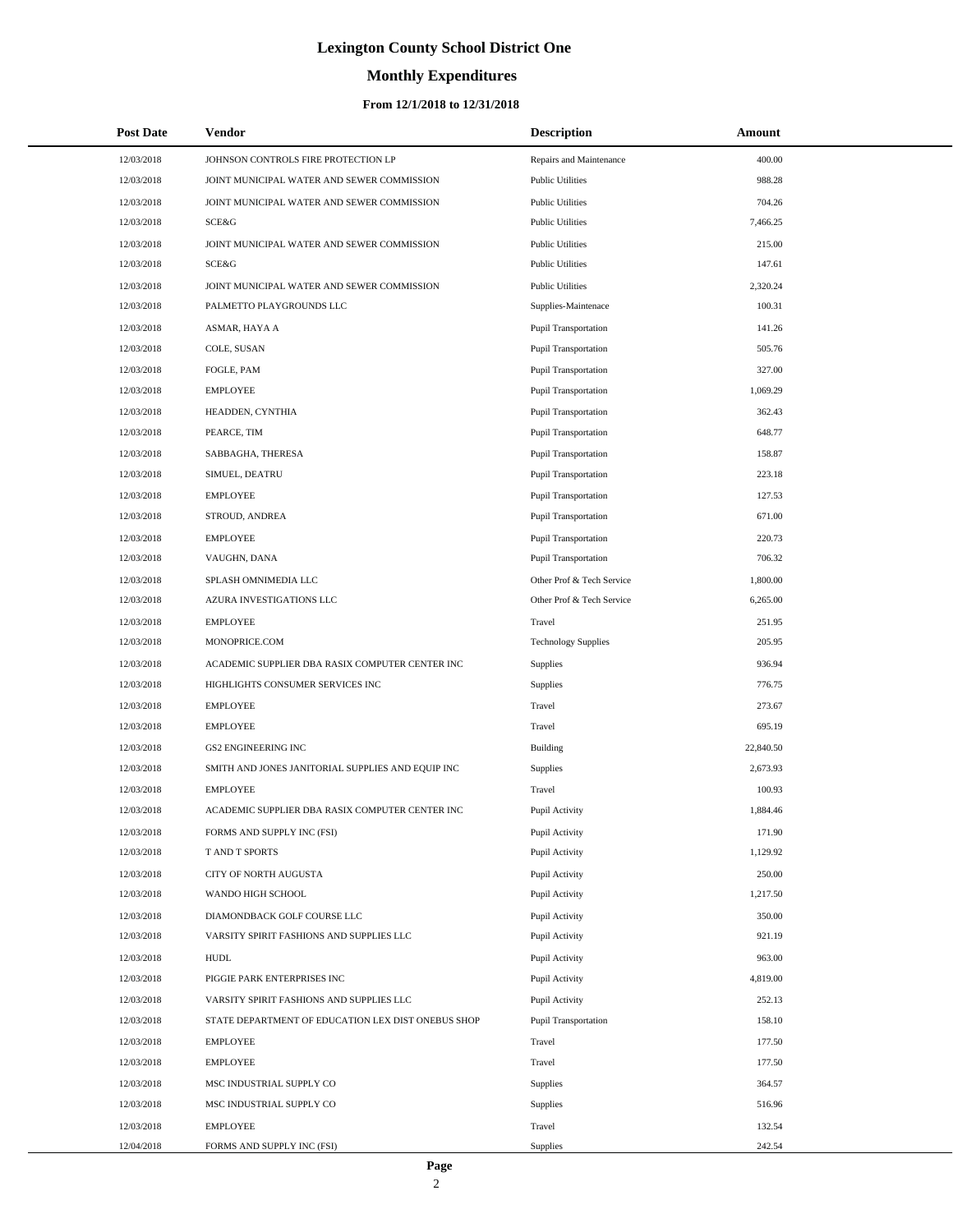# **Monthly Expenditures**

| <b>Post Date</b> | <b>Vendor</b>                                     | <b>Description</b>         | Amount    |
|------------------|---------------------------------------------------|----------------------------|-----------|
| 12/04/2018       | FORMS AND SUPPLY INC (FSI)                        | Supplies                   | 703.98    |
| 12/04/2018       | FORMS AND SUPPLY INC (FSI)                        | Supplies                   | 354.17    |
| 12/04/2018       | DELL COMPUTERS                                    | <b>Technology Supplies</b> | 2,824.80  |
| 12/04/2018       | BARNES & NOBLE BOOKSELLERS INC                    | Supplies                   | 1,189.62  |
| 12/04/2018       | <b>EMPLOYEE</b>                                   | Travel                     | 122.63    |
| 12/04/2018       | TRUSTUS MEDICAL TRANSPORT                         | Other Prof & Tech Service  | 2,900.00  |
| 12/04/2018       | AMERICAN LIBRARY ASSOC                            | Supplies                   | $-12.96$  |
| 12/04/2018       | CERTIFIED TRANSLATION SERVICES                    | Other Prof & Tech Service  | 260.02    |
| 12/04/2018       | EGGS UP GRILL 16                                  | Other Objects              | 852.50    |
| 12/04/2018       | <b>EMPLOYEE</b>                                   | Travel                     | 279.48    |
| 12/04/2018       | COMPASS MUNICPAL ADVISORS LLC DBA SCFCSI          | Travel                     | 500.00    |
| 12/04/2018       | P AND S CONSTRUCTION COMPANY INC                  | Repairs and Maintenance    | 423.00    |
| 12/04/2018       | TOWN OF LEXINGTON                                 | <b>Public Utilities</b>    | 143.58    |
| 12/04/2018       | REPUBLIC SERVICES INC                             | Other Property Services    | 295.00    |
| 12/04/2018       | PALMETTO PROPANE                                  | Energy                     | 691.75    |
| 12/04/2018       | <b>SIGN A RAMA</b>                                | Equipment - Nonexpendable  | 18,797.51 |
| 12/04/2018       | TOWN OF LEXINGTON                                 | <b>Public Utilities</b>    | 5,455.51  |
| 12/04/2018       | REPUBLIC SERVICES INC                             | Other Property Services    | 960.00    |
| 12/04/2018       | ABC SUPPLY CO                                     | Supplies-Maintenace        | 296.95    |
| 12/04/2018       | TOWN OF LEXINGTON                                 | <b>Public Utilities</b>    | 1,457.87  |
| 12/04/2018       | REPUBLIC SERVICES INC                             | Other Property Services    | 512.00    |
| 12/04/2018       | REPUBLIC SERVICES INC                             | Other Property Services    | 768.00    |
| 12/04/2018       | REPUBLIC SERVICES INC                             | Other Property Services    | 768.00    |
| 12/04/2018       | <b>SC DHEC</b>                                    | Other Property Services    | 530.00    |
| 12/04/2018       | REPUBLIC SERVICES INC                             | Other Property Services    | 768.00    |
| 12/04/2018       | SOUTHEASTERN PAPER                                | Supplies-Maintenace        | 267.07    |
| 12/04/2018       | <b>SUPPLYWORKS</b>                                | Supplies-Maintenace        | 144.41    |
| 12/04/2018       | <b>WW GRAINGER</b>                                | Supplies-Maintenace        | 446.66    |
| 12/04/2018       | REPUBLIC SERVICES INC                             | Other Property Services    | 1,024.00  |
| 12/04/2018       | TOWN OF LEXINGTON                                 | <b>Public Utilities</b>    | 347.63    |
| 12/04/2018       | REPUBLIC SERVICES INC                             | Other Property Services    | 256.00    |
| 12/04/2018       | TOWN OF LEXINGTON                                 | <b>Public Utilities</b>    | 1,289.44  |
| 12/04/2018       | JACKSONVILLE SOUND AND COMMUNICATIONS             | Repairs and Maintenance    | 1,729.62  |
| 12/04/2018       | REPUBLIC SERVICES INC                             | Other Property Services    | 768.00    |
| 12/04/2018       | ABC SUPPLY CO                                     | Supplies-Maintenace        | 288.84    |
| 12/04/2018       | REPUBLIC SERVICES INC                             | Other Property Services    | 512.00    |
| 12/04/2018       | TOWN OF LEXINGTON                                 | <b>Public Utilities</b>    | 2,134.04  |
| 12/04/2018       | REPUBLIC SERVICES INC                             | Other Property Services    | 512.00    |
| 12/04/2018       | DADE PAPER CO                                     | Supplies-Maintenace        | 367.22    |
| 12/04/2018       | SMITH AND JONES JANITORIAL SUPPLIES AND EQUIP INC | Supplies-Maintenace        | 853.64    |
| 12/04/2018       | <b>SUPPLYWORKS</b>                                | Supplies-Maintenace        | 373.77    |
| 12/04/2018       | <b>WW GRAINGER</b>                                | Supplies-Maintenace        | 126.90    |
| 12/04/2018       | REPUBLIC SERVICES INC                             | Other Property Services    | 384.00    |
| 12/04/2018       | GATEWAY SUPPLY CO INC                             | Supplies-Maintenace        | 1,045.89  |
| 12/04/2018       | <b>SUPPLYWORKS</b>                                | Supplies-Maintenace        | 127.50    |
| 12/04/2018       | REPUBLIC SERVICES INC                             | Other Property Services    | 512.00    |
| 12/04/2018       | REPUBLIC SERVICES INC                             | Other Property Services    | 448.00    |
| 12/04/2018       | WINDHAM SERVICES                                  | Repairs and Maintenance    | 2,287.50  |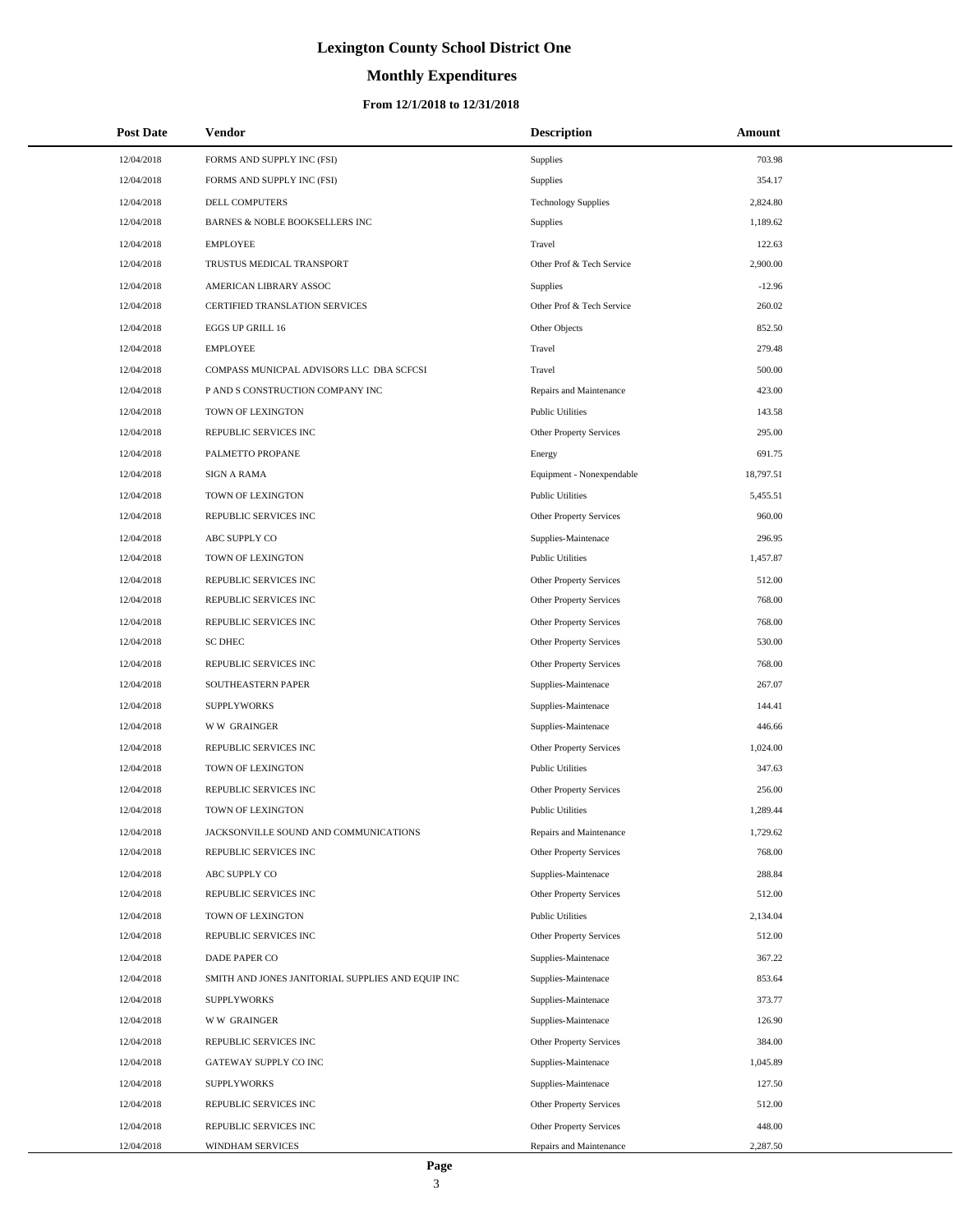## **Monthly Expenditures**

### **From 12/1/2018 to 12/31/2018**

| <b>Post Date</b> | Vendor                                             | <b>Description</b>             | Amount   |
|------------------|----------------------------------------------------|--------------------------------|----------|
| 12/04/2018       | REPUBLIC SERVICES INC                              | Other Property Services        | 768.00   |
| 12/04/2018       | REPUBLIC SERVICES INC                              | Other Property Services        | 768.00   |
| 12/04/2018       | ABC SUPPLY CO                                      | Supplies-Maintenace            | 288.85   |
| 12/04/2018       | CITY OF WEST COLUMBIA WATER COLLECTION DIVISION    | <b>Public Utilities</b>        | 1,035.78 |
| 12/04/2018       | TOWN OF LEXINGTON                                  | <b>Public Utilities</b>        | 1,580.29 |
| 12/04/2018       | REPUBLIC SERVICES INC                              | Other Property Services        | 512.00   |
| 12/04/2018       | REPUBLIC SERVICES INC                              | Other Property Services        | 512.00   |
| 12/04/2018       | REBEL YELL INC                                     | Supplies-Maintenace            | 224.70   |
| 12/04/2018       | <b>SUPPLYWORKS</b>                                 | Supplies-Maintenace            | 144.41   |
| 12/04/2018       | REPUBLIC SERVICES INC                              | Other Property Services        | 512.00   |
| 12/04/2018       | TOWN OF LEXINGTON                                  | <b>Public Utilities</b>        | 869.89   |
| 12/04/2018       | REPUBLIC SERVICES INC                              | Other Property Services        | 512.00   |
| 12/04/2018       | REPUBLIC SERVICES INC                              | Other Property Services        | 768.00   |
| 12/04/2018       | TOWN OF LEXINGTON                                  | <b>Public Utilities</b>        | 1,090.04 |
| 12/04/2018       | WINDHAM SERVICES                                   | Repairs and Maintenance        | 2,287.50 |
| 12/04/2018       | REPUBLIC SERVICES INC                              | Other Property Services        | 512.00   |
| 12/04/2018       | SMITH AND JONES JANITORIAL SUPPLIES AND EQUIP INC  | Supplies-Maintenace            | 181.90   |
| 12/04/2018       | TOWN OF LEXINGTON                                  | <b>Public Utilities</b>        | 1,240.82 |
| 12/04/2018       | REPUBLIC SERVICES INC                              | <b>Other Property Services</b> | 512.00   |
| 12/04/2018       | WINDHAM SERVICES                                   | Repairs and Maintenance        | 2,287.50 |
| 12/04/2018       | REPUBLIC SERVICES INC                              | Other Property Services        | 512.00   |
| 12/04/2018       | REPUBLIC SERVICES INC                              | Other Property Services        | 512.00   |
| 12/04/2018       | REPUBLIC SERVICES INC                              | Other Property Services        | 512.00   |
| 12/04/2018       | TOWN OF LEXINGTON                                  | <b>Public Utilities</b>        | 399.52   |
| 12/04/2018       | REPUBLIC SERVICES INC                              | Other Property Services        | 512.00   |
| 12/04/2018       | TOWN OF LEXINGTON                                  | <b>Public Utilities</b>        | 877.30   |
| 12/04/2018       | REPUBLIC SERVICES INC                              | Other Property Services        | 512.00   |
| 12/04/2018       | TOWN OF LEXINGTON                                  | <b>Public Utilities</b>        | 1,705.51 |
| 12/04/2018       | REPUBLIC SERVICES INC                              | Other Property Services        | 512.00   |
| 12/04/2018       | <b>WW GRAINGER</b>                                 | Supplies-Maintenace            | 203.95   |
| 12/04/2018       | TOWN OF LEXINGTON                                  | <b>Public Utilities</b>        | 1,399.34 |
| 12/04/2018       | WINDHAM SERVICES                                   | Repairs and Maintenance        | 2,287.50 |
| 12/04/2018       | REPUBLIC SERVICES INC                              | Other Property Services        | 512.00   |
| 12/04/2018       | TOWN OF LEXINGTON                                  | <b>Public Utilities</b>        | 2,986.98 |
| 12/04/2018       | REPUBLIC SERVICES INC                              | Other Property Services        | 512.00   |
| 12/04/2018       | <b>WW GRAINGER</b>                                 | Supplies-Maintenace            | 505.51   |
| 12/04/2018       | REPUBLIC SERVICES INC                              | Other Property Services        | 512.00   |
| 12/04/2018       | MOTOROLA SOLUTIONS                                 | Supplies                       | 454.22   |
| 12/04/2018       | <b>APPLE INC</b>                                   | <b>Technology Supplies</b>     | 2,850.48 |
| 12/04/2018       | TELCOM OF SOUTH CAROLINA INC                       | <b>Technology Supplies</b>     | 802.50   |
| 12/04/2018       | ALL MEDICAL INC                                    | Supplies                       | 887.67   |
| 12/04/2018       | STATE DEPARTMENT OF EDUCATION LEX DIST ONEBUS SHOP | <b>Pupil Transportation</b>    | 1,819.08 |
| 12/04/2018       | STATE DEPARTMENT OF EDUCATION LEX DIST ONEBUS SHOP | Pupil Transportation           | 1,642.38 |
| 12/04/2018       | STATE DEPARTMENT OF EDUCATION LEX DIST ONEBUS SHOP | <b>Pupil Transportation</b>    | 2,524.02 |
| 12/04/2018       | SC DEPARTMENT OF REVENUE (SALES TAX RETURN)        | Supplies                       | 118.65   |
| 12/04/2018       | SCHOOL HEALTH CORP                                 | Supplies                       | 1,695.00 |
| 12/04/2018       | CAMCOR                                             | Supplies                       | 1,974.96 |
| 12/04/2018       | KAPLAN EARLY LEARNING COMPANY                      | Supplies                       | 170.10   |

L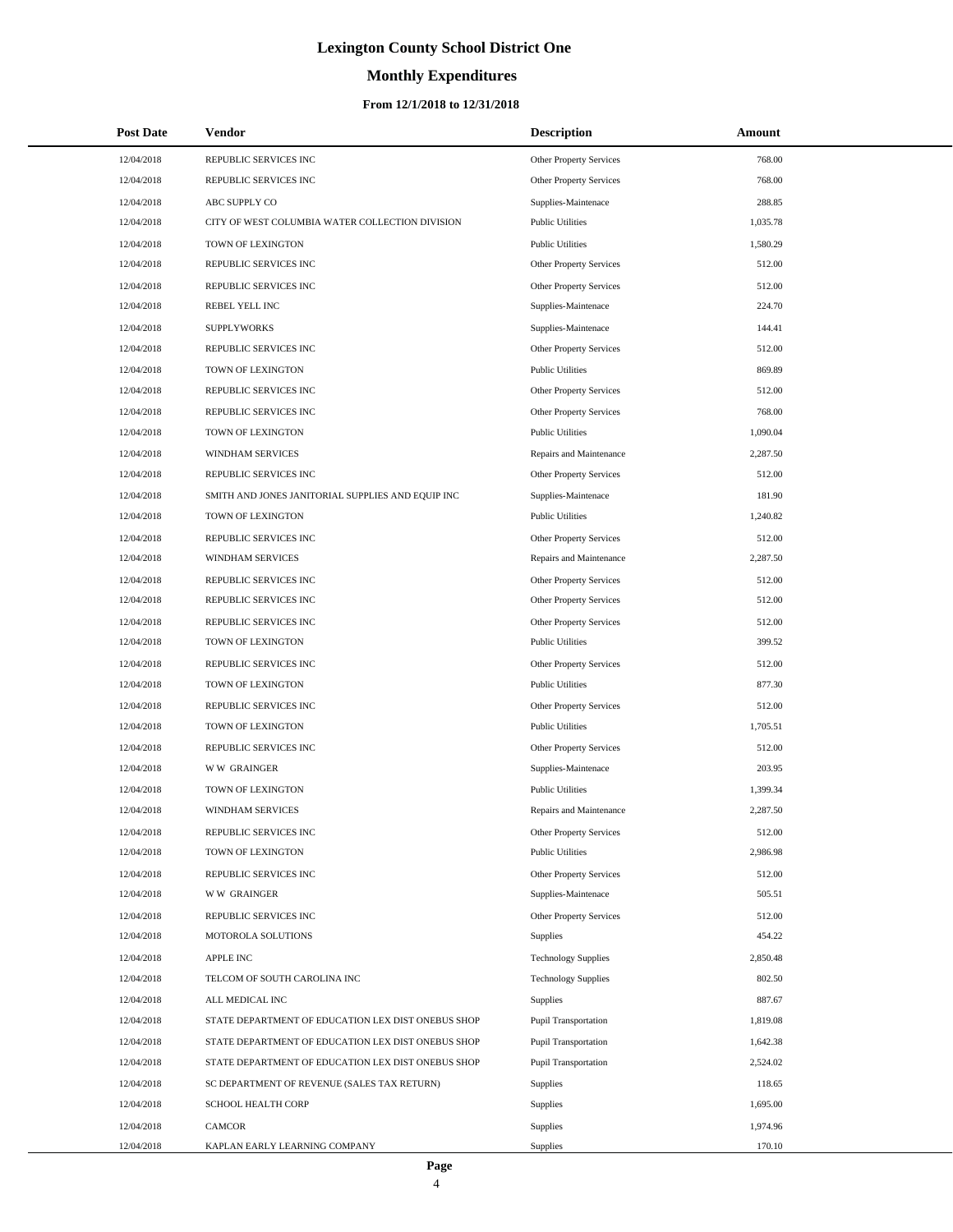# **Monthly Expenditures**

| <b>Post Date</b> | Vendor                                          | <b>Description</b> | Amount   |
|------------------|-------------------------------------------------|--------------------|----------|
| 12/04/2018       | SCHOLASTIC INC                                  | Supplies           | 329.67   |
| 12/04/2018       | ALFRED WILLIAMS AND CO                          | Supplies           | 4,999.56 |
| 12/04/2018       | HENRY SCHEIN INC MEDICAL SPECIAL MARKETS        | Supplies           | 188.16   |
| 12/04/2018       | ACADEMIC SUPPLIER DBA RASIX COMPUTER CENTER INC | Supplies           | 534.10   |
| 12/04/2018       | ACADEMIC SUPPLIER DBA RASIX COMPUTER CENTER INC | Supplies           | 106.96   |
| 12/04/2018       | ACADEMIC SUPPLIER DBA RASIX COMPUTER CENTER INC | <b>Supplies</b>    | 106.96   |
| 12/04/2018       | ACADEMIC SUPPLIER DBA RASIX COMPUTER CENTER INC | Supplies           | 106.96   |
| 12/04/2018       | ACADEMIC SUPPLIER DBA RASIX COMPUTER CENTER INC | Supplies           | 106.96   |
| 12/04/2018       | ACADEMIC SUPPLIER DBA RASIX COMPUTER CENTER INC | Supplies           | 106.96   |
| 12/04/2018       | ACADEMIC SUPPLIER DBA RASIX COMPUTER CENTER INC | <b>Supplies</b>    | 106.96   |
| 12/04/2018       | SMARTPHONE MEDIC LLC                            | Pupil Activity     | 149.00   |
| 12/04/2018       | SMARTPHONE MEDIC LLC                            | Pupil Activity     | 198.00   |
| 12/04/2018       | SMARTPHONE MEDIC LLC                            | Pupil Activity     | 396.00   |
| 12/04/2018       | DELL COMPUTERS                                  | Pupil Activity     | 5,649.60 |
| 12/04/2018       | <b>NASP INC</b>                                 | Pupil Activity     | 2,033.00 |
| 12/04/2018       | FRANKLIN COVEY CLIENT SALES INC                 | Pupil Activity     | 123.05   |
| 12/04/2018       | COPY PICKUP INC                                 | Pupil Activity     | 1,604.02 |
| 12/04/2018       | GOPHER SPORT PLAY WITH A PURPOSE MOVING MINDS   | Pupil Activity     | 238.00   |
| 12/04/2018       | SCHOOL SPECIALTY INC                            | Pupil Activity     | 320.91   |
| 12/04/2018       | 323 SPORTS                                      | Pupil Activity     | 4,340.00 |
| 12/04/2018       | <b>BSN SPORTS</b>                               | Pupil Activity     | 506.08   |
| 12/04/2018       | SC DEPARTMENT OF REVENUE (SALES TAX RETURN)     | Pupil Activity     | 147.00   |
| 12/04/2018       | GOPHER SPORT PLAY WITH A PURPOSE MOVING MINDS   | Pupil Activity     | 138.50   |
| 12/04/2018       | SC DEPARTMENT OF EDUCATION                      | Pupil Activity     | 725.63   |
| 12/04/2018       | BYRD, GARY S                                    | Pupil Activity     | 224.70   |
| 12/04/2018       | FAUTH, DAVID J                                  | Pupil Activity     | 124.40   |
| 12/04/2018       | FORMYDUVAL, KIM                                 | Pupil Activity     | 117.20   |
| 12/04/2018       | THOMPSON, ALFRED                                | Pupil Activity     | 103.70   |
| 12/04/2018       | THE TROPHY & AWARDS CENTER                      | Pupil Activity     | 388.40   |
| 12/04/2018       | CONWAY HIGH SCHOOL                              | Pupil Activity     | 3,762.40 |
| 12/04/2018       | BILES , LOUIS WINSLOW                           | Pupil Activity     | 225.60   |
| 12/04/2018       | BROWN, JAMAAL                                   | Pupil Activity     | 103.70   |
| 12/04/2018       | BRYANT, SR., MICHAEL A                          | Pupil Activity     | 103.70   |
| 12/04/2018       | CUMMINGS, KEVIN                                 | Pupil Activity     | 106.40   |
| 12/04/2018       | DURRELL, RONALD G                               | Pupil Activity     | 106.40   |
| 12/04/2018       | EADDY, JEFFREY TODD                             | Pupil Activity     | 101.90   |
| 12/04/2018       | HENDRICKS, KINZELL                              | Pupil Activity     | 106.40   |
| 12/04/2018       | JACKSON, MICHAEL A                              | Pupil Activity     | 109.10   |
| 12/04/2018       | JAYNES, JASON                                   | Pupil Activity     | 100.10   |
| 12/04/2018       | KELLY, EARNEST                                  | Pupil Activity     | 106.40   |
| 12/04/2018       | KELLY, WILLIE                                   | Pupil Activity     | 103.70   |
| 12/04/2018       | SMITH, PAUL ANTHONY                             | Pupil Activity     | 109.10   |
| 12/04/2018       | JONES, TERRY D                                  | Pupil Activity     | 128.00   |
| 12/04/2018       | WILLIAMS, PAMELA                                | Pupil Activity     | 128.00   |
| 12/04/2018       | JAYNES, JASON                                   | Pupil Activity     | 101.00   |
| 12/04/2018       | SCOTT, GEORGE R                                 | Pupil Activity     | 104.60   |
| 12/04/2018       | THOMPSON, MARCO                                 | Pupil Activity     | 121.70   |
| 12/04/2018       | 323 SPORTS                                      | Pupil Activity     | 1,088.00 |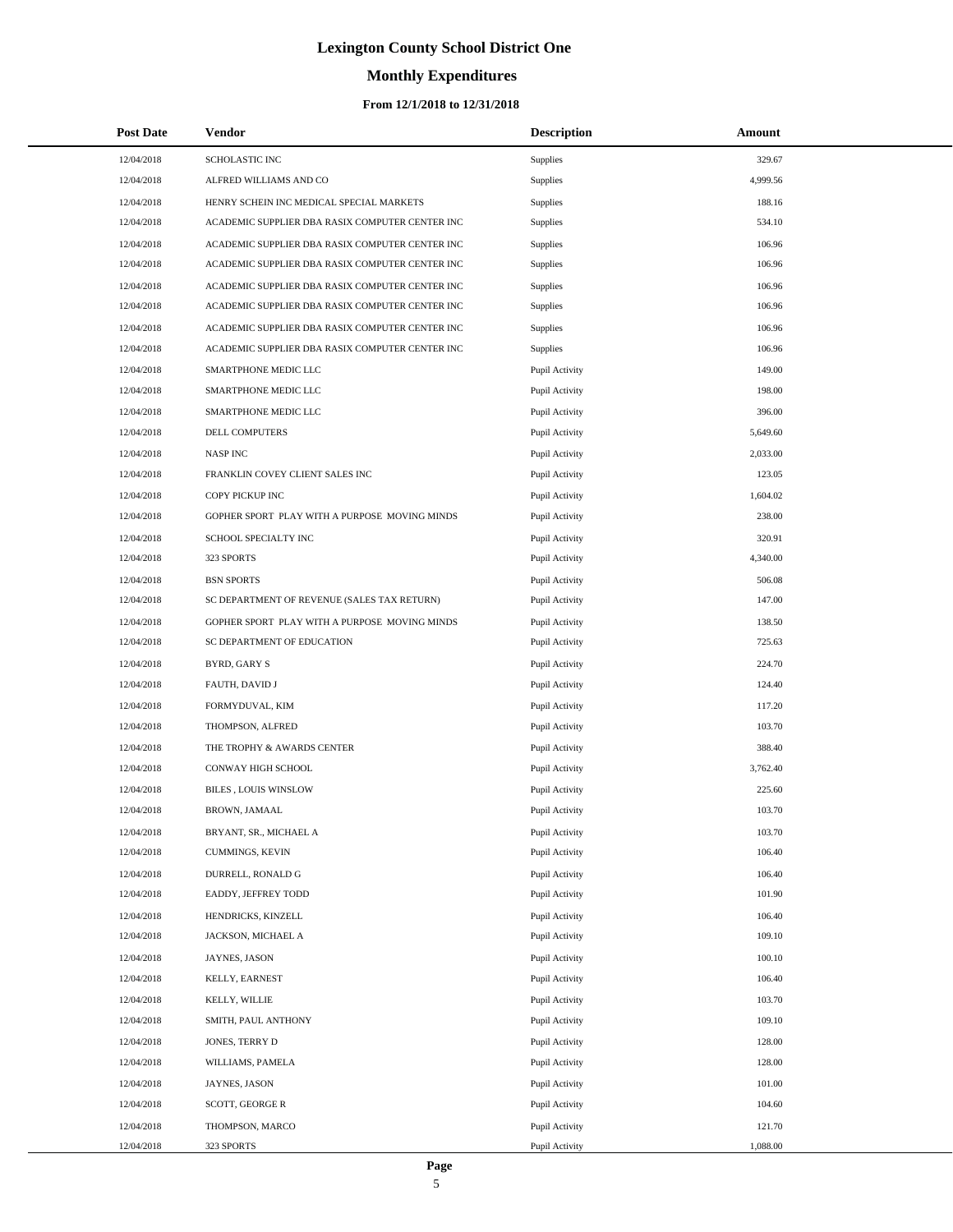# **Monthly Expenditures**

### **From 12/1/2018 to 12/31/2018**

| <b>Post Date</b> | Vendor                                            | <b>Description</b>       | Amount    |
|------------------|---------------------------------------------------|--------------------------|-----------|
| 12/04/2018       | <b>BSN SPORTS</b>                                 | Pupil Activity           | 753.28    |
| 12/04/2018       | <b>ESTES, DAVID FRANCIS</b>                       | Pupil Activity           | 168.00    |
| 12/04/2018       | HUDSON'S SMOKEHOUSE OF LEXINGTON LLC              | Pupil Activity           | 438.60    |
| 12/04/2018       | CARROLLTON HIGH SCHOOL                            | Pupil Activity           | 550.00    |
| 12/04/2018       | ADDISON, LAURIE D                                 | Pupil Activity           | 163.00    |
| 12/04/2018       | <b>GAMEDAY TURF LLC</b>                           | Pupil Activity           | 2,230.00  |
| 12/04/2018       | HUDSON'S SMOKEHOUSE OF LEXINGTON LLC              | Pupil Activity           | 1,401.71  |
| 12/04/2018       | MSC INDUSTRIAL SUPPLY CO                          | <b>Supplies</b>          | 259.32    |
| 12/04/2018       | MSC INDUSTRIAL SUPPLY CO                          | Supplies                 | 706.77    |
| 12/05/2018       | LIGHTHOUSE CARE CENTER OF AUGUSTA                 | Tuition-LEA              | 405.00    |
| 12/05/2018       | MBH OF ELGIN LLC DBA PINE GROVE YOUTH ACADEMY     | Tuition                  | 1,726.72  |
| 12/05/2018       | FOLLETT SCHOOL SOLUTIONS INC                      | <b>Library Books</b>     | 107.20    |
| 12/05/2018       | <b>EMPLOYEE</b>                                   | Travel-Teacher Staff Dev | 586.70    |
| 12/05/2018       | MCNAIR LAW FIRM PA                                | Legal Services           | 1,205.00  |
| 12/05/2018       | CALICO INDUSTRIAL SUPPLY LLC                      | Supplies-Maintenace      | 1,627.47  |
| 12/05/2018       | JOHNSON CONTROLS FIRE PROTECTION LP               | Repairs and Maintenance  | 1,191.68  |
| 12/05/2018       | CALICO INDUSTRIAL SUPPLY LLC                      | Supplies-Maintenace      | 553.19    |
| 12/05/2018       | CALICO INDUSTRIAL SUPPLY LLC                      | Supplies-Maintenace      | 276.60    |
| 12/05/2018       | EA SERVICES LLC                                   | Supplies-Maintenace      | 770.40    |
| 12/05/2018       | CALICO INDUSTRIAL SUPPLY LLC                      | Supplies-Maintenace      | 442.56    |
| 12/05/2018       | CALICO INDUSTRIAL SUPPLY LLC                      | Supplies-Maintenace      | 276.60    |
| 12/05/2018       | CALICO INDUSTRIAL SUPPLY LLC                      | Supplies-Maintenace      | 387.23    |
| 12/05/2018       | CALICO INDUSTRIAL SUPPLY LLC                      | Supplies-Maintenace      | 276.60    |
| 12/05/2018       | CALICO INDUSTRIAL SUPPLY LLC                      | Supplies-Maintenace      | 276.60    |
| 12/05/2018       | CALICO INDUSTRIAL SUPPLY LLC                      | Supplies-Maintenace      | 1,356.23  |
| 12/05/2018       | PRICES COUNTRY STORE                              | Supplies-Maintenace      | 653.63    |
| 12/05/2018       | CALICO INDUSTRIAL SUPPLY LLC                      | Supplies-Maintenace      | 331.92    |
| 12/05/2018       | JOHNSON CONTROLS FIRE PROTECTION LP               | Repairs and Maintenance  | 400.00    |
| 12/05/2018       | CALICO INDUSTRIAL SUPPLY LLC                      | Supplies-Maintenace      | 276.60    |
| 12/05/2018       | CALICO INDUSTRIAL SUPPLY LLC                      | Supplies-Maintenace      | 276.60    |
| 12/05/2018       | CALICO INDUSTRIAL SUPPLY LLC                      | Supplies-Maintenace      | 276.60    |
| 12/05/2018       | CALICO INDUSTRIAL SUPPLY LLC                      | Supplies-Maintenace      | 276.60    |
| 12/05/2018       | REPUBLIC SERVICES INC                             | Other Property Services  | 831.39    |
| 12/05/2018       | CALICO INDUSTRIAL SUPPLY LLC                      | Supplies-Maintenace      | 663.83    |
| 12/05/2018       | CALICO INDUSTRIAL SUPPLY LLC                      | Supplies-Maintenace      | 276.60    |
| 12/05/2018       | CALICO INDUSTRIAL SUPPLY LLC                      | Supplies-Maintenace      | 553.19    |
| 12/05/2018       | CALICO INDUSTRIAL SUPPLY LLC                      | Supplies-Maintenace      | 553.19    |
| 12/05/2018       | LA BARRIER AND SON INC                            | Supplies-Maintenace      | 253.06    |
| 12/05/2018       | CALICO INDUSTRIAL SUPPLY LLC                      | Supplies-Maintenace      | 829.79    |
| 12/05/2018       | SMITH AND JONES JANITORIAL SUPPLIES AND EQUIP INC | Supplies-Maintenace      | 577.80    |
| 12/05/2018       | CALICO INDUSTRIAL SUPPLY LLC                      | Supplies-Maintenace      | 553.19    |
| 12/05/2018       | <b>COMPORIUM</b>                                  | Communication            | 15,442.88 |
| 12/05/2018       | <b>COMPORIUM</b>                                  | Communication            | 6,366.15  |
| 12/05/2018       | <b>COMPORIUM</b>                                  | Communication            | 2,026.60  |
| 12/05/2018       | <b>COMPORIUM</b>                                  | Communication            | 4,722.09  |
| 12/05/2018       | <b>COMPORIUM</b>                                  | Communication            | 2,029.38  |
| 12/05/2018       | <b>COMPORIUM</b>                                  | Communication            | 3,229.88  |
| 12/05/2018       | <b>COMPORIUM</b>                                  | Communication            | 2,158.03  |

 $\overline{a}$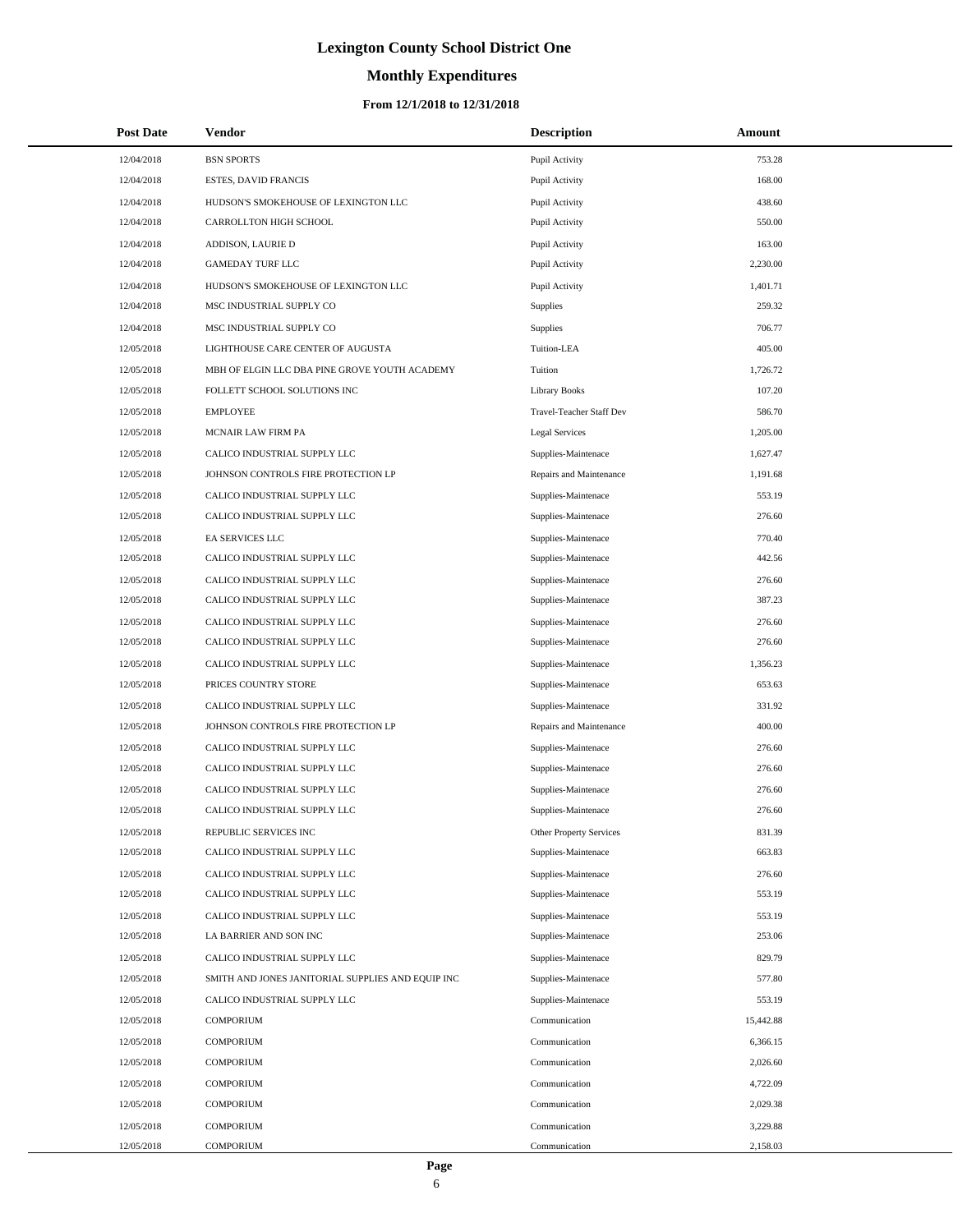# **Monthly Expenditures**

### **From 12/1/2018 to 12/31/2018**

| <b>Post Date</b> | Vendor                                             | <b>Description</b>            | Amount     |
|------------------|----------------------------------------------------|-------------------------------|------------|
| 12/05/2018       | <b>COMPORIUM</b>                                   | Communication                 | 1,312.21   |
| 12/05/2018       | <b>COMPORIUM</b>                                   | Communication                 | 2,999.31   |
| 12/05/2018       | <b>COMPORIUM</b>                                   | Communication                 | 2,202.98   |
| 12/05/2018       | <b>COMPORIUM</b>                                   | Communication                 | 2,017.39   |
| 12/05/2018       | <b>COMPORIUM</b>                                   | Communication                 | 2,151.73   |
| 12/05/2018       | <b>COMPORIUM</b>                                   | Communication                 | 2,169.46   |
| 12/05/2018       | <b>COMPORIUM</b>                                   | Communication                 | 2,187.05   |
| 12/05/2018       | <b>COMPORIUM</b>                                   | Communication                 | 3,096.80   |
| 12/05/2018       | <b>COMPORIUM</b>                                   | Communication                 | 5,530.37   |
| 12/05/2018       | <b>COMPORIUM</b>                                   | Communication                 | 2,340.51   |
| 12/05/2018       | <b>COMPORIUM</b>                                   | Communication                 | 2,695.49   |
| 12/05/2018       | <b>COMPORIUM</b>                                   | Communication                 | 2,691.51   |
| 12/05/2018       | <b>COMPORIUM</b>                                   | Communication                 | 2,126.89   |
| 12/05/2018       | <b>COMPORIUM</b>                                   | Communication                 | 2,473.84   |
| 12/05/2018       | <b>COMPORIUM</b>                                   | Communication                 | 3,310.47   |
| 12/05/2018       | <b>COMPORIUM</b>                                   | Communication                 | 2,450.70   |
| 12/05/2018       | <b>COMPORIUM</b>                                   | Communication                 | 2,740.79   |
| 12/05/2018       | <b>COMPORIUM</b>                                   | Communication                 | 2,300.05   |
| 12/05/2018       | <b>COMPORIUM</b>                                   | Communication                 | 1,894.05   |
| 12/05/2018       | <b>COMPORIUM</b>                                   | Communication                 | 1,923.26   |
| 12/05/2018       | <b>COMPORIUM</b>                                   | Communication                 | 2,210.69   |
| 12/05/2018       | <b>COMPORIUM</b>                                   | Communication                 | 2,398.84   |
| 12/05/2018       | <b>COMPORIUM</b>                                   | Communication                 | 3,220.53   |
| 12/05/2018       | <b>COMPORIUM</b>                                   | Communication                 | 7,113.86   |
| 12/05/2018       | <b>COMPORIUM</b>                                   | Communication                 | 3,001.81   |
| 12/05/2018       | FOLLETT SCHOOL SOLUTIONS INC                       | Supplies                      | 238.50     |
| 12/05/2018       | NANCY K PERRY CHILDREN'S SHELTER                   | <b>Instructional Services</b> | 960.00     |
| 12/05/2018       | PORKCHOP PRODUCTIONS                               | Other Prof & Tech Service     | 500.00     |
| 12/05/2018       | JUMPER CARTER SEASE ARCHITECTS P A                 | <b>Building</b>               | 228,468.04 |
| 12/05/2018       | NUIDEA SCHOOL SUPPLY CO                            | Supplies                      | 11,814.07  |
| 12/05/2018       | SEON SYSTEM SALES INC                              | Technology Equipment D F      | 11,252.12  |
| 12/05/2018       | CK PARTS LLC                                       | Supplies                      | 774.06     |
| 12/05/2018       | SC DEPARTMENT OF EDUCATION                         | Pupil Activity                | 1,061.14   |
| 12/05/2018       | <b>EMPLOYEE</b>                                    | Pupil Activity                | 220.60     |
| 12/05/2018       | SOUTHERN SHEETS                                    | Pupil Activity                | 1,617.84   |
| 12/06/2018       | NUIDEA SCHOOL SUPPLY CO                            | Supplies                      | 834.60     |
| 12/06/2018       | FORMS AND SUPPLY INC (FSI)                         | Supplies                      | 123.78     |
| 12/06/2018       | BARNES & NOBLE BOOKSELLERS INC                     | Supplies                      | 1,358.55   |
| 12/06/2018       | SIGN A RAMA                                        | Supplies                      | 624.02     |
| 12/06/2018       | WHITE MUSICAL INSTRUMENT LLC                       | Supplies                      | 7,056.65   |
| 12/06/2018       | MACHINE AND WELDING SUPPLY CO DBA ARC3 GASES SOUTH | Supplies                      | 795.65     |
| 12/06/2018       | <b>EMPLOYEE</b>                                    | Travel                        | 146.06     |
| 12/06/2018       | <b>EMPLOYEE</b>                                    | Travel                        | 427.39     |
| 12/06/2018       | <b>EMPLOYEE</b>                                    | Travel                        | 270.32     |
| 12/06/2018       | FOLLETT SCHOOL SOLUTIONS INC                       | <b>Library Books</b>          | 189.15     |
| 12/06/2018       | MACKIN LIBRARY MEDIA                               | Library Books                 | 686.34     |
| 12/06/2018       | FOLLETT SCHOOL SOLUTIONS INC                       | <b>Library Books</b>          | 3,871.51   |
| 12/06/2018       | EMPLOYEE                                           | Travel                        | 109.27     |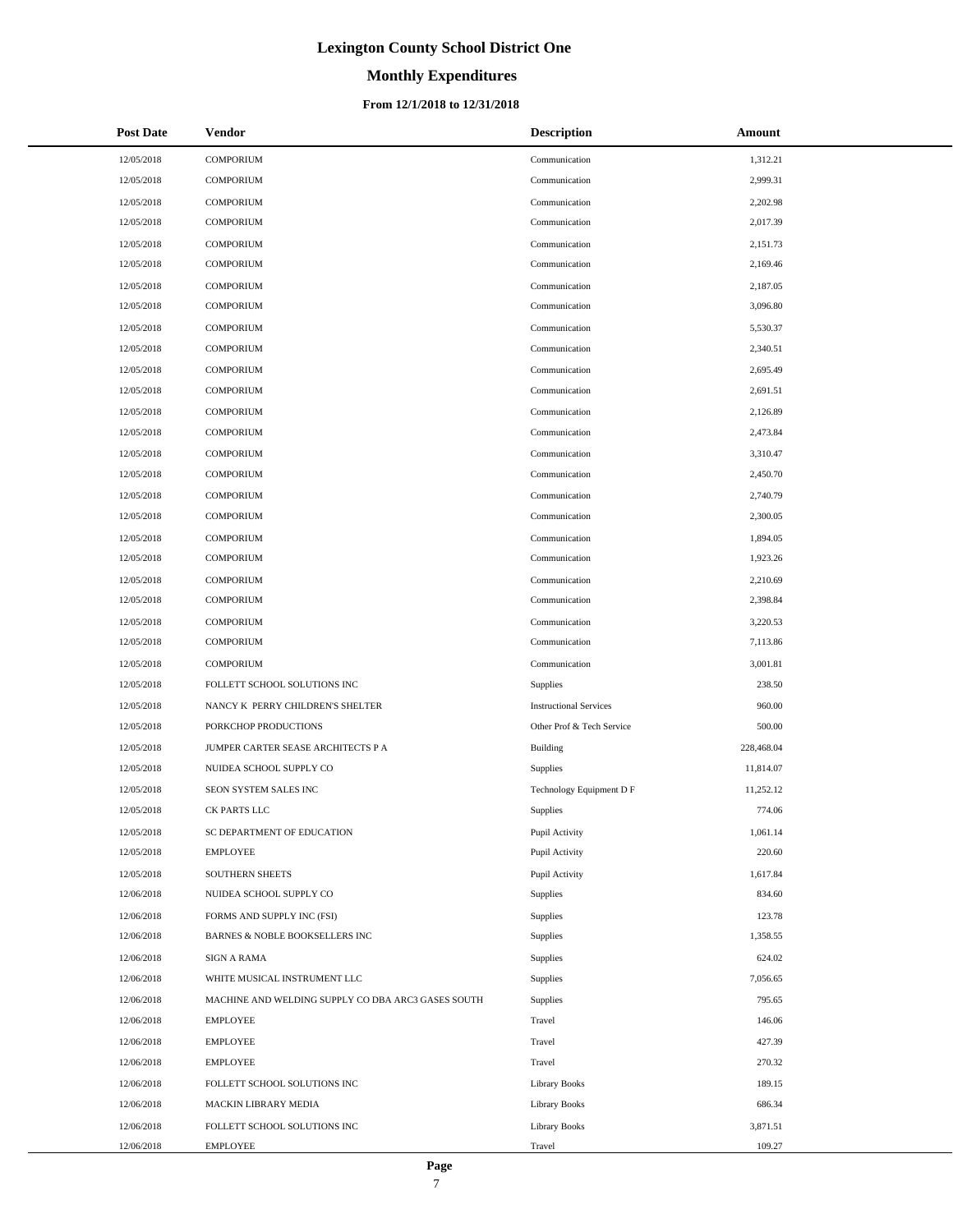# **Monthly Expenditures**

| <b>Post Date</b> | Vendor                              | <b>Description</b>            | Amount     |
|------------------|-------------------------------------|-------------------------------|------------|
| 12/06/2018       | <b>EMPLOYEE</b>                     | Travel                        | 168.41     |
| 12/06/2018       | <b>EMPLOYEE</b>                     | Travel                        | 556.58     |
| 12/06/2018       | <b>EMPLOYEE</b>                     | Travel                        | 184.48     |
| 12/06/2018       | MCNAIR LAW FIRM PA                  | <b>Legal Services</b>         | 719.83     |
| 12/06/2018       | <b>EMPLOYEE</b>                     | Travel                        | 279.34     |
| 12/06/2018       | <b>EMPLOYEE</b>                     | Travel                        | 231.63     |
| 12/06/2018       | <b>EMPLOYEE</b>                     | Travel                        | 416.93     |
| 12/06/2018       | MANSFIELD OIL CO OF GAINESVILLE INC | Supplies-Maintenace           | 4,749.34   |
| 12/06/2018       | CAROLINA WATER SERVICE INC          | <b>Public Utilities</b>       | 1,131.21   |
| 12/06/2018       | <b>WW GRAINGER</b>                  | Supplies-Maintenace           | 124.85     |
| 12/06/2018       | <b>WW GRAINGER</b>                  | Supplies-Maintenace           | 124.84     |
| 12/06/2018       | <b>WW GRAINGER</b>                  | Supplies-Maintenace           | 251.80     |
| 12/06/2018       | <b>SUPPLYWORKS</b>                  | Supplies-Maintenace           | 255.00     |
| 12/06/2018       | <b>SUPPLYWORKS</b>                  | Supplies-Maintenace           | 123.96     |
| 12/06/2018       | <b>EMPLOYEE</b>                     | Travel                        | 524.29     |
| 12/06/2018       | <b>EMPLOYEE</b>                     | Travel                        | 261.06     |
| 12/06/2018       | <b>EMPLOYEE</b>                     | Travel                        | 506.96     |
| 12/06/2018       | <b>EMPLOYEE</b>                     | Travel                        | 496.50     |
| 12/06/2018       | <b>EMPLOYEE</b>                     | Travel                        | 262.15     |
| 12/06/2018       | FORMS AND SUPPLY INC (FSI)          | Supplies                      | 137.58     |
| 12/06/2018       | <b>BUSINESS SERVICES</b>            | Supplies                      | 2,086.44   |
| 12/06/2018       | <b>EMPLOYEE</b>                     | Travel                        | 257.32     |
| 12/06/2018       | <b>EMPLOYEE</b>                     | Travel                        | 266.04     |
| 12/06/2018       | <b>EMPLOYEE</b>                     | Travel                        | 280.21     |
| 12/06/2018       | <b>EMPLOYEE</b>                     | Travel                        | 269.31     |
| 12/06/2018       | <b>EMPLOYEE</b>                     | Travel                        | 279.12     |
| 12/06/2018       | <b>EMPLOYEE</b>                     | Travel                        | 263.86     |
| 12/06/2018       | LAKESHORE LEARNING MATERIALS        | Supplies                      | 385.25     |
| 12/06/2018       | H G REYNOLDS COMPANY INC            | Building                      | 20,525.55  |
| 12/06/2018       | <b>BARRS RECREATION LLC</b>         | Supplies                      | 4,716.40   |
| 12/06/2018       | <b>BARRS RECREATION LLC</b>         | Equipment - Nonexpendable     | 148,729.65 |
| 12/06/2018       | NUIDEA SCHOOL SUPPLY CO             | Supplies                      | 6,356.14   |
| 12/06/2018       | <b>COMPORIUM</b>                    | Communication                 | 391.98     |
| 12/06/2018       | DATACOM SYSTEMS                     | <b>Technology Supplies</b>    | 2,217.04   |
| 12/06/2018       | <b>US FOODS</b>                     | <b>Supplies</b>               | 1,406.58   |
| 12/06/2018       | <b>US FOODS</b>                     | Commodity Distribution Charge | 122.85     |
| 12/06/2018       | <b>US FOODS</b>                     | Supplies                      | 785.82     |
| 12/06/2018       | <b>US FOODS</b>                     | Supplies                      | 628.44     |
| 12/06/2018       | <b>US FOODS</b>                     | Commodity Distribution Charge | 110.25     |
| 12/06/2018       | <b>US FOODS</b>                     | Supplies                      | 590.95     |
| 12/06/2018       | <b>US FOODS</b>                     | Commodity Distribution Charge | 100.80     |
| 12/06/2018       | <b>US FOODS</b>                     | Supplies                      | 532.91     |
| 12/06/2018       | <b>US FOODS</b>                     | Commodity Distribution Charge | 122.85     |
| 12/06/2018       | <b>US FOODS</b>                     | Supplies                      | 790.73     |
| 12/06/2018       | <b>US FOODS</b>                     | Commodity Distribution Charge | 88.20      |
| 12/06/2018       | <b>US FOODS</b>                     | Supplies                      | 225.83     |
| 12/06/2018       | <b>US FOODS</b>                     | Supplies                      | 907.53     |
| 12/06/2018       | <b>US FOODS</b>                     | Supplies                      | 982.35     |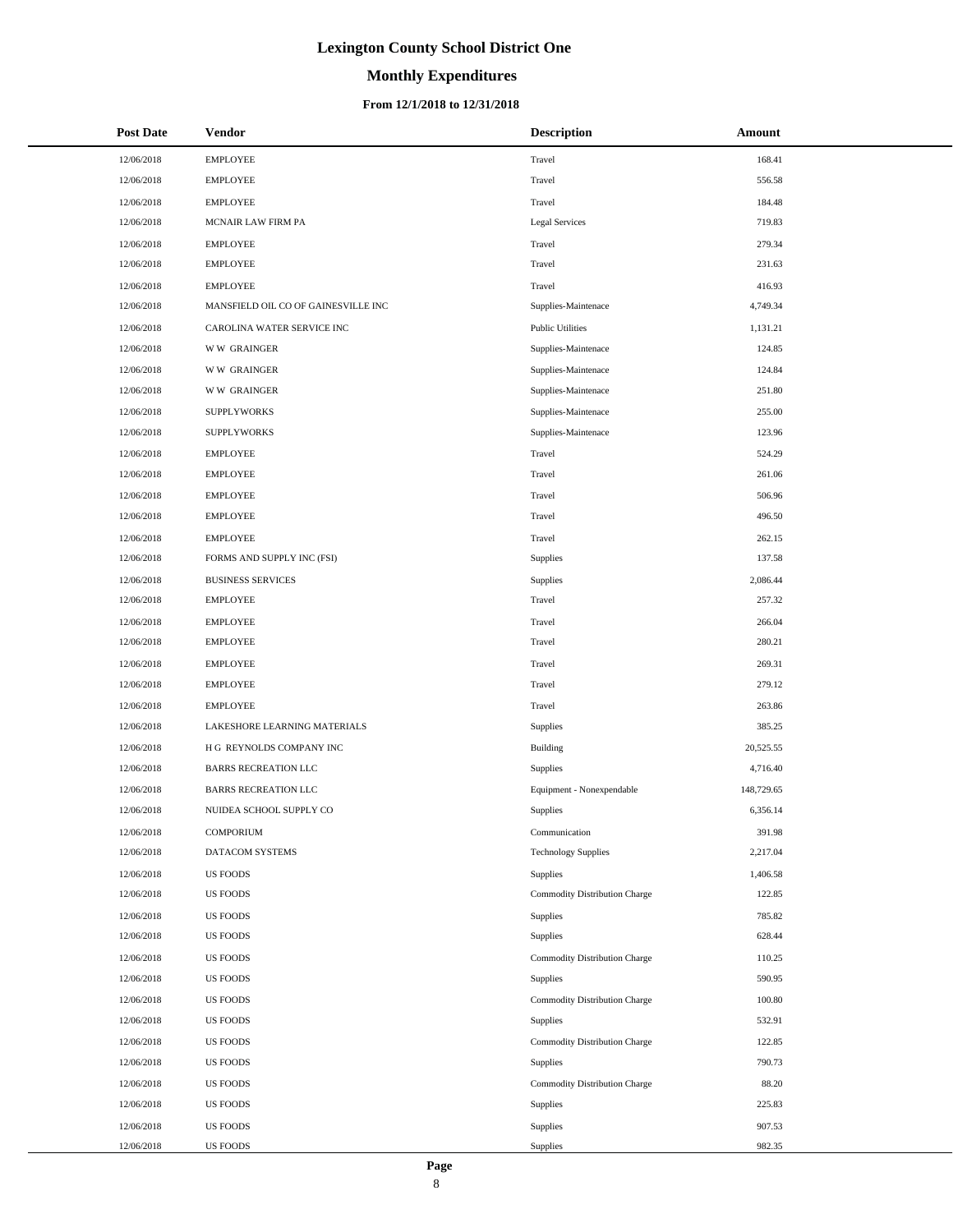## **Monthly Expenditures**

| <b>Post Date</b> | Vendor                                      | <b>Description</b>            | Amount    |
|------------------|---------------------------------------------|-------------------------------|-----------|
| 12/06/2018       | <b>US FOODS</b>                             | Commodity Distribution Charge | 100.80    |
| 12/06/2018       | <b>US FOODS</b>                             | Supplies                      | 941.26    |
| 12/06/2018       | <b>US FOODS</b>                             | Commodity Distribution Charge | 100.80    |
| 12/06/2018       | <b>US FOODS</b>                             | Supplies                      | 528.85    |
| 12/06/2018       | <b>US FOODS</b>                             | Commodity Distribution Charge | 100.80    |
| 12/06/2018       | <b>US FOODS</b>                             | <b>Supplies</b>               | 739.68    |
| 12/06/2018       | <b>US FOODS</b>                             | Commodity Distribution Charge | 100.80    |
| 12/06/2018       | <b>US FOODS</b>                             | Supplies                      | 1,193.17  |
| 12/06/2018       | RUFUS ORNDUFF REF INC                       | Repairs and Maintenance       | 661.31    |
| 12/06/2018       | THOMPSON AND LITTLE INC                     | Supplies                      | 19,628.94 |
| 12/06/2018       | <b>US FOODS</b>                             | Supplies                      | 1,328.11  |
| 12/06/2018       | <b>US FOODS</b>                             | Commodity Distribution Charge | 122.85    |
| 12/06/2018       | <b>US FOODS</b>                             | Supplies                      | 636.83    |
| 12/06/2018       | <b>US FOODS</b>                             | Supplies                      | 764.39    |
| 12/06/2018       | RUFUS ORNDUFF REF INC                       | Repairs and Maintenance       | 223.20    |
| 12/06/2018       | <b>US FOODS</b>                             | Supplies                      | 514.64    |
| 12/06/2018       | <b>US FOODS</b>                             | Commodity Distribution Charge | 176.43    |
| 12/06/2018       | <b>US FOODS</b>                             | Supplies                      | 455.40    |
| 12/06/2018       | <b>US FOODS</b>                             | Supplies                      | 654.70    |
| 12/06/2018       | <b>US FOODS</b>                             | Commodity Distribution Charge | 100.80    |
| 12/06/2018       | <b>US FOODS</b>                             | Supplies                      | 793.12    |
| 12/06/2018       | <b>US FOODS</b>                             | Supplies                      | 669.56    |
| 12/06/2018       | RUFUS ORNDUFF REF INC                       | Repairs and Maintenance       | 913.52    |
| 12/06/2018       | <b>US FOODS</b>                             | Supplies                      | 1,145.44  |
| 12/06/2018       | <b>US FOODS</b>                             | Commodity Distribution Charge | $-9.45$   |
| 12/06/2018       | <b>US FOODS</b>                             | Supplies                      | 1,235.82  |
| 12/06/2018       | <b>US FOODS</b>                             | Commodity Distribution Charge | $-9.45$   |
| 12/06/2018       | PRO KITCHEN ONLINE LLC                      | Supplies                      | 2,660.44  |
| 12/06/2018       | <b>US FOODS</b>                             | Supplies                      | 927.59    |
| 12/06/2018       | <b>US FOODS</b>                             | Commodity Distribution Charge | 91.35     |
| 12/06/2018       | <b>US FOODS</b>                             | Supplies                      | 547.98    |
| 12/06/2018       | <b>US FOODS</b>                             | Supplies                      | 844.69    |
| 12/06/2018       | <b>US FOODS</b>                             | Supplies                      | 1,100.05  |
| 12/06/2018       | <b>US FOODS</b>                             | Supplies                      | 428.84    |
| 12/06/2018       | <b>US FOODS</b>                             | Supplies                      | 2,202.68  |
| 12/06/2018       | <b>US FOODS</b>                             | Commodity Distribution Charge | 128.12    |
| 12/06/2018       | <b>US FOODS</b>                             | Supplies                      | 706.21    |
| 12/06/2018       | <b>US FOODS</b>                             | Commodity Distribution Charge | $-9.45$   |
| 12/06/2018       | SMARTPHONE MEDIC LLC                        | Pupil Activity                | 4,832.00  |
| 12/06/2018       | SMARTPHONE MEDIC LLC                        | Pupil Activity                | 8,800.00  |
| 12/06/2018       | SMARTPHONE MEDIC LLC                        | Pupil Activity                | 597.00    |
| 12/06/2018       | SMARTPHONE MEDIC LLC                        | Pupil Activity                | 318.00    |
| 12/06/2018       | BRAINPOP.COM LLC                            | Pupil Activity                | 1,795.00  |
| 12/06/2018       | SC DEPARTMENT OF REVENUE (SALES TAX RETURN) | Pupil Activity                | 125.65    |
| 12/06/2018       | PRINTFLY CORPORATION                        | Pupil Activity                | 801.00    |
| 12/06/2018       | FORMS AND SUPPLY INC (FSI)                  | Pupil Activity                | 1,103.28  |
| 12/06/2018       | <b>BOOKSOURCE</b>                           | Pupil Activity                | 800.64    |
| 12/06/2018       | SC DEPARTMENT OF EDUCATION                  | Pupil Activity                | 195.42    |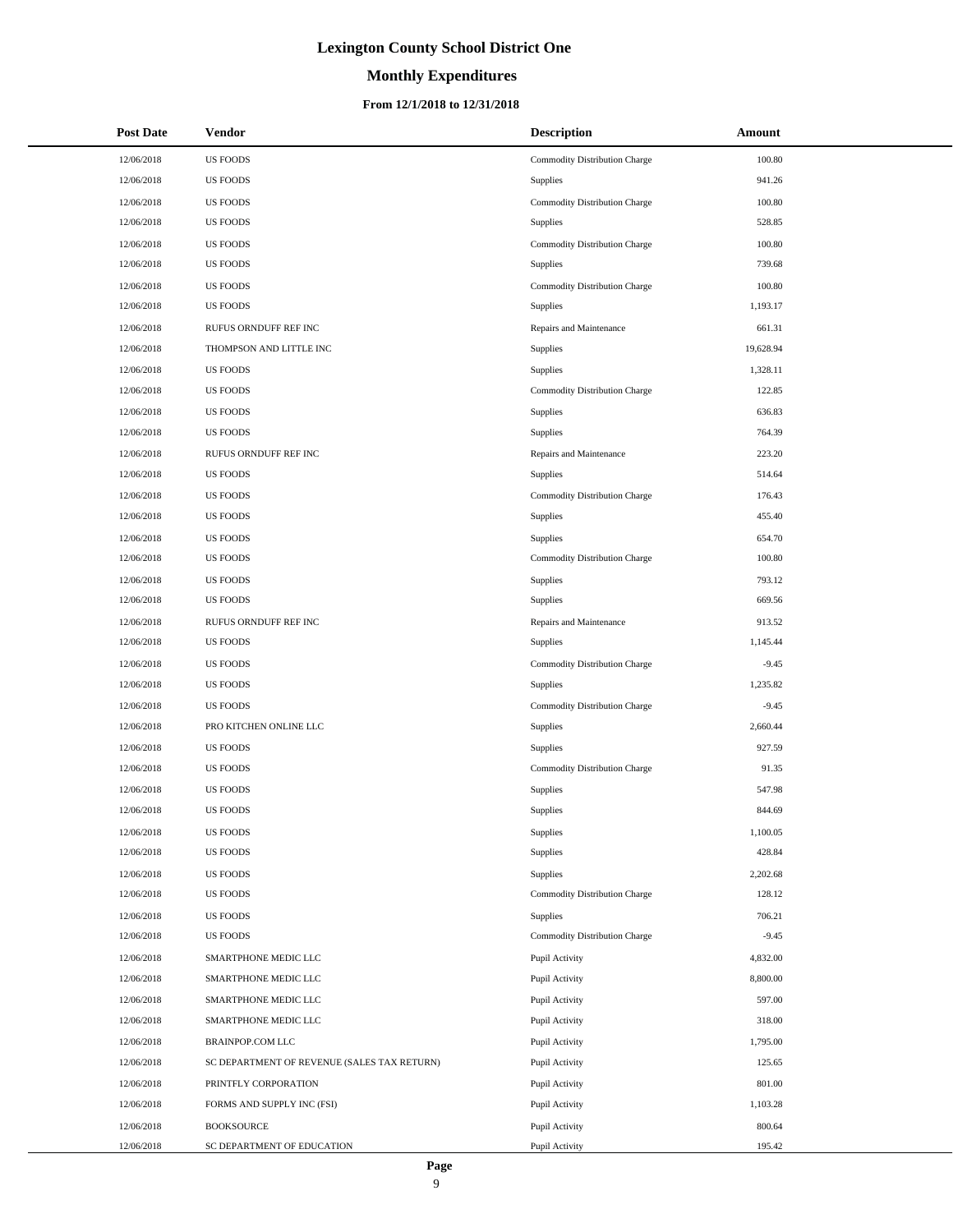# **Monthly Expenditures**

### **From 12/1/2018 to 12/31/2018**

| <b>Post Date</b> | <b>Vendor</b>                                     | <b>Description</b>         | Amount       |
|------------------|---------------------------------------------------|----------------------------|--------------|
| 12/06/2018       | C A JOHNSON HIGH SCHOOL                           | Pupil Activity             | 2,500.00     |
| 12/06/2018       | BROWN, MOSES L                                    | Pupil Activity             | 103.70       |
| 12/06/2018       | <b>BSN SPORTS</b>                                 | Pupil Activity             | 109.14       |
| 12/06/2018       | T AND T SPORTS                                    | Pupil Activity             | 288.90       |
| 12/06/2018       | ALLEN, SETH WALLACE                               | Pupil Activity             | 182.40       |
| 12/06/2018       | <b>BSN SPORTS</b>                                 | Pupil Activity             | 734.03       |
| 12/06/2018       | CLEMSON UNIVERSITY OUTDOOR LAB                    | Pupil Activity             | 1,621.10     |
| 12/06/2018       | A CAPPELLA TRAVEL                                 | Pupil Activity             | 8,975.00     |
| 12/07/2018       | BLICK ART MATERIALS LLC                           | <b>Supplies</b>            | 119.00       |
| 12/07/2018       | SCHOOL SPECIALTY INC                              | <b>Supplies</b>            | 410.21       |
| 12/07/2018       | SCHOOL SPECIALTY INC                              | <b>Supplies</b>            | 102.44       |
| 12/07/2018       | <b>SHAR PRODUCTS</b>                              | <b>Supplies</b>            | 356.50       |
| 12/07/2018       | A Z LAWN MOWER PARTS                              | Supplies-Maintenace        | 256.76       |
| 12/07/2018       | SMITH AND JONES JANITORIAL SUPPLIES AND EQUIP INC | Supplies-Maintenace        | 386.70       |
| 12/07/2018       | A Z LAWN MOWER PARTS                              | Supplies-Maintenace        | 282.44       |
| 12/07/2018       | ESTATE MANAGEMENT SERVICES INC                    | Repairs and Maintenance    | 544.96       |
| 12/07/2018       | MANSFIELD OIL CO OF GAINESVILLE INC               | Pupil Transportation       | 3,337.10     |
| 12/07/2018       | DELL COMPUTERS                                    | <b>Technology Supplies</b> | 251.45       |
| 12/07/2018       | APPLE INC                                         | <b>Technology Supplies</b> | 1,707.72     |
| 12/07/2018       | DELL COMPUTERS                                    | <b>Technology Supplies</b> | 770.40       |
| 12/07/2018       | H G REYNOLDS COMPANY INC                          | Building                   | 2,475,410.28 |
| 12/07/2018       | HENRY SCHEIN INC MEDICAL SPECIAL MARKETS          | <b>Supplies</b>            | 7,550.22     |
| 12/07/2018       | SMARTPHONE MEDIC LLC                              | Pupil Activity             | 417.00       |
| 12/07/2018       | BLICK ART MATERIALS LLC                           | Pupil Activity             | 210.93       |
| 12/07/2018       | BLICK ART MATERIALS LLC                           | Pupil Activity             | 252.56       |
| 12/07/2018       | PINE PRESS OF LEXINGTON INC                       | Pupil Activity             | 449.87       |
| 12/07/2018       | T AND T SPORTS                                    | Pupil Activity             | 647.14       |
| 12/07/2018       | T AND T SPORTS                                    | Pupil Activity             | 252.44       |
| 12/07/2018       | T AND T SPORTS                                    | Pupil Activity             | 3,322.34     |
| 12/07/2018       | T AND T SPORTS                                    | Pupil Activity             | 211.86       |
| 12/07/2018       | <b>BSN SPORTS</b>                                 | Pupil Activity             | 673.03       |
| 12/10/2018       | EDUCATORS PUBLISHING SERVICE                      | Supplies                   | 500.00       |
| 12/10/2018       | FORMS AND SUPPLY INC (FSI)                        | <b>Supplies</b>            | 2,364.17     |
| 12/10/2018       | NATIONAL PAIDEIA CENTER                           | Inst Prog Improvement      | 2,500.00     |
| 12/10/2018       | FORMS AND SUPPLY INC (FSI)                        | <b>Supplies</b>            | 1,576.11     |
| 12/10/2018       | MANAGEDPRINT                                      | <b>Supplies</b>            | 695.50       |
| 12/10/2018       | ACADEMIC SUPPLIER DBA RASIX COMPUTER CENTER INC   | <b>Supplies</b>            | 309.22       |
| 12/10/2018       | FORT POTTERY COMPANY LLC                          | <b>Supplies</b>            | 156.35       |
| 12/10/2018       | ACADEMIC SUPPLIER DBA RASIX COMPUTER CENTER INC   | <b>Supplies</b>            | 356.13       |
| 12/10/2018       | FORMS AND SUPPLY INC (FSI)                        | <b>Supplies</b>            | 2,364.17     |
| 12/10/2018       | POLLOCK COMPANY                                   | Supplies                   | 107.00       |
| 12/10/2018       | COMPUTER DESIGN CONSULTING SERVICE LLC            | <b>Supplies</b>            | 156.49       |
| 12/10/2018       | FORMS AND SUPPLY INC (FSI)                        | Supplies                   | 196.45       |
| 12/10/2018       | <b>APPLE INC</b>                                  | <b>Technology Supplies</b> | 159.43       |
| 12/10/2018       | SOMETHING BORROWED LLC                            | Rentals                    | 1,605.00     |
| 12/10/2018       | PINE PRESS OF LEXINGTON INC                       | Printing and Binding       | 2,031.66     |
| 12/10/2018       | <b>JW PEPPER</b>                                  | <b>Supplies</b>            | 228.00       |
| 12/10/2018       | DISCOUNT MAGAZINE SUBSCRIPTION SERVICE INC        | Periodicals                | 136.99       |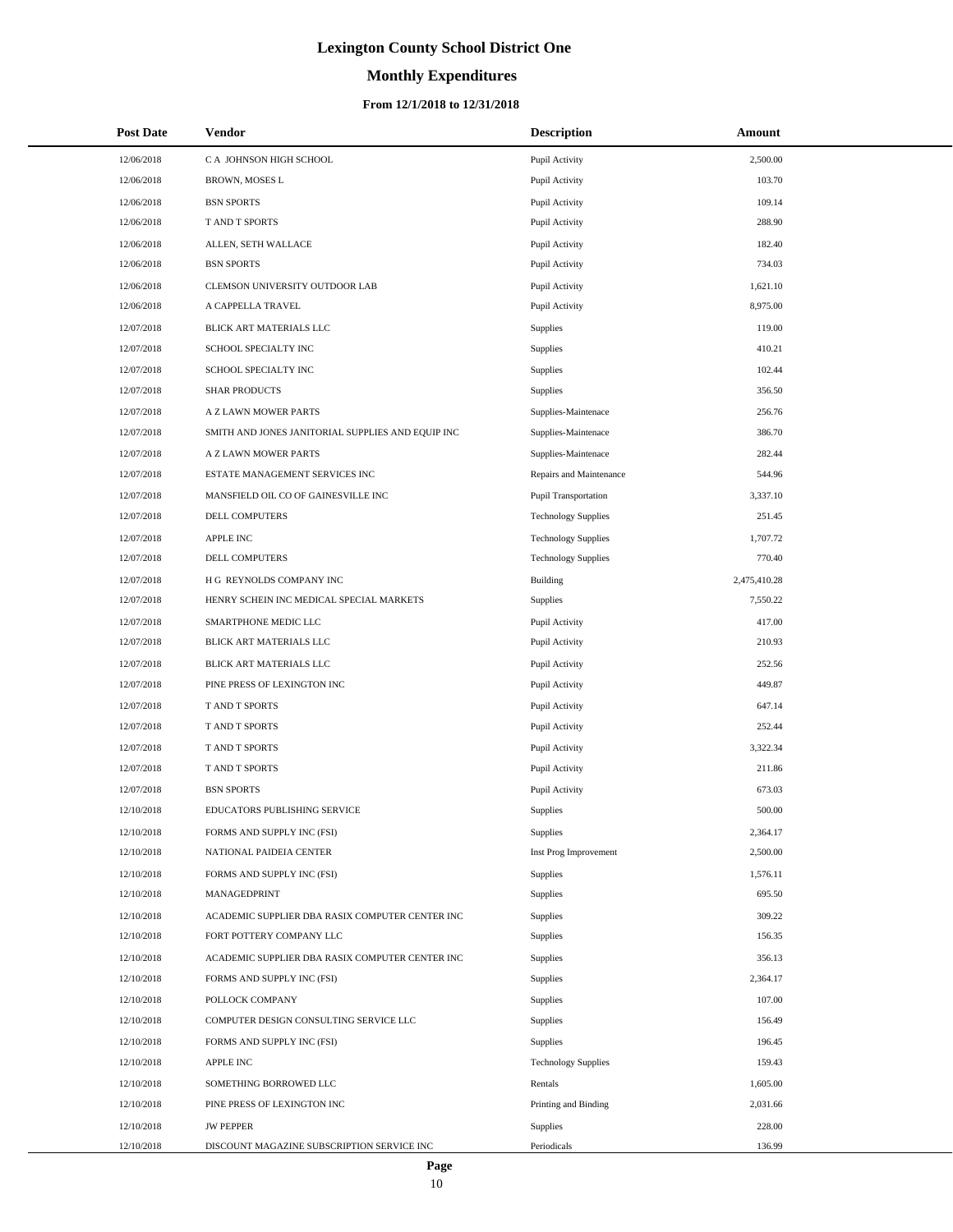# **Monthly Expenditures**

## **From 12/1/2018 to 12/31/2018**

| <b>Post Date</b> | <b>Vendor</b>                                   | <b>Description</b>         | Amount    |
|------------------|-------------------------------------------------|----------------------------|-----------|
| 12/10/2018       | HARMONY EDUCATION CENTER NSRF                   | Inst Prog Improvement      | 8,500.00  |
| 12/10/2018       | <b>CERTIFIED TRANSLATION SERVICES</b>           | Other Prof & Tech Service  | 451.12    |
| 12/10/2018       | DATA MANAGEMENT INC                             | Other Prof & Tech Service  | 3,825.00  |
| 12/10/2018       | COOK & BOARDMAN LLC                             | Supplies-Maintenace        | 412.04    |
| 12/10/2018       | <b>INTERSTATE SOLUTIONS</b>                     | Supplies-Maintenace        | 248.24    |
| 12/10/2018       | COOK & BOARDMAN LLC                             | Supplies-Maintenace        | 337.28    |
| 12/10/2018       | COOK & BOARDMAN LLC                             | Supplies-Maintenace        | 373.23    |
| 12/10/2018       | CONSOLIDATED ELECTRICAL DISTRIBUTORS INC        | Supplies-Maintenace        | 298.43    |
| 12/10/2018       | <b>GRAYBAR ELECTRIC CO INC</b>                  | Supplies-Maintenace        | 369.21    |
| 12/10/2018       | CONSOLIDATED ELECTRICAL DISTRIBUTORS INC        | Supplies-Maintenace        | 298.42    |
| 12/10/2018       | <b>GATTIS PRO AUDIO</b>                         | Rentals                    | 574.70    |
| 12/10/2018       | <b>CAMCOR</b>                                   | <b>Technology Supplies</b> | 614.69    |
| 12/10/2018       | <b>GROVE MEDICAL</b>                            | Supplies                   | 416.47    |
| 12/10/2018       | SCHOOL SPECIALTY INC                            | Supplies                   | 790.42    |
| 12/10/2018       | MANN TOOL AND SUPPLY                            | Supplies                   | 1,116.01  |
| 12/10/2018       | <b>REALITYWORKS</b>                             | Supplies                   | 2,499.00  |
| 12/10/2018       | SC DEPARTMENT OF REVENUE (SALES TAX RETURN)     | Supplies                   | 174.93    |
| 12/10/2018       | <b>CAMCOR</b>                                   | <b>Technology Supplies</b> | 5,620.71  |
| 12/10/2018       | ACADEMIC SUPPLIER DBA RASIX COMPUTER CENTER INC | Supplies                   | 824.82    |
| 12/10/2018       | SCHOOL SPECIALTY INC                            | Supplies                   | 224.12    |
| 12/10/2018       | FORMS AND SUPPLY INC (FSI)                      | Supplies                   | 164.97    |
| 12/10/2018       | YESCAROLINA                                     | Inst Prog Improvement      | 235.00    |
| 12/10/2018       | SC DEPARTMENT OF REVENUE (SALES TAX RETURN)     | Supplies                   | 932.82    |
| 12/10/2018       | <b>SHAR PRODUCTS</b>                            | Supplies                   | 15,460.00 |
| 12/10/2018       | PRO KITCHEN ONLINE LLC                          | Supplies                   | 1,560.13  |
| 12/10/2018       | PRO KITCHEN ONLINE LLC                          | Supplies                   | 561.76    |
| 12/10/2018       | PRO KITCHEN ONLINE LLC                          | Supplies                   | 528.01    |
| 12/10/2018       | PRO KITCHEN ONLINE LLC                          | Supplies                   | 395.19    |
| 12/10/2018       | SMARTPHONE MEDIC LLC                            | Pupil Activity             | 2,189.00  |
| 12/10/2018       | <b>SCANTEX BUSINESS SYSTEMS</b>                 | Pupil Activity             | 187.78    |
| 12/10/2018       | ACADEMIC SUPPLIER DBA RASIX COMPUTER CENTER INC | Pupil Activity             | 282.24    |
| 12/10/2018       | USA TESTPREP INC                                | Pupil Activity             | 400.00    |
| 12/10/2018       | BILES, LOUIS WINSLOW                            | Pupil Activity             | 226.50    |
| 12/10/2018       | BYRD, GARY S                                    | Pupil Activity             | 224.70    |
| 12/10/2018       | DURRELL, RONALD G                               | Pupil Activity             | 107.30    |
| 12/10/2018       | <b>GIVENS, MARK A</b>                           | Pupil Activity             | 127.10    |
| 12/10/2018       | JACKSON, MICHAEL A                              | Pupil Activity             | 110.00    |
| 12/10/2018       | JUSINO, ARMANDO                                 | Pupil Activity             | 107.30    |
| 12/10/2018       | PORTER, CHARLES A                               | Pupil Activity             | 132.50    |
| 12/10/2018       | T AND T SPORTS                                  | Pupil Activity             | 231.12    |
| 12/10/2018       | FLEMING, TONY                                   | Pupil Activity             | 103.70    |
| 12/10/2018       | <b>GIVENS, MARK A</b>                           | Pupil Activity             | 127.10    |
| 12/10/2018       | <b>GOODWIN, BELTON</b>                          | Pupil Activity             | 109.10    |
| 12/10/2018       | HALLINGQUEST, MICHAEL                           | Pupil Activity             | 135.20    |
| 12/10/2018       | JUSINO, ARMANDO                                 | Pupil Activity             | 106.40    |
| 12/10/2018       | RICE, JEROLD F                                  | Pupil Activity             | 133.40    |
| 12/10/2018       | WASHINGTON, JERRY                               | Pupil Activity             | 135.20    |
| 12/10/2018       | LANDRUM, JAMES R                                | Pupil Activity             | 113.60    |

L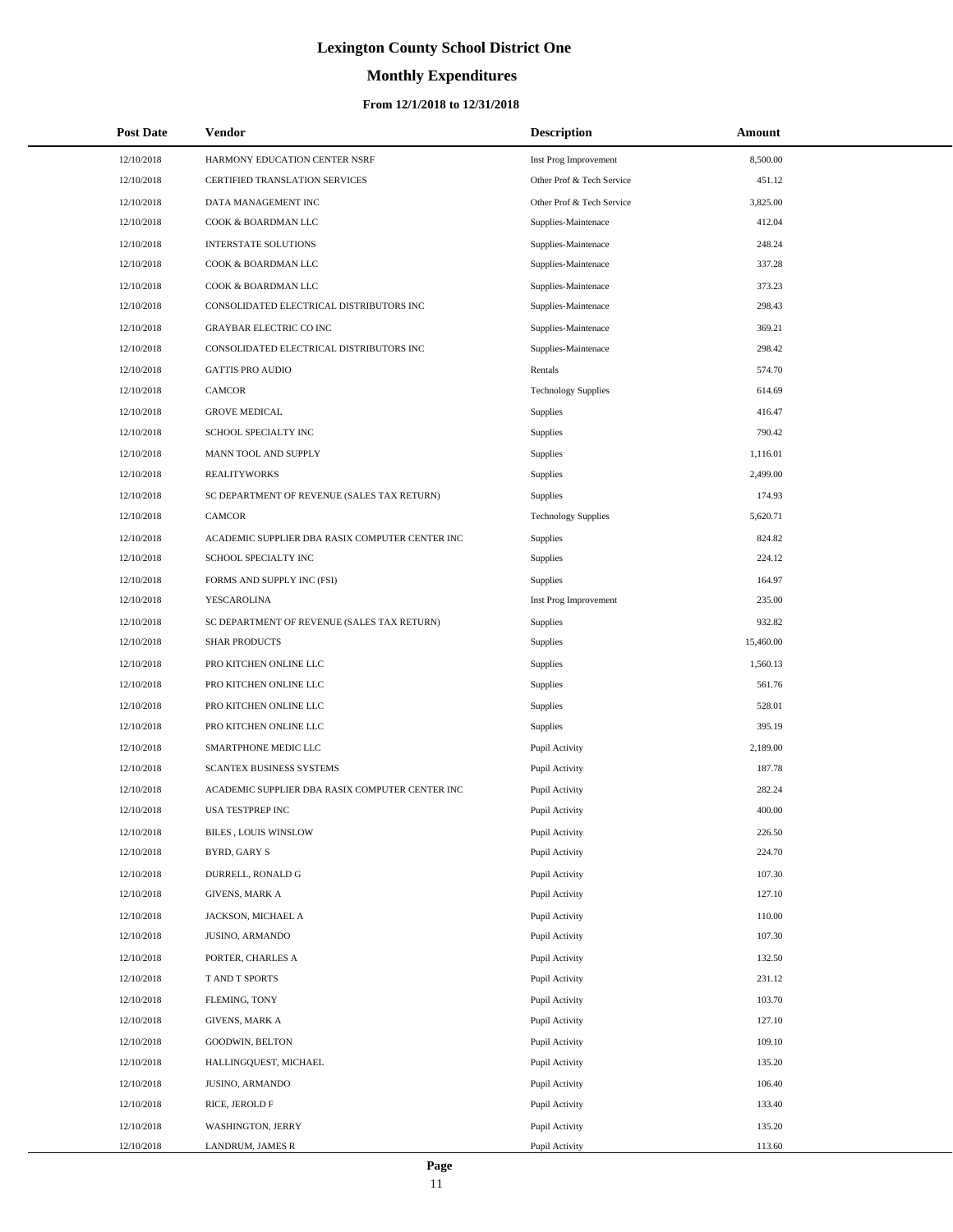# **Monthly Expenditures**

| <b>Post Date</b> | <b>Vendor</b>                                      | <b>Description</b>          | <b>Amount</b> |
|------------------|----------------------------------------------------|-----------------------------|---------------|
| 12/10/2018       | POPE, WYMAN                                        | Pupil Activity              | 125.30        |
| 12/10/2018       | QUARLES, JOSEPH W                                  | Pupil Activity              | 107.30        |
| 12/10/2018       | CAROLINA SPRINGS MIDDLE SCHOOL                     | Pupil Activity              | 676.07        |
| 12/10/2018       | CAROLINA SPRINGS MIDDLE SCHOOL                     | Pupil Activity              | 250.00        |
| 12/10/2018       | <b>BSN SPORTS</b>                                  | Pupil Activity              | 1,985.92      |
| 12/10/2018       | SC HIGH SCHOOL LEAGUE                              | Pupil Activity              | 854.10        |
| 12/10/2018       | CARDINAL NEWMAN HIGH SCHOOL                        | Pupil Activity              | 450.00        |
| 12/10/2018       | CONLEY, CHARLES MICHAEL                            | Pupil Activity              | 231.00        |
| 12/10/2018       | ESTES, DAVID FRANCIS                               | Pupil Activity              | 168.00        |
| 12/10/2018       | HIERS, LANDIS D                                    | Pupil Activity              | 270.60        |
| 12/10/2018       | NATIONAL ATHLETIC TRAINERS ASSOC (NATA)            | Pupil Activity              | 247.00        |
| 12/10/2018       | <b>BSN SPORTS</b>                                  | Pupil Activity              | 3,519.45      |
| 12/10/2018       | COACHCOMM LLC                                      | Pupil Activity              | 3,756.00      |
| 12/10/2018       | RIDDELL / ALL AMERICAN                             | Pupil Activity              | 7,055.53      |
| 12/10/2018       | SC DEPARTMENT OF REVENUE (SALES TAX RETURN)        | Pupil Activity              | 146.65        |
| 12/10/2018       | LANDRUM, JAMES R                                   | Pupil Activity              | 107.30        |
| 12/10/2018       | MID CAROLINA CLUB                                  | Pupil Activity              | 1,223.81      |
| 12/10/2018       | <b>MID CAROLINA CLUB</b>                           | Pupil Activity              | 470.80        |
| 12/10/2018       | <b>IMAGE INK</b>                                   | Pupil Activity              | 511.80        |
| 12/10/2018       | <b>BSN SPORTS</b>                                  | Pupil Activity              | 1,661.71      |
| 12/11/2018       | <b>EMPLOYEE</b>                                    | Travel                      | 156.96        |
| 12/11/2018       | <b>EMPLOYEE</b>                                    | Travel                      | 274.50        |
| 12/11/2018       | <b>EMPLOYEE</b>                                    | Travel                      | 409.09        |
| 12/11/2018       | <b>EMPLOYEE</b>                                    | Travel                      | 274.50        |
| 12/11/2018       | DELL COMPUTERS                                     | <b>Technology Supplies</b>  | 502.90        |
| 12/11/2018       | <b>EMPLOYEE</b>                                    | Travel                      | 436.51        |
| 12/11/2018       | MACKIN LIBRARY MEDIA                               | Supplies                    | 368.97        |
| 12/11/2018       | LEXINGTON COUNTY SCHOOL DIST 1                     | <b>Pupil Transportation</b> | 332.94        |
| 12/11/2018       | <b>EBSCO</b>                                       | Periodicals                 | 1,059.60      |
| 12/11/2018       | MACKIN LIBRARY MEDIA                               | Library Books               | 488.56        |
| 12/11/2018       | <b>EMPLOYEE</b>                                    | Travel                      | 319.50        |
| 12/11/2018       | <b>EMPLOYEE</b>                                    | Travel-Teacher Staff Dev    | 203.08        |
| 12/11/2018       | <b>EMPLOYEE</b>                                    | Travel-Teacher Staff Dev    | 212.13        |
| 12/11/2018       | <b>EMPLOYEE</b>                                    | Travel                      | 337.85        |
| 12/11/2018       | <b>EMPLOYEE</b>                                    | Travel-Teacher Staff Dev    | 274.50        |
| 12/11/2018       | <b>EMPLOYEE</b>                                    | Travel-Teacher Staff Dev    | 274.50        |
| 12/11/2018       | <b>EMPLOYEE</b>                                    | Travel-Teacher Staff Dev    | 274.50        |
| 12/11/2018       | <b>EMPLOYEE</b>                                    | Travel-Teacher Staff Dev    | 274.50        |
| 12/11/2018       | ANTAI ASIAN GOURMET LEXINGTON                      | Other Objects               | 309.23        |
| 12/11/2018       | <b>EMPLOYEE</b>                                    | Travel                      | 270.32        |
| 12/11/2018       | SUBURBAN PROPANE                                   | Energy                      | 1,131.32      |
| 12/11/2018       | CITY OF CAYCE                                      | <b>Public Utilities</b>     | 5,886.10      |
| 12/11/2018       | CITY OF CAYCE                                      | <b>Public Utilities</b>     | 5,198.31      |
| 12/11/2018       | TERMINIX COMMERCIAL                                | Repairs and Maintenance     | 325.00        |
| 12/11/2018       | PARKER, LACIE                                      | Pupil Transportation        | 170.56        |
| 12/11/2018       | STATE DEPARTMENT OF EDUCATION LEX DIST ONEBUS SHOP | <b>Pupil Transportation</b> | 4,244.58      |
| 12/11/2018       | ACADEMIC SUPPLIER DBA RASIX COMPUTER CENTER INC    | Supplies                    | 556.62        |
| 12/11/2018       | EMPLOYEE                                           | Travel                      | 168.62        |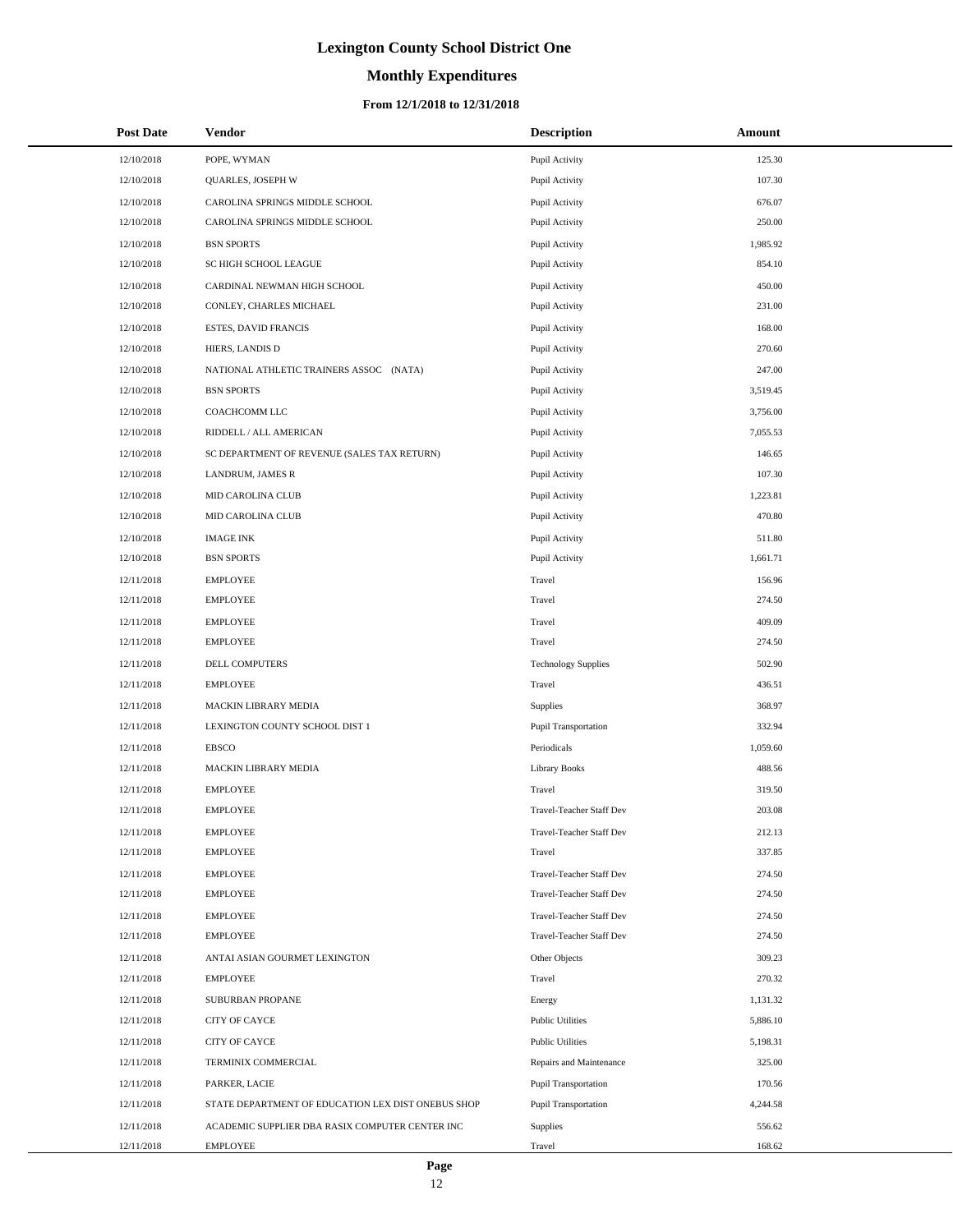# **Monthly Expenditures**

| <b>Post Date</b> | Vendor                                             | <b>Description</b>        | Amount     |
|------------------|----------------------------------------------------|---------------------------|------------|
| 12/11/2018       | SHAMPY, MADELAINE DAISY                            | Other Prof & Tech Service | 300.00     |
| 12/11/2018       | LEXINGTON COUNTY SCHOOL DIST 1                     | Pupil Transportation      | 461.28     |
| 12/11/2018       | RUBBER DESIGNS LLC                                 | Improv Other Than Bldg    | 110,887.45 |
| 12/11/2018       | <b>EMPLOYEE</b>                                    | Travel                    | 128.35     |
| 12/11/2018       | STAR MUSIC CO                                      | Pupil Activity            | 303.87     |
| 12/11/2018       | SCHOOL SPECIALTY INC                               | Pupil Activity            | 144.29     |
| 12/11/2018       | STATE DEPARTMENT OF EDUCATION LEX DIST ONEBUS SHOP | Pupil Activity            | 109.74     |
| 12/11/2018       | CLEMONS, MICHAEL                                   | Pupil Activity            | 112.00     |
| 12/11/2018       | HAMPTON, GERRICK JAMES                             | Pupil Activity            | 112.00     |
| 12/11/2018       | THE TROPHY AND GIFT SHOP                           | Pupil Activity            | 203.30     |
| 12/11/2018       | <b>TAND T SPORTS</b>                               | Pupil Activity            | 211.86     |
| 12/12/2018       | TRIUNE MARKETING CO                                | <b>Supplies</b>           | 1,067.33   |
| 12/12/2018       | <b>KAEDEN BOOKS</b>                                | Supplies                  | 217.00     |
| 12/12/2018       | QUAVERMUSIC.COM LLC                                | Software Renewal/Agreemen | 11,200.00  |
| 12/12/2018       | SC DEPARTMENT OF REVENUE (SALES TAX RETURN)        | Software Renewal/Agreemen | 784.00     |
| 12/12/2018       | FORMS AND SUPPLY INC (FSI)                         | Supplies                  | 1,260.89   |
| 12/12/2018       | <b>ANOTHER PRINTER</b>                             | Printing and Binding      | 958.05     |
| 12/12/2018       | <b>ANOTHER PRINTER</b>                             | Supplies                  | 274.87     |
| 12/12/2018       | THE OFFICE PAL INC                                 | Supplies                  | 107.81     |
| 12/12/2018       | EXPEDITIONARY LEARNING OUTWARD BOUND INC           | Inst Prog Improvement     | 30,100.00  |
| 12/12/2018       | FORMS AND SUPPLY INC (FSI)                         | Supplies                  | 2,781.14   |
| 12/12/2018       | FORMS AND SUPPLY INC (FSI)                         | Supplies                  | 596.80     |
| 12/12/2018       | THE OFFICE PAL INC                                 | Supplies                  | 342.38     |
| 12/12/2018       | MBH OF ELGIN LLC DBA PINE GROVE YOUTH ACADEMY      | Tuition                   | 4,532.64   |
| 12/12/2018       | <b>GOLDEN GATE MOVEMENT</b>                        | Supplies                  | 500.00     |
| 12/12/2018       | <b>GROVE MEDICAL</b>                               | Supplies                  | 4,148.38   |
| 12/12/2018       | OCCUPATIONAL HEALTH                                | Supplies                  | 972.00     |
| 12/12/2018       | LITTLE JOHNNY LLC                                  | Other Prof & Tech Service | 2,875.00   |
| 12/12/2018       | FOLLETT SCHOOL SOLUTIONS INC                       | <b>Library Books</b>      | 363.97     |
| 12/12/2018       | SC DEPARTMENT OF EDUCATION                         | Inst Prog Improvement     | 1,920.00   |
| 12/12/2018       | <b>CERTIFIED TRANSLATION SERVICES</b>              | Other Prof & Tech Service | 162.50     |
| 12/12/2018       | <b>EMPLOYEE</b>                                    | Travel                    | 511.63     |
| 12/12/2018       | TIME WARNER CABLE                                  | Communication             | 183.68     |
| 12/12/2018       | PALMETTO PROPANE                                   | Energy                    | 294.17     |
| 12/12/2018       | CULLUM SERVICES INC                                | Repairs and Maintenance   | 1,950.00   |
| 12/12/2018       | <b>GRAYBAR ELECTRIC CO INC</b>                     | Supplies-Maintenace       | 1,023.67   |
| 12/12/2018       | CULLUM SERVICES INC                                | Repairs and Maintenance   | 4,792.50   |
| 12/12/2018       | DILLON SEED AND SUPPLY CO INC                      | Supplies-Maintenace       | 139.10     |
| 12/12/2018       | GATEWAY SUPPLY CO INC                              | Supplies-Maintenace       | 1,005.45   |
| 12/12/2018       | <b>CULLUM SERVICES INC</b>                         | Repairs and Maintenance   | 3.937.50   |
| 12/12/2018       | DILLON SEED AND SUPPLY CO INC                      | Supplies-Maintenace       | 139.10     |
| 12/12/2018       | GATEWAY SUPPLY CO INC                              | Supplies-Maintenace       | 1,005.45   |
| 12/12/2018       | CULLUM SERVICES INC                                | Repairs and Maintenance   | 360.00     |
| 12/12/2018       | DILLON SEED AND SUPPLY CO INC                      | Supplies-Maintenace       | 139.10     |
| 12/12/2018       | <b>BARNES PROPANE</b>                              | Energy                    | 1,358.71   |
| 12/12/2018       | CULLUM SERVICES INC                                | Repairs and Maintenance   | 1,379.17   |
| 12/12/2018       | GATEWAY SUPPLY CO INC                              | Supplies-Maintenace       | 1,005.43   |
| 12/12/2018       | CULLUM SERVICES INC                                | Repairs and Maintenance   | 440.63     |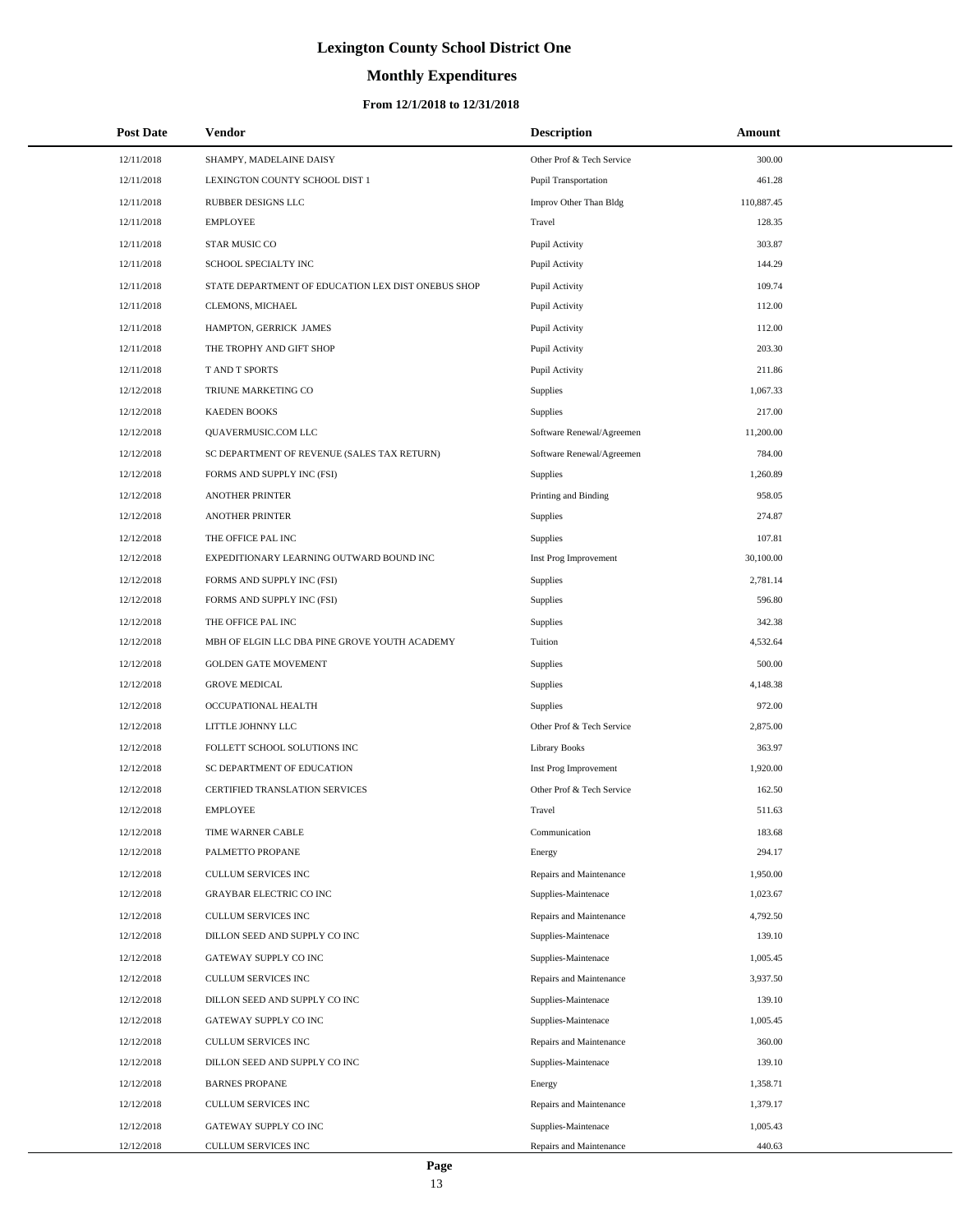# **Monthly Expenditures**

### **From 12/1/2018 to 12/31/2018**

| <b>Post Date</b> | Vendor                                            | <b>Description</b>         | Amount   |
|------------------|---------------------------------------------------|----------------------------|----------|
| 12/12/2018       | CULLUM SERVICES INC                               | Repairs and Maintenance    | 2,730.00 |
| 12/12/2018       | CULLUM SERVICES INC                               | Repairs and Maintenance    | 757.50   |
| 12/12/2018       | CULLUM SERVICES INC                               | Repairs and Maintenance    | 1,372.50 |
| 12/12/2018       | CULLUM SERVICES INC                               | Repairs and Maintenance    | 1,355.63 |
| 12/12/2018       | CULLUM SERVICES INC                               | Repairs and Maintenance    | 1,059.38 |
| 12/12/2018       | CULLUM SERVICES INC                               | Repairs and Maintenance    | 1,331.25 |
| 12/12/2018       | GATEWAY SUPPLY CO INC                             | Supplies-Maintenace        | 1,005.45 |
| 12/12/2018       | CULLUM SERVICES INC                               | Repairs and Maintenance    | 1,792.50 |
| 12/12/2018       | <b>CULLUM SERVICES INC</b>                        | Repairs and Maintenance    | 3,788.54 |
| 12/12/2018       | DILLON SEED AND SUPPLY CO INC                     | Supplies-Maintenace        | 139.10   |
| 12/12/2018       | CULLUM SERVICES INC                               | Repairs and Maintenance    | 1,691.25 |
| 12/12/2018       | CULLUM SERVICES INC                               | Repairs and Maintenance    | 1,537.50 |
| 12/12/2018       | CULLUM SERVICES INC                               | Repairs and Maintenance    | 1,149.38 |
| 12/12/2018       | LEBLEU ENTERPRISES                                | Rentals                    | 188.08   |
| 12/12/2018       | A Z LAWN MOWER PARTS                              | Supplies-Maintenace        | 582.00   |
| 12/12/2018       | CULLUM SERVICES INC                               | Repairs and Maintenance    | 3,759.33 |
| 12/12/2018       | CULLUM SERVICES INC                               | Repairs and Maintenance    | 2,148.76 |
| 12/12/2018       | GATEWAY SUPPLY CO INC                             | Supplies-Maintenace        | 1,005.45 |
| 12/12/2018       | CULLUM SERVICES INC                               | Repairs and Maintenance    | 1,515.00 |
| 12/12/2018       | GATEWAY SUPPLY CO INC                             | Supplies-Maintenace        | 1,005.45 |
| 12/12/2018       | CULLUM SERVICES INC                               | Repairs and Maintenance    | 1,376.25 |
| 12/12/2018       | CULLUM SERVICES INC                               | Repairs and Maintenance    | 1,530.00 |
| 12/12/2018       | CULLUM SERVICES INC                               | Repairs and Maintenance    | 1,205.60 |
| 12/12/2018       | CULLUM SERVICES INC                               | Repairs and Maintenance    | 1,276.88 |
| 12/12/2018       | GATEWAY SUPPLY CO INC                             | Supplies-Maintenace        | 1,005.45 |
| 12/12/2018       | CULLUM SERVICES INC                               | Repairs and Maintenance    | 620.62   |
| 12/12/2018       | CULLUM SERVICES INC                               | Repairs and Maintenance    | 2,371.88 |
| 12/12/2018       | CULLUM SERVICES INC                               | Repairs and Maintenance    | 1,453.12 |
| 12/12/2018       | CULLUM SERVICES INC                               | Repairs and Maintenance    | 2,437.50 |
| 12/12/2018       | <b>CARTS PLUS</b>                                 | Supplies-Maintenace        | 312.42   |
| 12/12/2018       | SMITH AND JONES JANITORIAL SUPPLIES AND EQUIP INC | Supplies-Maintenace        | 106.58   |
| 12/12/2018       | <b>CULLUM SERVICES INC</b>                        | Repairs and Maintenance    | 5,887.50 |
| 12/12/2018       | DILLON SEED AND SUPPLY CO INC                     | Supplies-Maintenace        | 139.10   |
| 12/12/2018       | CULLUM SERVICES INC                               | Repairs and Maintenance    | 1,453.13 |
| 12/12/2018       | CAMCOR                                            | <b>Technology Supplies</b> | 528.03   |
| 12/12/2018       | CAMCOR                                            | <b>Technology Supplies</b> | 528.05   |
| 12/12/2018       | <b>CAMCOR</b>                                     | <b>Technology Supplies</b> | 1,584.14 |
| 12/12/2018       | CAMCOR                                            | <b>Technology Supplies</b> | 528.05   |
| 12/12/2018       | TELCOM OF SOUTH CAROLINA INC                      | <b>Technology Supplies</b> | 165.00   |
| 12/12/2018       | FORMS AND SUPPLY INC (FSI)                        | <b>Supplies</b>            | 1,260.89 |
| 12/12/2018       | FRANKLIN COVEY CLIENT SALES INC                   | Supplies                   | 334.06   |
| 12/12/2018       | <b>EMPLOYEE</b>                                   | Travel                     | 273.05   |
| 12/12/2018       | <b>EMPLOYEE</b>                                   | Travel                     | 378.50   |
| 12/12/2018       | <b>EMPLOYEE</b>                                   | Travel                     | 164.26   |
| 12/12/2018       | <b>EMPLOYEE</b>                                   | Travel                     | 233.53   |
| 12/12/2018       | <b>EMPLOYEE</b>                                   | Travel                     | 129.87   |
| 12/12/2018       | <b>EMPLOYEE</b>                                   | Travel                     | 236.53   |
| 12/12/2018       | <b>EMPLOYEE</b>                                   | Travel                     | 111.73   |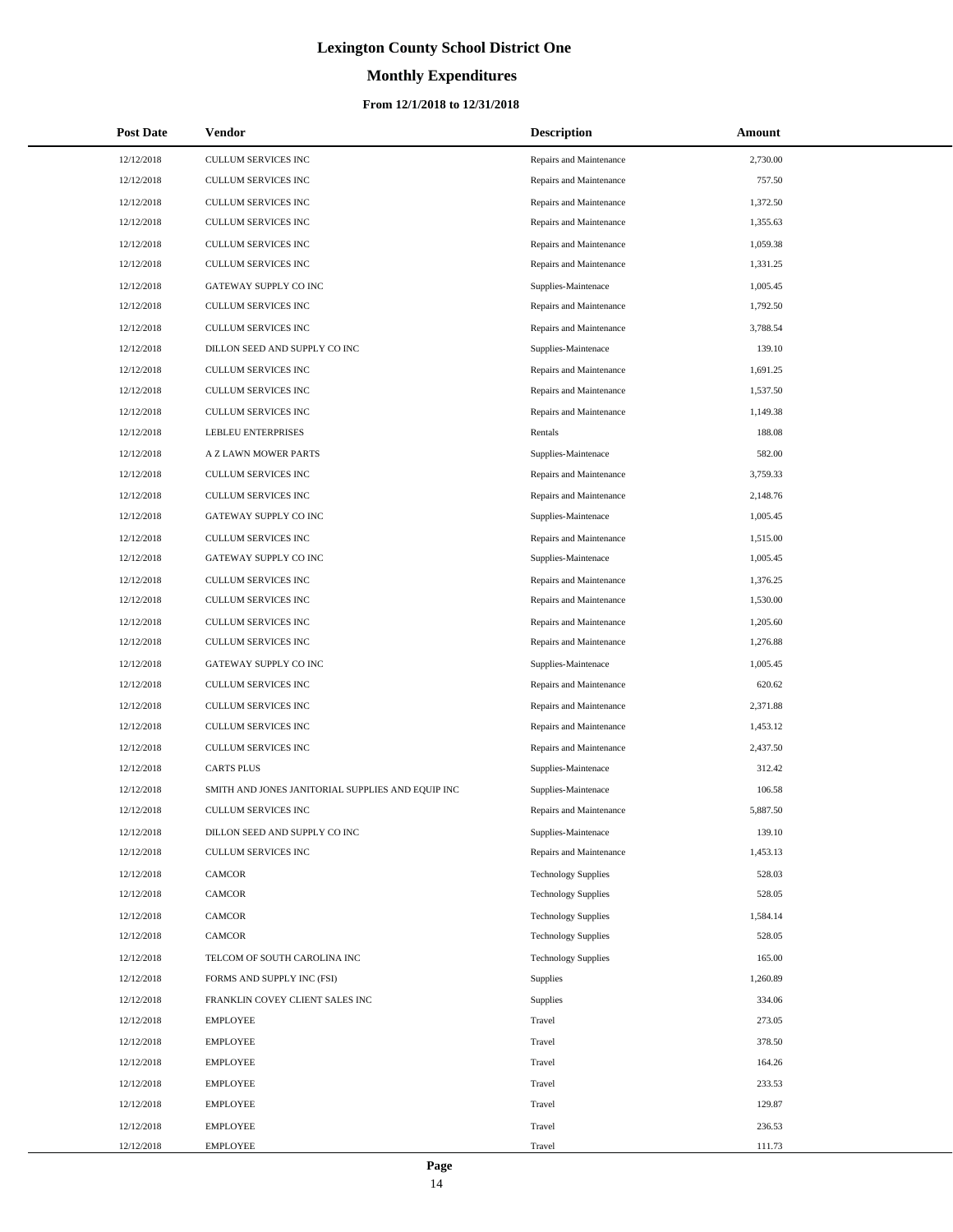# **Monthly Expenditures**

### **From 12/1/2018 to 12/31/2018**

| <b>Post Date</b> | <b>Vendor</b>                                   | <b>Description</b>             | Amount    |
|------------------|-------------------------------------------------|--------------------------------|-----------|
| 12/12/2018       | <b>EMPLOYEE</b>                                 | Travel                         | 137.61    |
| 12/12/2018       | <b>EMPLOYEE</b>                                 | Travel                         | 257.24    |
| 12/12/2018       | <b>EMPLOYEE</b>                                 | Travel                         | 186.39    |
| 12/12/2018       | <b>EMPLOYEE</b>                                 | Travel                         | 110.91    |
| 12/12/2018       | <b>EMPLOYEE</b>                                 | Travel                         | 169.77    |
| 12/12/2018       | <b>EMPLOYEE</b>                                 | Travel                         | 115.54    |
| 12/12/2018       | <b>EMPLOYEE</b>                                 | Travel                         | 169.22    |
| 12/12/2018       | <b>EMPLOYEE</b>                                 | Travel                         | 118.81    |
| 12/12/2018       | <b>EMPLOYEE</b>                                 | Travel                         | 103.82    |
| 12/12/2018       | <b>EMPLOYEE</b>                                 | Travel                         | 174.13    |
| 12/12/2018       | <b>EMPLOYEE</b>                                 | Travel                         | 240.07    |
| 12/12/2018       | <b>EMPLOYEE</b>                                 | Travel                         | 220.73    |
| 12/12/2018       | <b>EMPLOYEE</b>                                 | Travel                         | 226.72    |
| 12/12/2018       | <b>EMPLOYEE</b>                                 | Travel                         | 104.37    |
| 12/12/2018       | AIKIDO ACADEMY OF SELF DEFENSE LLC              | Other Prof & Tech Service      | 200.00    |
| 12/12/2018       | AIKIDO ACADEMY OF SELF DEFENSE LLC              | Other Prof & Tech Service      | 200.00    |
| 12/12/2018       | FRONTLINE EDUCATION                             | Software Renewal/Agreemen      | 2,892.96  |
| 12/12/2018       | <b>BARRS RECREATION LLC</b>                     | Supplies                       | 12,060.67 |
| 12/12/2018       | <b>BARRS RECREATION LLC</b>                     | Equipment - Nonexpendable      | 79,269.30 |
| 12/12/2018       | SC DEPARTMENT OF REVENUE (SALES TAX RETURN)     | Sales Tax on Adult Meals       | 2,877.12  |
| 12/12/2018       | <b>B &amp; H PHOTO</b>                          | Pupil Activity                 | 406.58    |
| 12/12/2018       | OAK GROVE ELEMENTARY SCHOOL                     | Pupil Act-Fee/Collection Refnd | 264.60    |
| 12/12/2018       | SCHOOL SPECIALTY INC                            | Pupil Activity                 | 616.78    |
| 12/12/2018       | SC DEPARTMENT OF EDUCATION                      | Pupil Activity                 | 443.73    |
| 12/12/2018       | <b>BSN SPORTS</b>                               | Pupil Activity                 | 359.45    |
| 12/12/2018       | MEDSHORE AMBULANCE SVC GOLD CROSS AMBULANCE SVC | Pupil Activity                 | 300.00    |
| 12/12/2018       | ROGERS ATHLETIC COMPANY                         | Pupil Activity                 | 2,498.00  |
| 12/12/2018       | SC DEPARTMENT OF REVENUE (SALES TAX RETURN)     | Pupil Activity                 | 151.90    |
| 12/12/2018       | <b>BSN SPORTS</b>                               | Pupil Activity                 | 757.56    |
| 12/12/2018       | BROWN, JAMAAL                                   | Pupil Activity                 | 113.60    |
| 12/12/2018       | NORMAN, JOHNATHAN BRADLEY                       | Pupil Activity                 | 124.40    |
| 12/12/2018       | SMITH, LAWTON G                                 | Pupil Activity                 | 119.90    |
| 12/12/2018       | NORMAN, JOHNATHAN BRADLEY                       | Pupil Activity                 | 133.40    |
| 12/12/2018       | <b>BSN SPORTS</b>                               | Pupil Activity                 | 112.35    |
| 12/12/2018       | 323 SPORTS                                      | Pupil Activity                 | 258.00    |
| 12/12/2018       | SC DEPARTMENT OF REVENUE (SALES TAX RETURN)     | Pupil Activity                 | $-10.50$  |
| 12/12/2018       | ALLEN, SETH WALLACE                             | Pupil Activity                 | 284.34    |
| 12/12/2018       | BLAND, CHAUNTEL                                 | Pupil Activity                 | 273.54    |
| 12/12/2018       | COOK, BRENT                                     | Pupil Activity                 | 311.34    |
| 12/12/2018       | KUHN, DAVID H                                   | Pupil Activity                 | 271.74    |
| 12/12/2018       | COOK, BRENT                                     | Pupil Activity                 | 203.10    |
| 12/12/2018       | JEANS BUS SERVICE INC                           | Pupil Activity                 | 2,999.00  |
| 12/12/2018       | <b>BSN SPORTS</b>                               | Pupil Activity                 | 749.00    |
| 12/13/2018       | NATIONAL PAIDEIA CENTER                         | Inst Prog Improvement          | 2,500.00  |
| 12/13/2018       | BARNES & NOBLE BOOKSELLERS INC                  | Supplies                       | 223.65    |
| 12/13/2018       | SCHOOL SPECIALTY INC                            | Supplies                       | 278.62    |
| 12/13/2018       | PECKNEL MUSIC CO INC                            | Repairs and Maintenance        | 635.00    |
| 12/13/2018       | LEXINGTON COUNTY DEPARTMENT OF SOLID WASTE      | Other Property Services        | 196.37    |

 $\overline{\phantom{a}}$  $\overline{\phantom{a}}$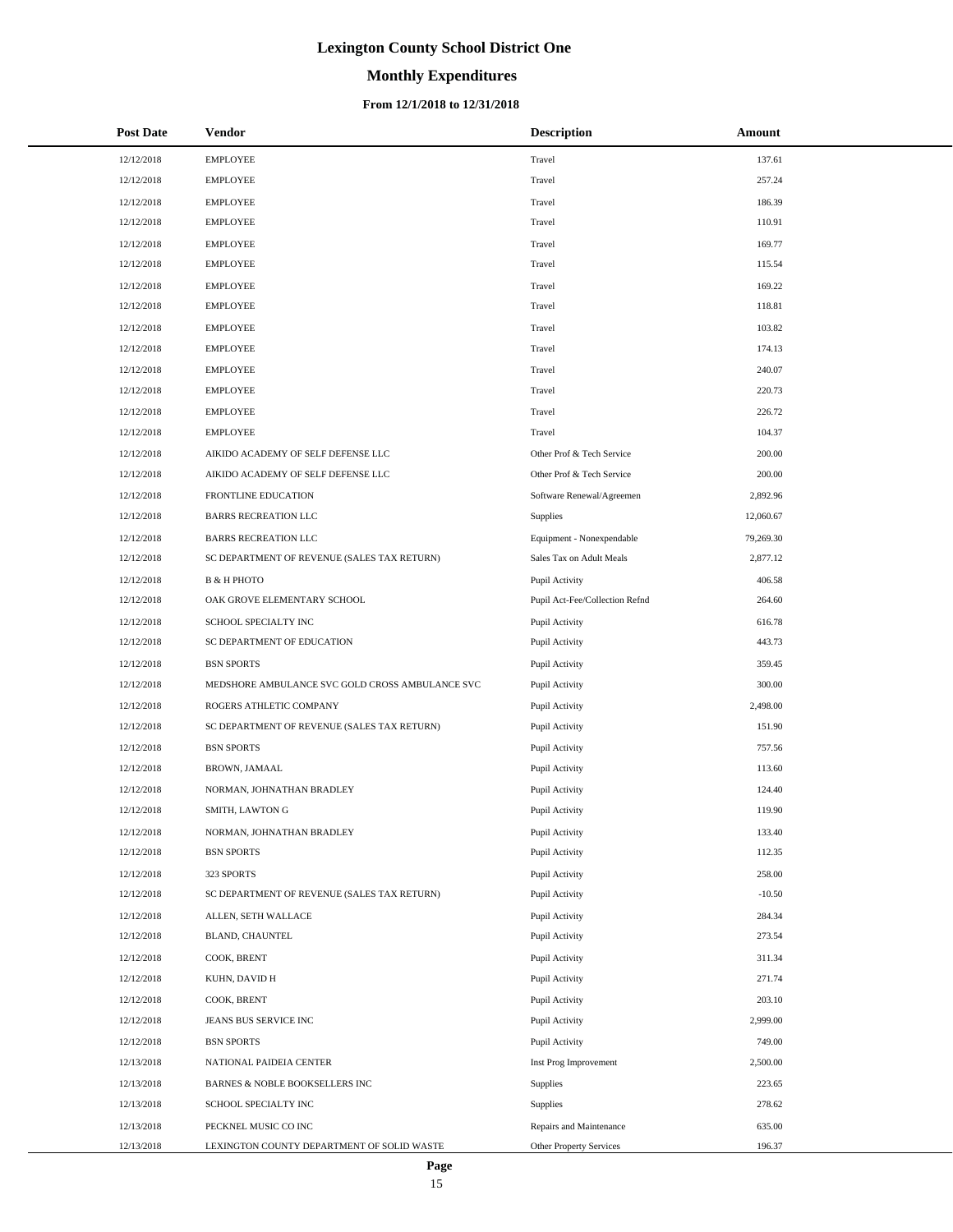# **Monthly Expenditures**

| <b>Post Date</b> | Vendor                                          | <b>Description</b>             | Amount    |
|------------------|-------------------------------------------------|--------------------------------|-----------|
| 12/13/2018       | <b>GRAYBAR ELECTRIC CO INC</b>                  | Supplies-Maintenace            | 334.07    |
| 12/13/2018       | <b>GE APPLIANCES</b>                            | Supplies-Maintenace            | 621.00    |
| 12/13/2018       | <b>GRAYBAR ELECTRIC CO INC</b>                  | Supplies-Maintenace            | 334.06    |
| 12/13/2018       | <b>GE APPLIANCES</b>                            | Supplies-Maintenace            | 621.00    |
| 12/13/2018       | <b>WW GRAINGER</b>                              | Supplies-Maintenace            | 203.95    |
| 12/13/2018       | CDWG ACCT 305089                                | <b>Technology Supplies</b>     | 224.70    |
| 12/13/2018       | TRIUNE MARKETING CO                             | Supplies                       | 722.25    |
| 12/13/2018       | <b>BISHOP, CATHERINE H</b>                      | Inst Prog Improvement          | 10,389.50 |
| 12/13/2018       | <b>HEINEMANN</b>                                | Inst Prog Improvement          | 4,800.00  |
| 12/13/2018       | FRANKLIN COVEY CLIENT SALES INC                 | Inst Prog Improvement          | 625.00    |
| 12/13/2018       | <b>GROVE MEDICAL</b>                            | Supplies                       | 240.24    |
| 12/13/2018       | MULTIHEALTH SYSTEMS INC                         | Software Renewal/Agreemen      | 464.00    |
| 12/13/2018       | <b>BISHOP, CATHERINE H</b>                      | Inst Prog Improvement          | 3,232.40  |
| 12/13/2018       | KAPLAN EARLY LEARNING COMPANY                   | Supplies                       | 739.89    |
| 12/13/2018       | PALMETTO CONSTRUCTION SERVICES                  | <b>Building</b>                | 400.00    |
| 12/13/2018       | GILBERT PRIMARY SCHOOL                          | Pupil Act-Fee/Collection Refnd | 126.00    |
| 12/13/2018       | FORMS AND SUPPLY INC (FSI)                      | Pupil Activity                 | 2,269.60  |
| 12/13/2018       | MODERN TURF INC                                 | Pupil Activity                 | 931.66    |
| 12/13/2018       | PERFORMANCE HEALTH SUPPLY INC DBA MEDCO SUPPLY  | Pupil Activity                 | 3,067.98  |
| 12/13/2018       | <b>BSN SPORTS</b>                               | Pupil Activity                 | 5,346.71  |
| 12/13/2018       | STRICTLY RUNNING                                | Pupil Activity                 | 370.40    |
| 12/13/2018       | T AND T SPORTS                                  | Pupil Activity                 | 1,680.76  |
| 12/13/2018       | <b>TAND T SPORTS</b>                            | Pupil Activity                 | 131.82    |
| 12/13/2018       | <b>INKDROPZ</b>                                 | Pupil Activity                 | 909.50    |
| 12/14/2018       | SC ASSOCIATION FOR MIDDLE LEVEL EDUCATION       | Travel                         | 600.00    |
| 12/14/2018       | <b>DRILLCOMP</b>                                | Supplies                       | 3,357.22  |
| 12/14/2018       | SC DEPARTMENT OF REVENUE (SALES TAX RETURN)     | Supplies                       | 235.01    |
| 12/14/2018       | EXPEDITIONARY LEARNING OUTWARD BOUND INC        | Inst Prog Improvement          | 22,175.00 |
| 12/14/2018       | <b>GE APPLIANCES</b>                            | Supplies                       | 208.00    |
| 12/14/2018       | <b>GE APPLIANCES</b>                            | Supplies                       | 218.00    |
| 12/14/2018       | SOUTHEASTERN SPEECH AND LANGUAGE SERVICES LLC   | Other Prof & Tech Service      | 5,931.25  |
| 12/14/2018       | CERTIFIED TRANSLATION SERVICES                  | Other Prof & Tech Service      | 435.70    |
| 12/14/2018       | SC ASSOCIATION GOVERNMENT PURCHASING OFFICIALS  | Dues and Fees                  | 120.00    |
| 12/14/2018       | STEEN ENTERPRISES INC                           | Supplies-Maintenace            | 3,074.75  |
| 12/14/2018       | TRITEK FIRE AND SECURITY LLC                    | Repairs and Maintenance        | 132.00    |
| 12/14/2018       | <b>GE APPLIANCES</b>                            | Supplies-Maintenace            | 621.00    |
| 12/14/2018       | <b>GE APPLIANCES</b>                            | Supplies-Maintenace            | 621.00    |
| 12/14/2018       | <b>GE APPLIANCES</b>                            | Supplies-Maintenace            | 621.00    |
| 12/14/2018       | <b>GE APPLIANCES</b>                            | Supplies-Maintenace            | 208.00    |
| 12/14/2018       | FERGUSON ENTERPRISES INC FEI 27                 | Supplies-Maintenace            | 496.48    |
| 12/14/2018       | JOHNSON CONTROLS FIRE PROTECTION LP             | Repairs and Maintenance        | 410.03    |
| 12/14/2018       | SC ASSOCIATION EDUCATIONAL OFFICE PROFESSIONALS | Travel                         | 200.00    |
| 12/14/2018       | AIKIDO ACADEMY OF SELF DEFENSE LLC              | Other Prof & Tech Service      | 125.00    |
| 12/14/2018       | <b>IMMERSIVE ENGINEERING INC</b>                | Software Renewal/Agreemen      | 2,400.00  |
| 12/14/2018       | SC DEPARTMENT OF REVENUE (SALES TAX RETURN)     | Software Renewal/Agreemen      | 168.00    |
| 12/14/2018       | SCHOOL SPECIALTY INC                            | <b>Supplies</b>                | 414.39    |
| 12/14/2018       | MUSICIAN SUPPLY                                 | Pupil Activity                 | 284.44    |
| 12/14/2018       | PINE PRESS OF LEXINGTON INC                     | Pupil Activity                 | 1,260.53  |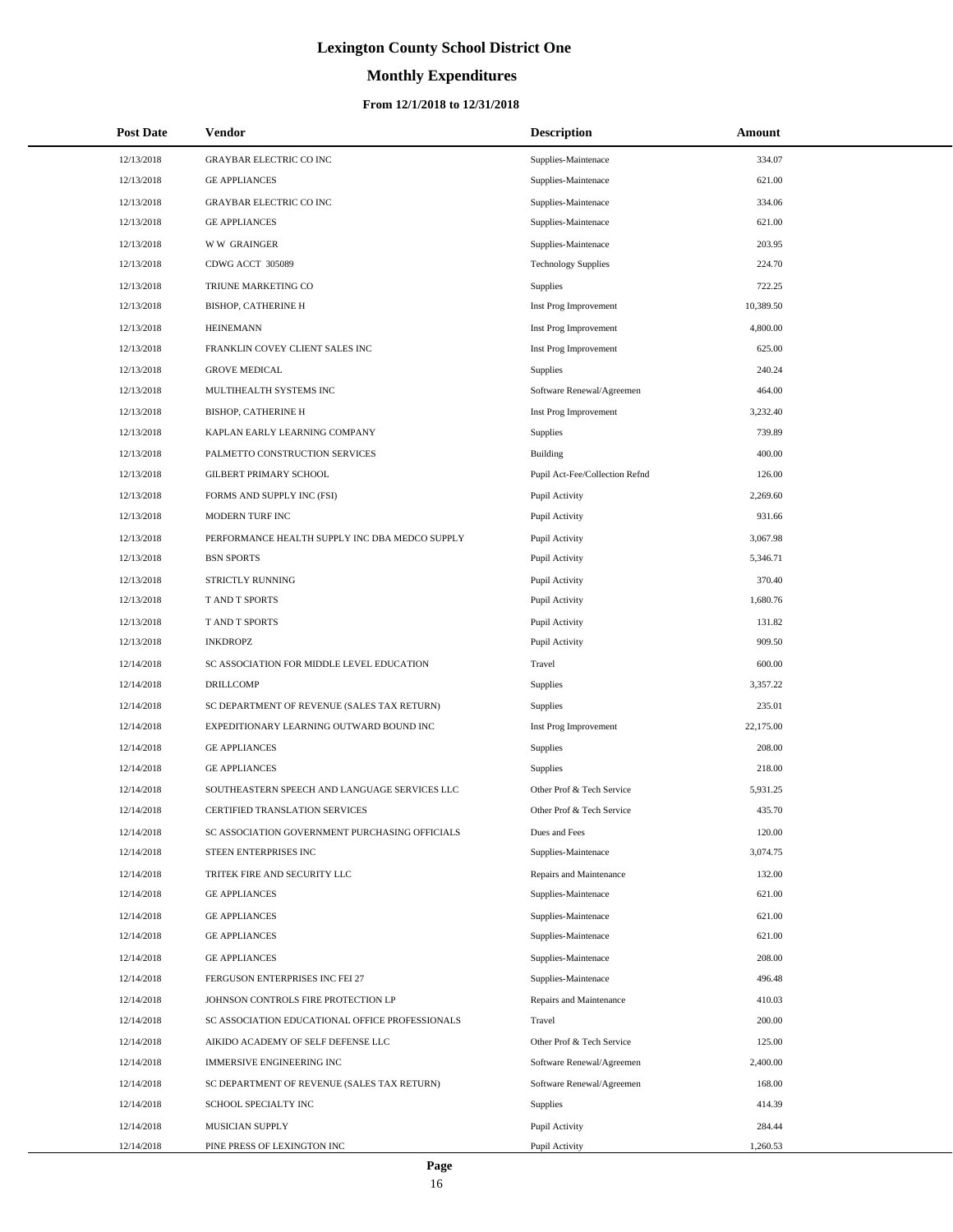# **Monthly Expenditures**

### **From 12/1/2018 to 12/31/2018**

| <b>Post Date</b> | <b>Vendor</b>                                   | <b>Description</b>         | Amount   |
|------------------|-------------------------------------------------|----------------------------|----------|
| 12/14/2018       | T AND T SPORTS                                  | Pupil Activity             | 171.20   |
| 12/14/2018       | T AND T SPORTS                                  | Pupil Activity             | 240.75   |
| 12/14/2018       | <b>BSN SPORTS</b>                               | Pupil Activity             | 963.00   |
| 12/14/2018       | <b>BSN SPORTS</b>                               | Pupil Activity             | 1,979.11 |
| 12/14/2018       | <b>BROACH TOURS INC</b>                         | Pupil Activity             | 5,265.00 |
| 12/14/2018       | <b>BSN SPORTS</b>                               | Pupil Activity             | 741.51   |
| 12/17/2018       | <b>EMPLOYEE</b>                                 | Travel                     | 147.15   |
| 12/17/2018       | <b>EMPLOYEE</b>                                 | Travel                     | 195.60   |
| 12/17/2018       | <b>EMPLOYEE</b>                                 | Travel                     | 177.78   |
| 12/17/2018       | FORMS AND SUPPLY INC (FSI)                      | Supplies                   | 136.96   |
| 12/17/2018       | SCHOOL SPECIALTY INC                            | Supplies                   | 559.49   |
| 12/17/2018       | FORMS AND SUPPLY INC (FSI)                      | Supplies                   | 1,940.57 |
| 12/17/2018       | <b>EMPLOYEE</b>                                 | Travel                     | 285.50   |
| 12/17/2018       | <b>EMPLOYEE</b>                                 | Travel                     | 213.50   |
| 12/17/2018       | <b>EMPLOYEE</b>                                 | Travel                     | 273.50   |
| 12/17/2018       | <b>EMPLOYEE</b>                                 | Travel                     | 285.50   |
| 12/17/2018       | <b>EMPLOYEE</b>                                 | Travel                     | 273.50   |
| 12/17/2018       | <b>EMPLOYEE</b>                                 | Travel                     | 273.50   |
| 12/17/2018       | <b>EMPLOYEE</b>                                 | Travel                     | 243.50   |
| 12/17/2018       | <b>EMPLOYEE</b>                                 | Travel                     | 316.50   |
| 12/17/2018       | <b>EMPLOYEE</b>                                 | Travel                     | 315.50   |
| 12/17/2018       | <b>EMPLOYEE</b>                                 | Travel                     | 213.50   |
| 12/17/2018       | <b>EMPLOYEE</b>                                 | Travel                     | 285.50   |
| 12/17/2018       | <b>EMPLOYEE</b>                                 | Travel                     | 285.50   |
| 12/17/2018       | <b>EMPLOYEE</b>                                 | Travel                     | 106.82   |
| 12/17/2018       | <b>EMPLOYEE</b>                                 | Travel                     | 314.50   |
| 12/17/2018       | <b>EMPLOYEE</b>                                 | Travel                     | 213.50   |
| 12/17/2018       | LEXINGTON COUNTY SCHOOL DIST 1                  | Pupil Transportation       | 615.66   |
| 12/17/2018       | ACADEMIC SUPPLIER DBA RASIX COMPUTER CENTER INC | Supplies                   | 193.08   |
| 12/17/2018       | BARNES AND NOBLE COLLEGE BOOKSELLERS LLC        | Supplies                   | 2,730.25 |
| 12/17/2018       | SOUTHEASTERN PERFORMANCE APPAREL                | Supplies                   | 195.00   |
| 12/17/2018       | NUIDEA SCHOOL SUPPLY CO                         | Supplies                   | 1,457.17 |
| 12/17/2018       | CAMCOR                                          | Supplies                   | 240.58   |
| 12/17/2018       | DELL COMPUTERS                                  | <b>Technology Supplies</b> | 257.65   |
| 12/17/2018       | FORMS AND SUPPLY INC (FSI)                      | Supplies                   | 132.06   |
| 12/17/2018       | <b>EMPLOYEE</b>                                 | Travel                     | 745.56   |
| 12/17/2018       | FORMS AND SUPPLY INC (FSI)                      | Supplies                   | 314.37   |
| 12/17/2018       | <b>EMPLOYEE</b>                                 | Supplies                   | 269.86   |
| 12/17/2018       | <b>EMPLOYEE</b>                                 | Travel                     | 200.56   |
| 12/17/2018       | <b>EMPLOYEE</b>                                 | Travel                     | 312.72   |
| 12/17/2018       | <b>EMPLOYEE</b>                                 | Travel                     | 508.38   |
| 12/17/2018       | <b>LRADAC</b>                                   | Other Prof & Tech Service  | 1,327.12 |
| 12/17/2018       | FORMS AND SUPPLY INC (FSI)                      | Supplies                   | 151.75   |
| 12/17/2018       | RANDALL, KATHLEEN GERALYN                       | Inst Prog Improvement      | 3,500.00 |
| 12/17/2018       | <b>EMPLOYEE</b>                                 | Travel                     | 127.04   |
| 12/17/2018       | <b>EMPLOYEE</b>                                 | Travel                     | 177.94   |
| 12/17/2018       | <b>EMPLOYEE</b>                                 | Travel                     | 508.51   |
| 12/17/2018       | <b>EMPLOYEE</b>                                 | Travel                     | 142.79   |

 $\overline{a}$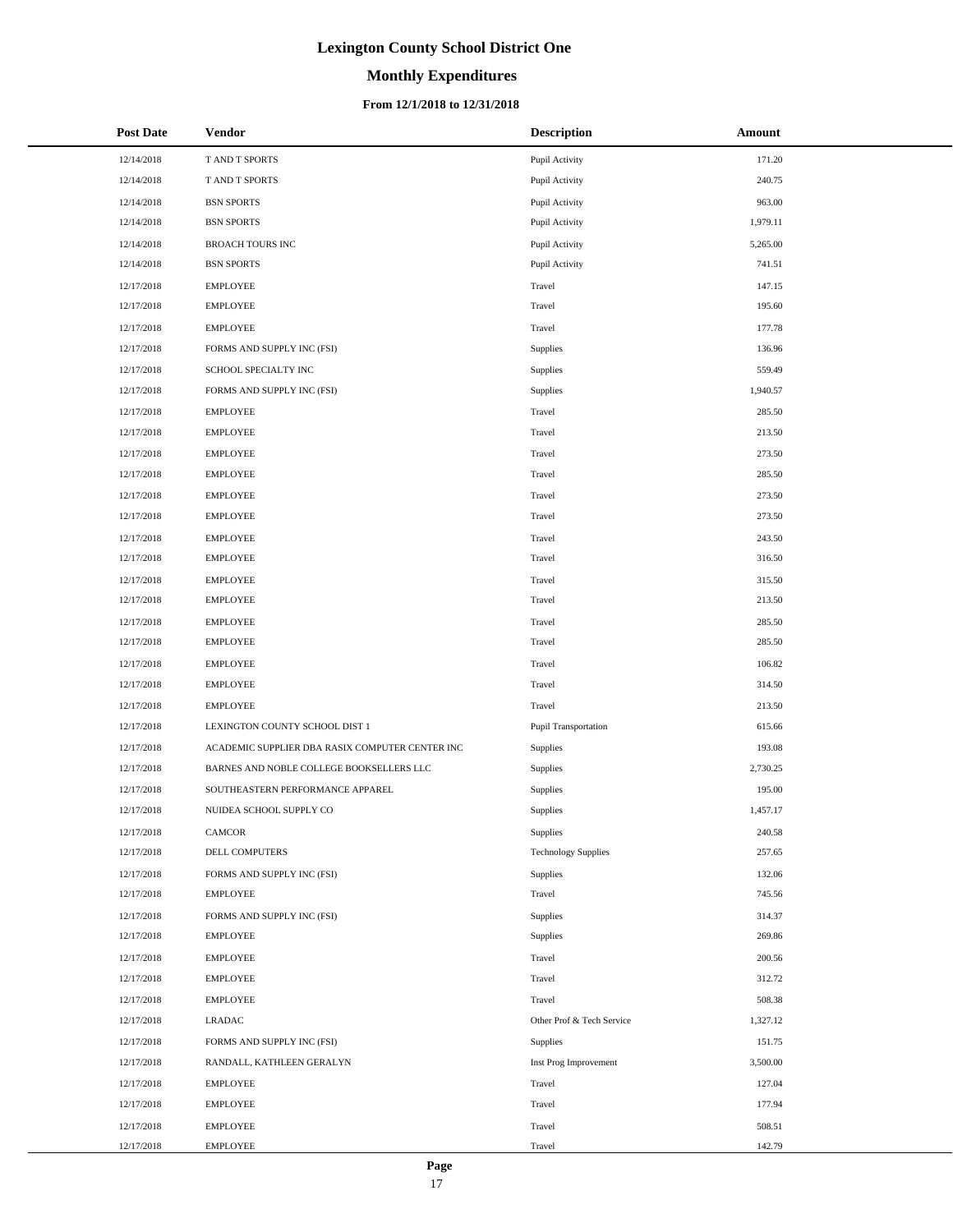# **Monthly Expenditures**

### **From 12/1/2018 to 12/31/2018**

| <b>Post Date</b> | Vendor                                            | <b>Description</b>        | Amount    |
|------------------|---------------------------------------------------|---------------------------|-----------|
| 12/17/2018       | <b>EMPLOYEE</b>                                   | Travel                    | 125.90    |
| 12/17/2018       | <b>EMPLOYEE</b>                                   | Travel                    | 130.80    |
| 12/17/2018       | <b>EMPLOYEE</b>                                   | Travel                    | 140.61    |
| 12/17/2018       | <b>EMPLOYEE</b>                                   | Travel                    | 184.21    |
| 12/17/2018       | <b>EMPLOYEE</b>                                   | Travel                    | 391.72    |
| 12/17/2018       | <b>EMPLOYEE</b>                                   | Travel                    | 118.81    |
| 12/17/2018       | <b>EMPLOYEE</b>                                   | Travel                    | 120.99    |
| 12/17/2018       | <b>ANOTHER PRINTER</b>                            | Printing and Binding      | 1,198.42  |
| 12/17/2018       | SCE&G                                             | <b>Public Utilities</b>   | 292.47    |
| 12/17/2018       | SCE&G                                             | <b>Public Utilities</b>   | 696.54    |
| 12/17/2018       | SPIRIT COMMUNICATIONS                             | Communication             | 159.62    |
| 12/17/2018       | SAFETY SUPPLY SOUTH LLC                           | Supplies-Maintenace       | 124.23    |
| 12/17/2018       | SCE&G                                             | <b>Public Utilities</b>   | 518.65    |
| 12/17/2018       | SCE&G                                             | <b>Public Utilities</b>   | 9,291.25  |
| 12/17/2018       | SCE&G                                             | <b>Public Utilities</b>   | 7,234.09  |
| 12/17/2018       | SCE&G                                             | <b>Public Utilities</b>   | 17,400.66 |
| 12/17/2018       | SCE&G                                             | <b>Public Utilities</b>   | 9,804.54  |
| 12/17/2018       | SMITH AND JONES JANITORIAL SUPPLIES AND EQUIP INC | Supplies-Maintenace       | 281.62    |
| 12/17/2018       | SCE&G                                             | <b>Public Utilities</b>   | 9,546.42  |
| 12/17/2018       | SCE&G                                             | <b>Public Utilities</b>   | 6,637.39  |
| 12/17/2018       | <b>SUPPLYWORKS</b>                                | Supplies-Maintenace       | 364.21    |
| 12/17/2018       | COOK & BOARDMAN LLC                               | Supplies-Maintenace       | 933.37    |
| 12/17/2018       | SCE&G                                             | <b>Public Utilities</b>   | 32,275.46 |
| 12/17/2018       | <b>SUPPLYWORKS</b>                                | Supplies-Maintenace       | 141.24    |
| 12/17/2018       | SCE&G                                             | <b>Public Utilities</b>   | 7,352.94  |
| 12/17/2018       | PALMETTO PROPANE                                  | Energy                    | 732.75    |
| 12/17/2018       | SCE&G                                             | <b>Public Utilities</b>   | 8,207.04  |
| 12/17/2018       | SCE&G                                             | <b>Public Utilities</b>   | 10,049.46 |
| 12/17/2018       | SCE&G                                             | <b>Public Utilities</b>   | 6,560.97  |
| 12/17/2018       | SMITH AND JONES JANITORIAL SUPPLIES AND EQUIP INC | Supplies-Maintenace       | 491.83    |
| 12/17/2018       | SCE&G                                             | <b>Public Utilities</b>   | 2,053.74  |
| 12/17/2018       | <b>SUPPLYWORKS</b>                                | Supplies-Maintenace       | 210.79    |
| 12/17/2018       | SCE&G                                             | <b>Public Utilities</b>   | 12,836.51 |
| 12/17/2018       | SCE&G                                             | <b>Public Utilities</b>   | 8,430.88  |
| 12/17/2018       | SCE&G                                             | <b>Public Utilities</b>   | 7,505.98  |
| 12/17/2018       | SCE&G                                             | <b>Public Utilities</b>   | 9,400.56  |
| 12/17/2018       | SCE&G                                             | <b>Public Utilities</b>   | 20,382.16 |
| 12/17/2018       | <b>SCE&amp;G</b>                                  | <b>Public Utilities</b>   | 51,830.67 |
| 12/17/2018       | SCE&G                                             | <b>Public Utilities</b>   | 6,600.04  |
| 12/17/2018       | SCE&G                                             | <b>Public Utilities</b>   | 131.87    |
| 12/17/2018       | CHECKER YELLOW CAB CO INC                         | Pupil Transportation      | 12,516.50 |
| 12/17/2018       | <b>EMPLOYEE</b>                                   | Travel                    | 424.56    |
| 12/17/2018       | SC SCHOOL BOARDS ASSOCIATION INSURANCE TRUST      | Insurance and Judgments   | 88,688.60 |
| 12/17/2018       | LEXINGTON PRINTING LLC                            | Printing and Binding      | 116.63    |
| 12/17/2018       | WENTWORTH CORPORATION                             | Printing and Binding      | 301.74    |
| 12/17/2018       | HELD, HENRY SAMUEL                                | Other Prof & Tech Service | 875.00    |
| 12/17/2018       | EGGS UP GRILL 16                                  | Other Objects             | 1,769.90  |
| 12/17/2018       | THE TROPHY & AWARDS CENTER                        | Other Objects             | 682.13    |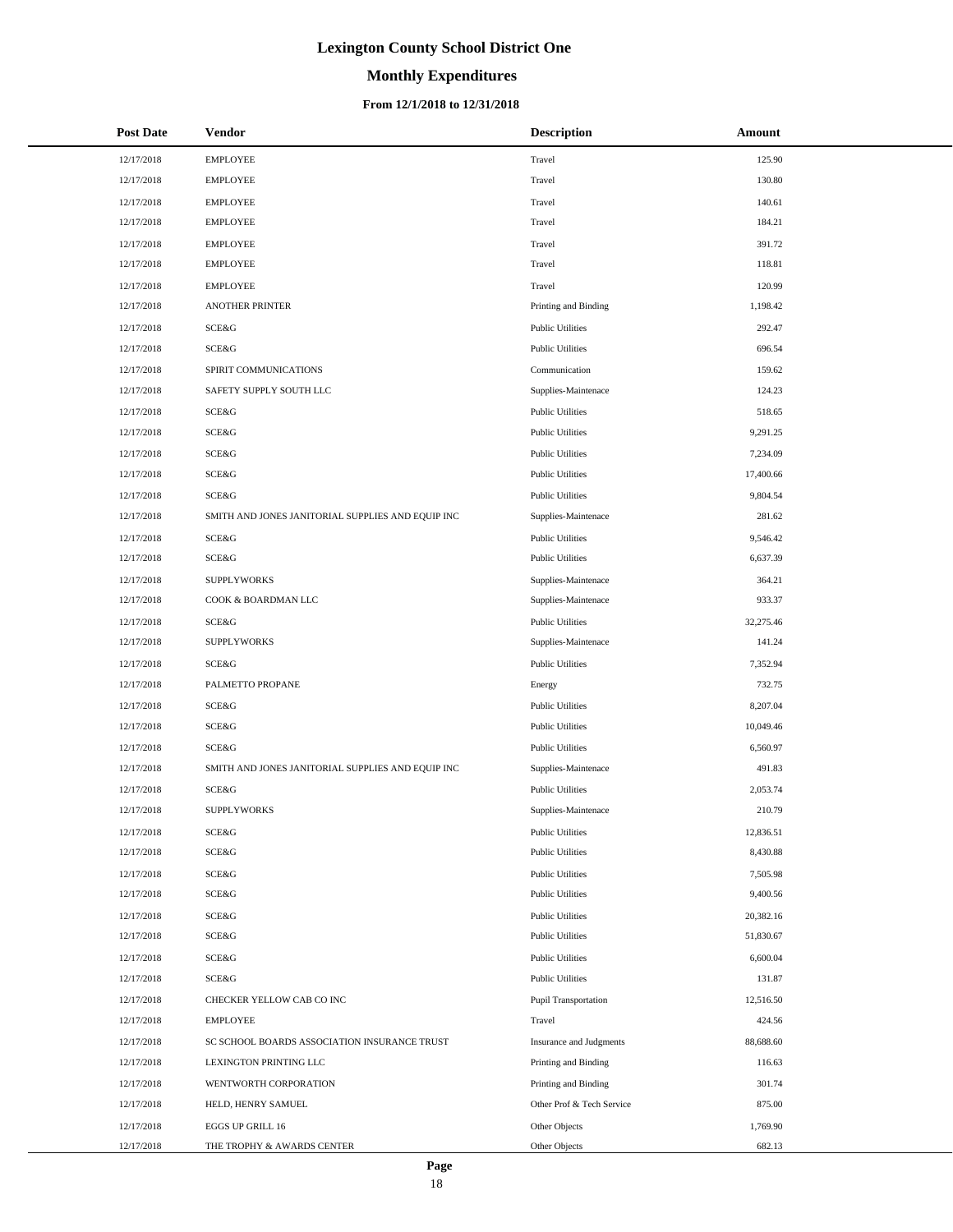# **Monthly Expenditures**

### **From 12/1/2018 to 12/31/2018**

| <b>Post Date</b> | Vendor                                          | <b>Description</b>         | Amount     |
|------------------|-------------------------------------------------|----------------------------|------------|
| 12/17/2018       | SC DEPARTMENT OF SOCIAL SERVICES                | Other Prof & Tech Service  | 456.00     |
| 12/17/2018       | SC SCHOOL BOARDS ASSOCIATION INSURANCE TRUST    | Insurance and Judgments    | 354,754.40 |
| 12/17/2018       | <b>EMPLOYEE</b>                                 | Travel                     | 129.98     |
| 12/17/2018       | SC DEPARTMENT OF ADMINISTRATION                 | Communication              | 305.58     |
| 12/17/2018       | OEM OPTIC                                       | <b>Technology Supplies</b> | 730.00     |
| 12/17/2018       | TELCOM OF SOUTH CAROLINA INC                    | <b>Technology Supplies</b> | 557.70     |
| 12/17/2018       | TELCOM OF SOUTH CAROLINA INC                    | <b>Technology Supplies</b> | 330.00     |
| 12/17/2018       | <b>EMPLOYEE</b>                                 | Travel                     | 161.97     |
| 12/17/2018       | <b>EMPLOYEE</b>                                 | Travel                     | 259.50     |
| 12/17/2018       | SC ASSOCIATION SCHOOL ADMINISTRATORS            | Inst Prog Improvement      | 66,667.00  |
| 12/17/2018       | <b>KIMBALL MIDWEST</b>                          | Supplies                   | 177.86     |
| 12/17/2018       | SC EARLY CHILDHOOD ASSOCIATION                  | Travel                     | 150.00     |
| 12/17/2018       | <b>GS2 ENGINEERING INC</b>                      | <b>Building</b>            | 1,428.75   |
| 12/17/2018       | <b>EMPLOYEE</b>                                 | Travel                     | 225.63     |
| 12/17/2018       | <b>EMPLOYEE</b>                                 | Travel                     | 167.04     |
| 12/17/2018       | SYSCO FOOD SERV OF COLUMBIA                     | Food                       | 499.20     |
| 12/17/2018       | SYSCO FOOD SERV OF COLUMBIA                     | Food                       | 194.00     |
| 12/17/2018       | <b>EMPLOYEE</b>                                 | Travel                     | 127.80     |
| 12/17/2018       | SYSCO FOOD SERV OF COLUMBIA                     | Food                       | 605.20     |
| 12/17/2018       | SYSCO FOOD SERV OF COLUMBIA                     | Food                       | 294.00     |
| 12/17/2018       | SYSCO FOOD SERV OF COLUMBIA                     | Food                       | 194.00     |
| 12/17/2018       | PECKNEL MUSIC CO INC                            | Pupil Activity             | 353.10     |
| 12/17/2018       | WARDS NATURAL SCIENCE EST LLC                   | Pupil Activity             | 637.05     |
| 12/17/2018       | GOPHER SPORT PLAY WITH A PURPOSE MOVING MINDS   | Pupil Activity             | 2,433.02   |
| 12/17/2018       | ALLEN, SETH WALLACE                             | Pupil Activity             | 130.30     |
| 12/17/2018       | BROWN, MOSES L                                  | Pupil Activity             | 101.00     |
| 12/17/2018       | MEANS, STEPHANIE                                | Pupil Activity             | 114.50     |
| 12/17/2018       | <b>WASHINGTON, JERRY</b>                        | Pupil Activity             | 132.50     |
| 12/17/2018       | <b>GAME READY</b>                               | Pupil Activity             | 187.25     |
| 12/17/2018       | HENRY SCHEIN INC MEDICAL SPECIAL MARKETS        | Pupil Activity             | 723.15     |
| 12/17/2018       | NATHANIEL, KEVIN O                              | Pupil Activity             | 102.80     |
| 12/17/2018       | ROBINSON, LAMAZ                                 | Pupil Activity             | 111.80     |
| 12/17/2018       | <b>HUDL</b>                                     | Pupil Activity             | 963.00     |
| 12/17/2018       | WILSON AND ASSOCIATES                           | Pupil Activity             | 900.00     |
| 12/17/2018       | <b>BILES, LOUIS WINSLOW</b>                     | Pupil Activity             | 232.80     |
| 12/17/2018       | COOK, BRENT                                     | Pupil Activity             | 163.60     |
| 12/17/2018       | T AND T SPORTS                                  | Pupil Activity             | 670.89     |
| 12/17/2018       | <b>EMPLOYEE</b>                                 | Pupil Activity             | 105.30     |
| 12/17/2018       | <b>EMPLOYEE</b>                                 | Pupil Activity             | 162.00     |
| 12/18/2018       | SCHOOL SPECIALTY INC                            | <b>Supplies</b>            | 156.58     |
| 12/18/2018       | ACADEMIC SUPPLIER DBA RASIX COMPUTER CENTER INC | Supplies                   | 411.54     |
| 12/18/2018       | CAMCOR                                          | Supplies                   | 1,249.39   |
| 12/18/2018       | SOUTHERN ACCOUNTING SYSTEMS (SAS)               | Supplies                   | 620.90     |
| 12/18/2018       | BLICK ART MATERIALS LLC                         | Supplies                   | 291.94     |
| 12/18/2018       | FOLLETT SCHOOL SOLUTIONS INC                    | <b>Library Books</b>       | 119.65     |
| 12/18/2018       | THE STATE MEDIA CO                              | Periodicals                | 124.80     |
| 12/18/2018       | FOLLETT SCHOOL SOLUTIONS INC                    | Supplies                   | 578.45     |
| 12/18/2018       | DEMCO INC                                       | Supplies                   | $-30.00$   |

L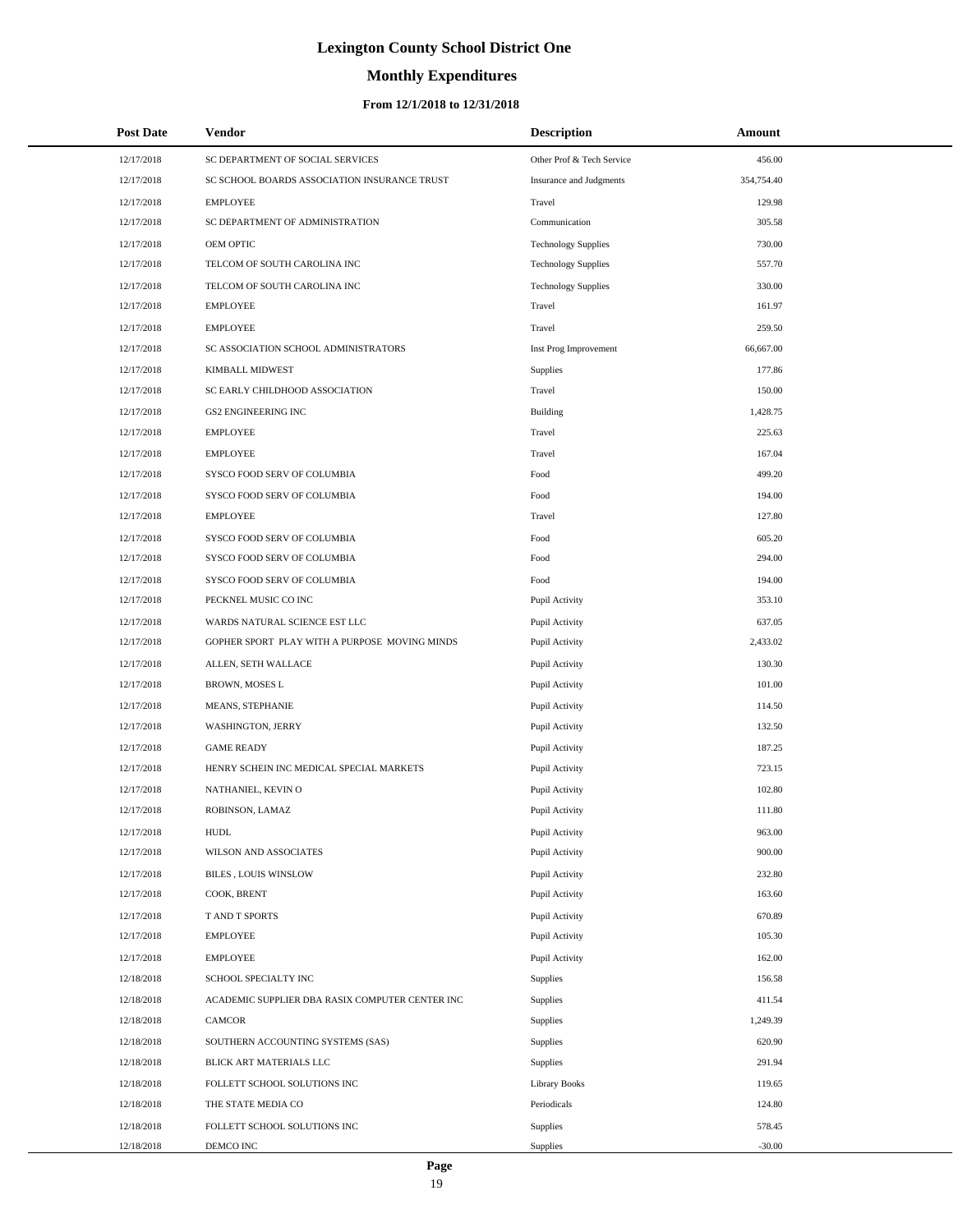# **Monthly Expenditures**

### **From 12/1/2018 to 12/31/2018**

| <b>Post Date</b> | Vendor                                         | <b>Description</b>         | Amount   |
|------------------|------------------------------------------------|----------------------------|----------|
| 12/18/2018       | SC DEPARTMENT OF REVENUE (SALES TAX RETURN)    | Supplies                   | $-2.10$  |
| 12/18/2018       | RICHLAND COUNTY SCHOOL DISTRICT ONE            | Supplies                   | 155.52   |
| 12/18/2018       | RAPTOR TECHNOLOGIES LLC                        | Supplies                   | 200.00   |
| 12/18/2018       | COMPASS GROUP DBA CANTEEN REFRESHMENT SERV     | Supplies-Maintenace        | 200.94   |
| 12/18/2018       | <b>BARNES PROPANE</b>                          | Energy                     | 624.61   |
| 12/18/2018       | TERMINIX COMMERCIAL                            | Repairs and Maintenance    | 968.00   |
| 12/18/2018       | SHERWIN WILLIAMS CO                            | Supplies-Maintenace        | 386.38   |
| 12/18/2018       | <b>CAMCOR</b>                                  | <b>Technology Supplies</b> | 2,784.62 |
| 12/18/2018       | <b>CAMCOR</b>                                  | <b>Technology Supplies</b> | 1,113.84 |
| 12/18/2018       | <b>CAMCOR</b>                                  | <b>Technology Supplies</b> | 1,113.85 |
| 12/18/2018       | CAMCOR                                         | <b>Technology Supplies</b> | 1,113.85 |
| 12/18/2018       | <b>CAMCOR</b>                                  | <b>Technology Supplies</b> | 1,113.85 |
| 12/18/2018       | CAMCOR                                         | <b>Technology Supplies</b> | 1,113.85 |
| 12/18/2018       | <b>CAMCOR</b>                                  | <b>Technology Supplies</b> | 194.07   |
| 12/18/2018       | CAMCOR                                         | <b>Technology Supplies</b> | 1,444.29 |
| 12/18/2018       | <b>CAMCOR</b>                                  | <b>Technology Supplies</b> | 1,113.85 |
| 12/18/2018       | CAMCOR                                         | <b>Technology Supplies</b> | 1,113.85 |
| 12/18/2018       | <b>CAMCOR</b>                                  | <b>Technology Supplies</b> | 1,113.85 |
| 12/18/2018       | CAMCOR                                         | <b>Technology Supplies</b> | 1,599.04 |
| 12/18/2018       | <b>CAMCOR</b>                                  | <b>Technology Supplies</b> | 1,113.85 |
| 12/18/2018       | <b>GATTIS PRO AUDIO</b>                        | <b>Technology Supplies</b> | 1,274.28 |
| 12/18/2018       | <b>APPLE INC</b>                               | <b>Technology Supplies</b> | 1,425.24 |
| 12/18/2018       | PERFORMANCE HEALTH SUPPLY INC DBA MEDCO SUPPLY | Supplies                   | 797.15   |
| 12/18/2018       | HILTON GREENVILLE                              | Travel                     | 145.20   |
| 12/18/2018       | <b>HEINEMANN</b>                               | Supplies                   | 410.00   |
| 12/18/2018       | SMARTPHONE MEDIC LLC                           | Pupil Activity             | 347.00   |
| 12/18/2018       | WARDS NATURAL SCIENCE EST LLC                  | Pupil Activity             | 399.05   |
| 12/18/2018       | <b>BSN SPORTS</b>                              | Pupil Activity             | 2,363.64 |
| 12/18/2018       | <b>FAN CLOTH</b>                               | Pupil Activity             | 805.00   |
| 12/18/2018       | <b>HYPE SOCKS LLC</b>                          | Pupil Activity             | 724.81   |
| 12/18/2018       | <b>CAROLINA FOREST</b>                         | Pupil Activity             | 185.00   |
| 12/18/2018       | NINETY SIX HIGH SCHOOL                         | Pupil Activity             | 200.00   |
| 12/18/2018       | SPRING VALLEY HIGH SCHOOL                      | Pupil Activity             | 150.00   |
| 12/18/2018       | <b>BYRNES HIGH SCHOOL</b>                      | Pupil Activity             | 175.00   |
| 12/18/2018       | <b>BSN SPORTS</b>                              | Pupil Activity             | 2,200.98 |
| 12/18/2018       | VOLUNTEER COLLECTIBLES                         | Pupil Activity             | 438.90   |
| 12/18/2018       | 323 SPORTS                                     | Pupil Activity             | 493.00   |
| 12/18/2018       | <b>BSN SPORTS</b>                              | Pupil Activity             | 501.83   |
| 12/18/2018       | SC MUSIC EDUCATORS ASSOCIATION CHORAL DIVISION | Pupil Activity             | 780.00   |
| 12/18/2018       | 323 SPORTS                                     | Pupil Activity             | 575.00   |
| 12/18/2018       | MIDLANDS ACTION PHOTOGRAPHY LLC                | Pupil Activity             | 591.71   |
| 12/18/2018       | SCHOOL CUTS SCREENING AND EMBROIDERY           | Pupil Activity             | 1,310.75 |
| 12/18/2018       | PINE PRESS OF LEXINGTON INC                    | Supplies                   | 324.54   |
| 12/19/2018       | DELL COMPUTERS                                 | <b>Technology Supplies</b> | 1,245.24 |
| 12/19/2018       | LORICK, STAN                                   | Supplies                   | 1,000.00 |
| 12/19/2018       | FOLLETT SCHOOL SOLUTIONS INC                   | Library Books              | 278.45   |
| 12/19/2018       | FOLLETT SCHOOL SOLUTIONS INC                   | Library Books              | 1,288.57 |
| 12/19/2018       | CERTIFIED TRANSLATION SERVICES                 | Other Prof & Tech Service  | 469.76   |

 $\overline{a}$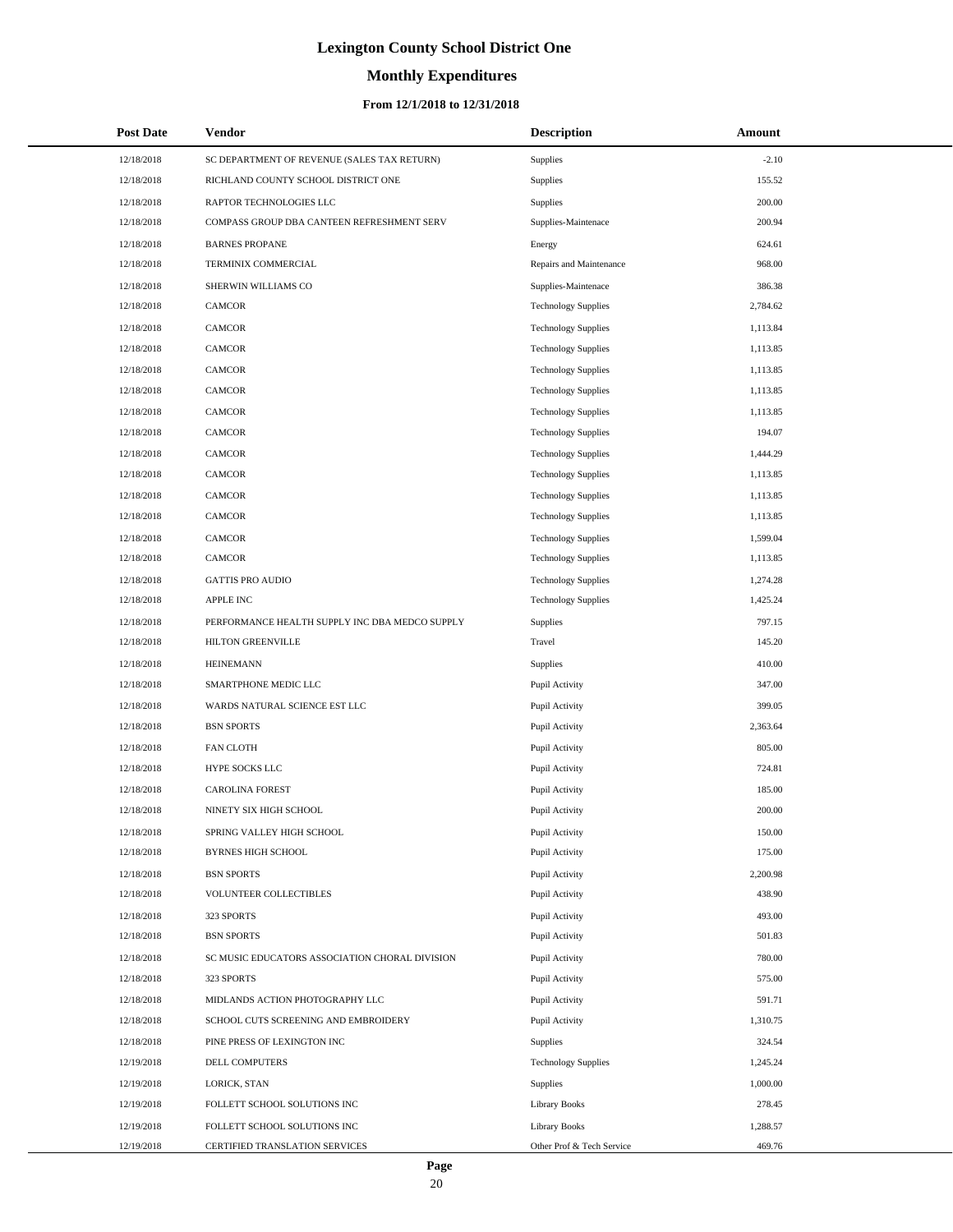# **Monthly Expenditures**

### **From 12/1/2018 to 12/31/2018**

| <b>Post Date</b> | <b>Vendor</b>                       | <b>Description</b>         | Amount    |
|------------------|-------------------------------------|----------------------------|-----------|
| 12/19/2018       | THE HALL COMPANY INC                | Supplies                   | 1,297.77  |
| 12/19/2018       | <b>GRAYBAR ELECTRIC CO INC</b>      | Supplies-Maintenace        | 282.48    |
| 12/19/2018       | CULLUM SERVICES INC                 | Repairs and Maintenance    | 1,255.17  |
| 12/19/2018       | <b>GRAYBAR ELECTRIC CO INC</b>      | Supplies-Maintenace        | 242.04    |
| 12/19/2018       | <b>GRAYBAR ELECTRIC CO INC</b>      | Supplies-Maintenace        | 242.03    |
| 12/19/2018       | <b>GE APPLIANCES</b>                | Supplies-Maintenace        | 621.00    |
| 12/19/2018       | <b>GRAYBAR ELECTRIC CO INC</b>      | Supplies-Maintenace        | 282.48    |
| 12/19/2018       | <b>GRAYBAR ELECTRIC CO INC</b>      | Supplies-Maintenace        | 242.03    |
| 12/19/2018       | ACE GLASS CO INC                    | Repairs and Maintenance    | 2,573.66  |
| 12/19/2018       | CULLUM SERVICES INC                 | Repairs and Maintenance    | 482.38    |
| 12/19/2018       | <b>GRAYBAR ELECTRIC CO INC</b>      | Supplies-Maintenace        | 860.28    |
| 12/19/2018       | <b>GRAYBAR ELECTRIC CO INC</b>      | Supplies-Maintenace        | 577.80    |
| 12/19/2018       | ACE GLASS CO INC                    | Repairs and Maintenance    | 253.40    |
| 12/19/2018       | SC DEPARTMENT OF ADMINISTRATION     | Repairs and Maintenance    | 13,372.21 |
| 12/19/2018       | DATA IMAGING AND ASSOCIATES         | <b>Supplies</b>            | 2,016.76  |
| 12/19/2018       | APPLE INC                           | <b>Technology Supplies</b> | 1,120.29  |
| 12/19/2018       | <b>CAMCOR</b>                       | <b>Technology Supplies</b> | 197.95    |
| 12/19/2018       | AMTECK COMMUNICATION MANAGEMENT LLC | <b>Technology Supplies</b> | 720.00    |
| 12/19/2018       | AMTECK COMMUNICATION MANAGEMENT LLC | <b>Technology Supplies</b> | 720.00    |
| 12/19/2018       | AMTECK COMMUNICATION MANAGEMENT LLC | <b>Technology Supplies</b> | 450.00    |
| 12/19/2018       | AMTECK COMMUNICATION MANAGEMENT LLC | <b>Technology Supplies</b> | 450.00    |
| 12/19/2018       | <b>CAMCOR</b>                       | <b>Technology Supplies</b> | 318.10    |
| 12/19/2018       | CDWG ACCT 305089                    | Software Renewal/Agreemen  | 2,675.00  |
| 12/19/2018       | SCHOOL SPECIALTY INC                | Supplies                   | 389.08    |
| 12/19/2018       | <b>US FOODS</b>                     | Supplies                   | 1,599.52  |
| 12/19/2018       | EARTHGRAINS BAKING COMPANIES INC    | <b>Bread</b>               | 394.25    |
| 12/19/2018       | BORDEN DAIRY CO OF SC LLC           | Milk                       | 981.59    |
| 12/19/2018       | SENN BROTHERS INC                   | Produce                    | 218.75    |
| 12/19/2018       | <b>US FOODS</b>                     | Supplies                   | 1,050.25  |
| 12/19/2018       | BORDEN DAIRY CO OF SC LLC           | Milk                       | 1,312.53  |
| 12/19/2018       | <b>US FOODS</b>                     | Supplies                   | 761.81    |
| 12/19/2018       | BORDEN DAIRY CO OF SC LLC           | Milk                       | 837.76    |
| 12/19/2018       | <b>US FOODS</b>                     | Supplies                   | 686.44    |
| 12/19/2018       | EARTHGRAINS BAKING COMPANIES INC    | <b>Bread</b>               | 111.30    |
| 12/19/2018       | BORDEN DAIRY CO OF SC LLC           | Milk                       | 1,108.71  |
| 12/19/2018       | <b>US FOODS</b>                     | Supplies                   | 754.76    |
| 12/19/2018       | EARTHGRAINS BAKING COMPANIES INC    | <b>Bread</b>               | 101.45    |
| 12/19/2018       | BORDEN DAIRY CO OF SC LLC           | Milk                       | 1,088.34  |
| 12/19/2018       | SENN BROTHERS INC                   | Produce                    | 269.20    |
| 12/19/2018       | <b>US FOODS</b>                     | Supplies                   | 1,035.64  |
| 12/19/2018       | EARTHGRAINS BAKING COMPANIES INC    | <b>Bread</b>               | 115.89    |
| 12/19/2018       | BORDEN DAIRY CO OF SC LLC           | Milk                       | 1,990.72  |
| 12/19/2018       | SENN BROTHERS INC                   | Produce                    | 336.00    |
| 12/19/2018       | <b>US FOODS</b>                     | Supplies                   | 318.26    |
| 12/19/2018       | BORDEN DAIRY CO OF SC LLC           | Milk                       | 317.40    |
| 12/19/2018       | SENN BROTHERS INC                   | Produce                    | 502.38    |
| 12/19/2018       | <b>US FOODS</b>                     | Supplies                   | 620.21    |
| 12/19/2018       | BORDEN DAIRY CO OF SC LLC           | Milk                       | 1,405.22  |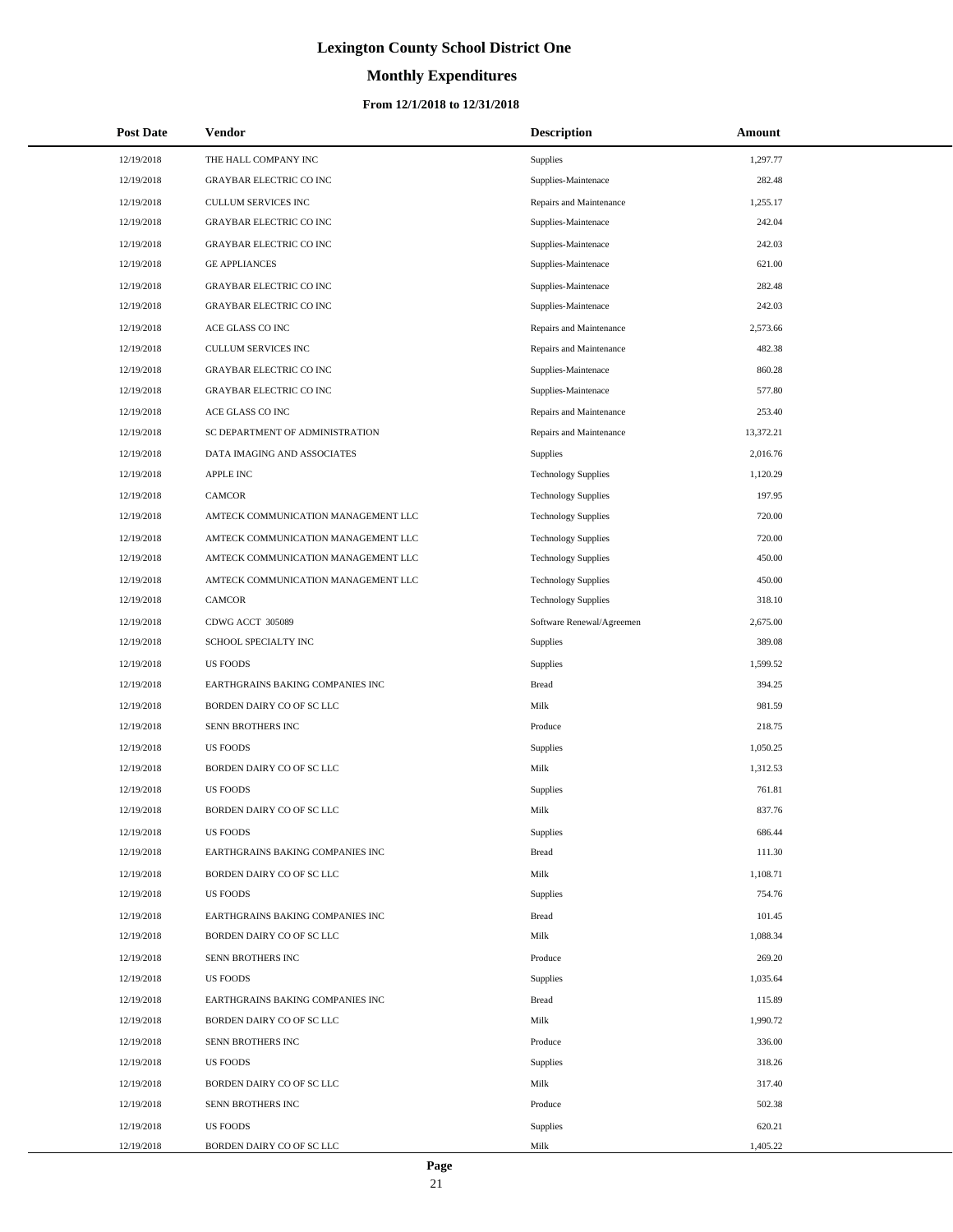# **Monthly Expenditures**

### **From 12/1/2018 to 12/31/2018**

| <b>Post Date</b> | <b>Vendor</b>                    | <b>Description</b>            | Amount   |
|------------------|----------------------------------|-------------------------------|----------|
| 12/19/2018       | <b>US FOODS</b>                  | Supplies                      | 1,030.12 |
| 12/19/2018       | BORDEN DAIRY CO OF SC LLC        | Milk                          | 2,668.01 |
| 12/19/2018       | SENN BROTHERS INC                | Produce                       | 172.00   |
| 12/19/2018       | <b>US FOODS</b>                  | Supplies                      | 1,066.78 |
| 12/19/2018       | BORDEN DAIRY CO OF SC LLC        | Milk                          | 1,352.33 |
| 12/19/2018       | SENN BROTHERS INC                | Produce                       | 320.00   |
| 12/19/2018       | <b>US FOODS</b>                  | Supplies                      | 1,079.10 |
| 12/19/2018       | EARTHGRAINS BAKING COMPANIES INC | <b>Bread</b>                  | 110.15   |
| 12/19/2018       | BORDEN DAIRY CO OF SC LLC        | Milk                          | 1,961.06 |
| 12/19/2018       | SENN BROTHERS INC                | Produce                       | 598.10   |
| 12/19/2018       | US FOODS                         | Supplies                      | 1,377.78 |
| 12/19/2018       | BORDEN DAIRY CO OF SC LLC        | Milk                          | 1,269.07 |
| 12/19/2018       | <b>US FOODS</b>                  | Commodity Distribution Charge | $-18.90$ |
| 12/19/2018       | REFRIGERATION SERVICE COMPANY    | Repairs and Maintenance       | 374.16   |
| 12/19/2018       | <b>US FOODS</b>                  | Supplies                      | 792.79   |
| 12/19/2018       | EARTHGRAINS BAKING COMPANIES INC | <b>Bread</b>                  | 363.75   |
| 12/19/2018       | BORDEN DAIRY CO OF SC LLC        | Milk                          | 1,236.81 |
| 12/19/2018       | <b>US FOODS</b>                  | Commodity Distribution Charge | 94.45    |
| 12/19/2018       | <b>US FOODS</b>                  | Supplies                      | 383.36   |
| 12/19/2018       | EARTHGRAINS BAKING COMPANIES INC | <b>Bread</b>                  | 113.05   |
| 12/19/2018       | BORDEN DAIRY CO OF SC LLC        | Milk                          | 1,058.03 |
| 12/19/2018       | <b>US FOODS</b>                  | Supplies                      | 576.18   |
| 12/19/2018       | EARTHGRAINS BAKING COMPANIES INC | <b>Bread</b>                  | 106.20   |
| 12/19/2018       | BORDEN DAIRY CO OF SC LLC        | Milk                          | 1,179.27 |
| 12/19/2018       | SENN BROTHERS INC                | Produce                       | 192.60   |
| 12/19/2018       | <b>US FOODS</b>                  | Supplies                      | 907.14   |
| 12/19/2018       | BORDEN DAIRY CO OF SC LLC        | Milk                          | 996.96   |
| 12/19/2018       | SENN BROTHERS INC                | Produce                       | 164.60   |
| 12/19/2018       | <b>US FOODS</b>                  | Supplies                      | 250.60   |
| 12/19/2018       | BORDEN DAIRY CO OF SC LLC        | Milk                          | 1,696.08 |
| 12/19/2018       | <b>SENN BROTHERS INC</b>         | Produce                       | 260.00   |
| 12/19/2018       | <b>US FOODS</b>                  | Supplies                      | 976.20   |
| 12/19/2018       | BORDEN DAIRY CO OF SC LLC        | Milk                          | 956.39   |
| 12/19/2018       | US FOODS                         | Commodity Distribution Charge | $-47.25$ |
| 12/19/2018       | <b>US FOODS</b>                  | Supplies                      | 1,222.02 |
| 12/19/2018       | BORDEN DAIRY CO OF SC LLC        | Milk                          | 1,315.07 |
| 12/19/2018       | SENN BROTHERS INC                | Produce                       | 138.45   |
| 12/19/2018       | <b>US FOODS</b>                  | Supplies                      | 391.61   |
| 12/19/2018       | EARTHGRAINS BAKING COMPANIES INC | <b>Bread</b>                  | 212.00   |
| 12/19/2018       | BORDEN DAIRY CO OF SC LLC        | Milk                          | 1,076.67 |
| 12/19/2018       | SENN BROTHERS INC                | Produce                       | 389.50   |
| 12/19/2018       | <b>US FOODS</b>                  | Supplies                      | 1,020.13 |
| 12/19/2018       | BORDEN DAIRY CO OF SC LLC        | Milk                          | 1,689.09 |
| 12/19/2018       | SENN BROTHERS INC                | Produce                       | 461.46   |
| 12/19/2018       | US FOODS                         | Supplies                      | 539.93   |
| 12/19/2018       | BORDEN DAIRY CO OF SC LLC        | Milk                          | 1,096.97 |
| 12/19/2018       | US FOODS                         | Supplies                      | 223.40   |
| 12/19/2018       | BORDEN DAIRY CO OF SC LLC        | Milk                          | 562.77   |

L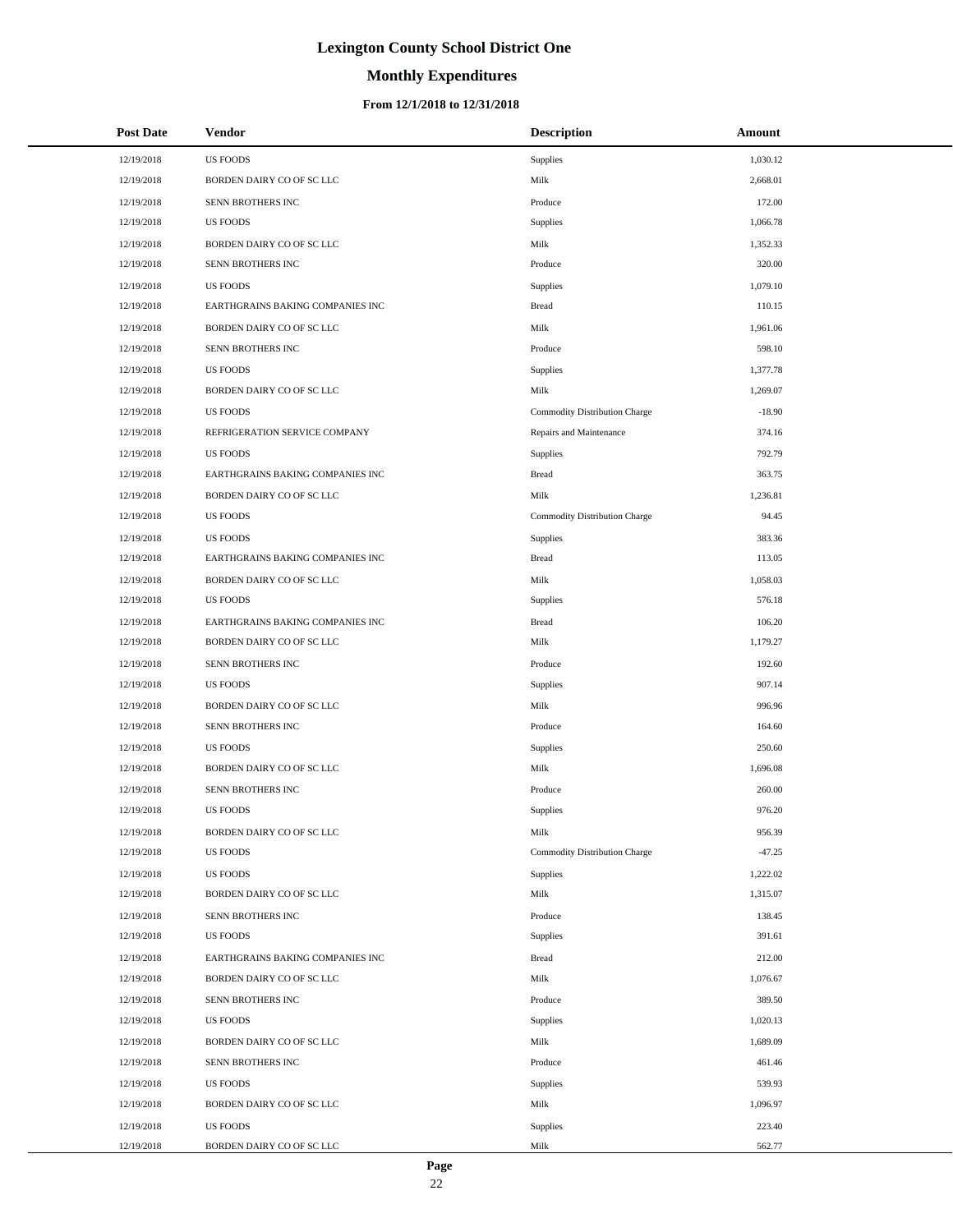# **Monthly Expenditures**

| <b>Post Date</b> | Vendor                                   | <b>Description</b>            | Amount    |
|------------------|------------------------------------------|-------------------------------|-----------|
| 12/19/2018       | <b>US FOODS</b>                          | Supplies                      | 461.63    |
| 12/19/2018       | EARTHGRAINS BAKING COMPANIES INC         | <b>Bread</b>                  | 109.78    |
| 12/19/2018       | BORDEN DAIRY CO OF SC LLC                | Milk                          | 947.62    |
| 12/19/2018       | <b>US FOODS</b>                          | Supplies                      | 1,076.80  |
| 12/19/2018       | BORDEN DAIRY CO OF SC LLC                | Milk                          | 1,150.43  |
| 12/19/2018       | SENN BROTHERS INC                        | Produce                       | 465.20    |
| 12/19/2018       | <b>US FOODS</b>                          | Supplies                      | 557.34    |
| 12/19/2018       | BORDEN DAIRY CO OF SC LLC                | Milk                          | 935.14    |
| 12/19/2018       | <b>US FOODS</b>                          | Supplies                      | 855.00    |
| 12/19/2018       | EARTHGRAINS BAKING COMPANIES INC         | <b>Bread</b>                  | 352.00    |
| 12/19/2018       | BORDEN DAIRY CO OF SC LLC                | Milk                          | 1,434.39  |
| 12/19/2018       | SENN BROTHERS INC                        | Produce                       | 371.35    |
| 12/19/2018       | <b>US FOODS</b>                          | Commodity Distribution Charge | 107.86    |
| 12/19/2018       | <b>US FOODS</b>                          | Supplies                      | 624.10    |
| 12/19/2018       | BORDEN DAIRY CO OF SC LLC                | Milk                          | 779.44    |
| 12/19/2018       | SMARTPHONE MEDIC LLC                     | Pupil Activity                | 695.00    |
| 12/19/2018       | SMARTPHONE MEDIC LLC                     | Pupil Activity                | 396.00    |
| 12/19/2018       | SMARTPHONE MEDIC LLC                     | Pupil Activity                | 198.00    |
| 12/19/2018       | PELION HIGH SCHOOL                       | Pupil Activity                | 126.00    |
| 12/19/2018       | PEE DEE REGIONAL EMS INC                 | Pupil Activity                | 469.00    |
| 12/19/2018       | THE OFFICE PAL INC                       | Pupil Activity                | 1,588.84  |
| 12/19/2018       | MF ATHLETIC CO                           | Pupil Activity                | 914.80    |
| 12/19/2018       | <b>BSN SPORTS</b>                        | Pupil Activity                | 1,605.00  |
| 12/19/2018       | <b>BSN SPORTS</b>                        | Pupil Activity                | 941.60    |
| 12/19/2018       | CARROLL, DAN D                           | Pupil Activity                | 101.90    |
| 12/19/2018       | CROWELL, JAMES W                         | Pupil Activity                | 109.10    |
| 12/19/2018       | RHODES, REGINAL L                        | Pupil Activity                | 122.60    |
| 12/19/2018       | SELLE, MICHAEL W                         | Pupil Activity                | 135.20    |
| 12/19/2018       | SMITH, PAUL ANTHONY                      | Pupil Activity                | 109.10    |
| 12/19/2018       | JAYNES, JASON                            | Pupil Activity                | 100.11    |
| 12/19/2018       | COLUMBIA BASEBALL UMPIRES ASSOC          | Pupil Activity                | 225.00    |
| 12/19/2018       | STEMBRIDGE, JEFFREY SCOTT                | Pupil Activity                | 256.20    |
| 12/19/2018       | ALLEN, SETH WALLACE                      | Pupil Activity                | 129.40    |
| 12/19/2018       | HOPP, TIRZAH RENEE                       | Pupil Activity                | 200.00    |
| 12/19/2018       | MCCOLLUM, CHRIS                          | Pupil Activity                | 289.40    |
| 12/19/2018       | MYERS, NATHAN DONALD                     | Pupil Activity                | 277.80    |
| 12/19/2018       | DORMAN HIGH SCHOOL                       | Pupil Activity                | 200.00    |
| 12/19/2018       | NASP INC                                 | Pupil Activity                | 406.00    |
| 12/19/2018       | BEAR CREEK PRINTING LLC                  | Pupil Activity                | 701.40    |
| 12/19/2018       | PELION HIGH SCHOOL                       | Pupil Activity                | 720.00    |
| 12/19/2018       | SCHOOL CUTS SCREENING AND EMBROIDERY     | Pupil Activity                | 333.84    |
| 12/20/2018       | <b>HEINEMANN</b>                         | Supplies                      | 195.04    |
| 12/20/2018       | <b>EMPLOYEE</b>                          | Travel                        | 332.35    |
| 12/20/2018       | EXPEDITIONARY LEARNING OUTWARD BOUND INC | Inst Prog Improvement         | 21,100.00 |
| 12/20/2018       | UNITED RENTALS (NORTH AMERICA) INC       | Repairs and Maintenance       | 802.24    |
| 12/20/2018       | <b>EMPLOYEE</b>                          | Travel                        | 651.19    |
| 12/20/2018       | PRAXAIR DISTRIBUTION                     | Supplies                      | 106.90    |
| 12/20/2018       | <b>EMPLOYEE</b>                          | Travel                        | 411.20    |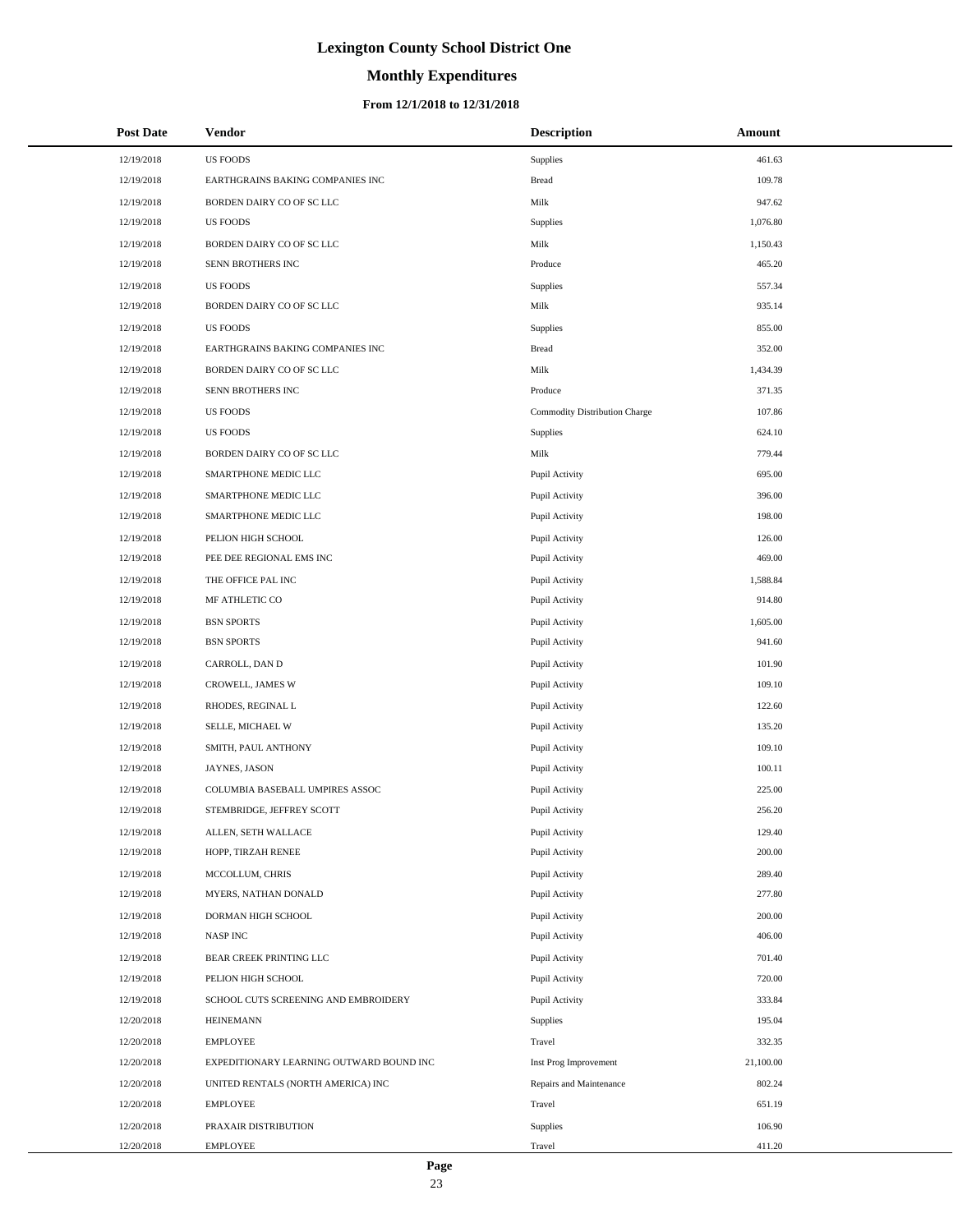# **Monthly Expenditures**

### **From 12/1/2018 to 12/31/2018**

| <b>Post Date</b> | Vendor                                      | <b>Description</b>         | Amount    |
|------------------|---------------------------------------------|----------------------------|-----------|
| 12/20/2018       | <b>EMPLOYEE</b>                             | Travel                     | 299.00    |
| 12/20/2018       | <b>EMPLOYEE</b>                             | Travel                     | 177.13    |
| 12/20/2018       | DUFF AND CHILDS LLC                         | <b>Legal Services</b>      | 18,809.92 |
| 12/20/2018       | HALLIGAN MAHONEY AND WILLIAMS               | <b>Legal Services</b>      | 20,900.85 |
| 12/20/2018       | <b>EMPLOYEE</b>                             | Travel                     | 743.41    |
| 12/20/2018       | <b>EMPLOYEE</b>                             | Travel                     | 139.52    |
| 12/20/2018       | JOINT MUNICIPAL WATER AND SEWER COMMISSION  | <b>Public Utilities</b>    | 114.23    |
| 12/20/2018       | BAZEMORE'S AUTO AND TRUCK                   | Repairs and Maintenance    | 2,039.81  |
| 12/20/2018       | JOINT MUNICIPAL WATER AND SEWER COMMISSION  | <b>Public Utilities</b>    | 1,971.42  |
| 12/20/2018       | A Z LAWN MOWER PARTS                        | Supplies-Maintenace        | 140.92    |
| 12/20/2018       | BURNETT ATHLETICS INC                       | Supplies-Maintenace        | 953.64    |
| 12/20/2018       | BURNETT ATHLETICS INC                       | Supplies-Maintenace        | 829.25    |
| 12/20/2018       | JOINT MUNICIPAL WATER AND SEWER COMMISSION  | <b>Public Utilities</b>    | 3,281.97  |
| 12/20/2018       | A Z LAWN MOWER PARTS                        | Supplies-Maintenace        | 140.92    |
| 12/20/2018       | BURNETT ATHLETICS INC                       | Supplies-Maintenace        | 373.16    |
| 12/20/2018       | <b>WW GRAINGER</b>                          | Supplies-Maintenace        | 715.83    |
| 12/20/2018       | JOINT MUNICIPAL WATER AND SEWER COMMISSION  | <b>Public Utilities</b>    | 906.90    |
| 12/20/2018       | JOINT MUNICIPAL WATER AND SEWER COMMISSION  | <b>Public Utilities</b>    | 1,681.68  |
| 12/20/2018       | JOINT MUNICIPAL WATER AND SEWER COMMISSION  | <b>Public Utilities</b>    | 1,597.84  |
| 12/20/2018       | LA BARRIER AND SON INC                      | Supplies-Maintenace        | 1,836.12  |
| 12/20/2018       | JOINT MUNICIPAL WATER AND SEWER COMMISSION  | <b>Public Utilities</b>    | 5,151.07  |
| 12/20/2018       | A Z LAWN MOWER PARTS                        | Supplies-Maintenace        | 140.92    |
| 12/20/2018       | JOINT MUNICIPAL WATER AND SEWER COMMISSION  | <b>Public Utilities</b>    | 544.38    |
| 12/20/2018       | JOINT MUNICIPAL WATER AND SEWER COMMISSION  | <b>Public Utilities</b>    | 548.37    |
| 12/20/2018       | JOINT MUNICIPAL WATER AND SEWER COMMISSION  | <b>Public Utilities</b>    | 596.70    |
| 12/20/2018       | MIDCAROLINA ELEC COOP INC                   | <b>Public Utilities</b>    | 30,066.00 |
| 12/20/2018       | LA BARRIER AND SON INC                      | Supplies-Maintenace        | 1,730.19  |
| 12/20/2018       | JOINT MUNICIPAL WATER AND SEWER COMMISSION  | <b>Public Utilities</b>    | 725.58    |
| 12/20/2018       | JOINT MUNICIPAL WATER AND SEWER COMMISSION  | <b>Public Utilities</b>    | 1,910.36  |
| 12/20/2018       | LA BARRIER AND SON INC                      | Supplies-Maintenace        | 1,524.22  |
| 12/20/2018       | JOINT MUNICIPAL WATER AND SEWER COMMISSION  | <b>Public Utilities</b>    | 1,648.37  |
| 12/20/2018       | JOINT MUNICIPAL WATER AND SEWER COMMISSION  | <b>Public Utilities</b>    | 730.52    |
| 12/20/2018       | JOINT MUNICIPAL WATER AND SEWER COMMISSION  | <b>Public Utilities</b>    | 639.82    |
| 12/20/2018       | JOINT MUNICIPAL WATER AND SEWER COMMISSION  | <b>Public Utilities</b>    | 215.00    |
| 12/20/2018       | LA BARRIER AND SON INC                      | Supplies-Maintenace        | 2,530.56  |
| 12/20/2018       | UNITED RENTALS (NORTH AMERICA) INC          | <b>Supplies</b>            | 642.00    |
| 12/20/2018       | A Z LAWN MOWER PARTS                        | Supplies-Maintenace        | 140.92    |
| 12/20/2018       | BURNETT ATHLETICS INC                       | Supplies-Maintenace        | 331.70    |
| 12/20/2018       | JOINT MUNICIPAL WATER AND SEWER COMMISSION  | <b>Public Utilities</b>    | 2,019.74  |
| 12/20/2018       | THE ALPHA CENTER                            | Other Prof & Tech Service  | 650.00    |
| 12/20/2018       | CONCEPT UNLIMITED INC                       | Supplies                   | 1,023.19  |
| 12/20/2018       | <b>EMPLOYEE</b>                             | Travel                     | 274.50    |
| 12/20/2018       | SC DEPARTMENT OF ADMINISTRATION             | Communication              | 305.58    |
| 12/20/2018       | BUSINESS ORIENTED SOFTWARE SOLUTIONS INC    | Software Renewal/Agreemen  | 16,820.00 |
| 12/20/2018       | SC DEPARTMENT OF REVENUE (SALES TAX RETURN) | Software Renewal/Agreemen  | 1,177.40  |
| 12/20/2018       | <b>SIS RESOURCES</b>                        | Software Renewal/Agreemen  | 2,462.53  |
| 12/20/2018       | TELCOM OF SOUTH CAROLINA INC                | <b>Technology Supplies</b> | 330.00    |
| 12/20/2018       | <b>BOOKSOURCE</b>                           | <b>Supplies</b>            | 1,620.78  |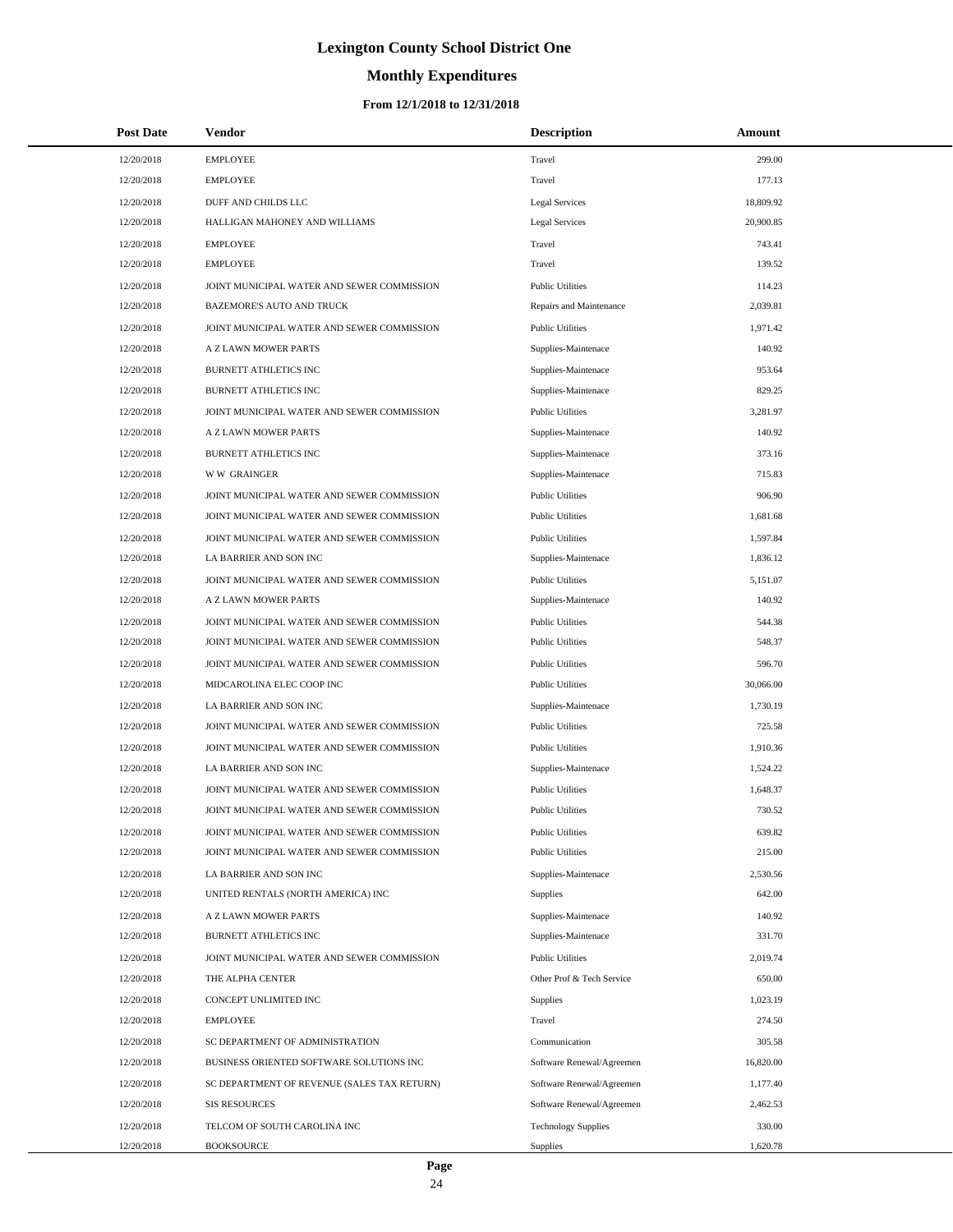# **Monthly Expenditures**

### **From 12/1/2018 to 12/31/2018**

| <b>Post Date</b> | <b>Vendor</b>                               | <b>Description</b>        | Amount    |
|------------------|---------------------------------------------|---------------------------|-----------|
| 12/20/2018       | READING AND WRITING PROJECT NETWORK LLC     | Inst Prog Improvement     | 4,400.00  |
| 12/20/2018       | <b>EMPLOYEE</b>                             | Travel                    | 165.41    |
| 12/20/2018       | SHAMPY, MADELAINE DAISY                     | Other Prof & Tech Service | 300.00    |
| 12/20/2018       | <b>EMPLOYEE</b>                             | Travel                    | 281.30    |
| 12/20/2018       | <b>EMPLOYEE</b>                             | Travel                    | 503.31    |
| 12/20/2018       | PRESENTATION SYSTEMS SOUTH INC              | Technology Equipment D F  | 5,900.02  |
| 12/20/2018       | <b>EMPLOYEE</b>                             | Travel                    | 144.81    |
| 12/20/2018       | <b>EMPLOYEE</b>                             | Travel                    | 241.80    |
| 12/20/2018       | <b>EMPLOYEE</b>                             | Travel                    | 109.78    |
| 12/20/2018       | <b>EMPLOYEE</b>                             | Travel                    | 152.50    |
| 12/20/2018       | <b>EMPLOYEE</b>                             | Travel                    | 331.26    |
| 12/20/2018       | <b>EMPLOYEE</b>                             | Travel                    | 152.50    |
| 12/20/2018       | <b>EMPLOYEE</b>                             | Travel                    | 403.16    |
| 12/20/2018       | <b>EMPLOYEE</b>                             | Travel                    | 344.34    |
| 12/20/2018       | <b>EMPLOYEE</b>                             | Travel                    | 353.06    |
| 12/20/2018       | <b>EMPLOYEE</b>                             | Travel                    | 344.34    |
| 12/20/2018       | <b>EMPLOYEE</b>                             | Travel                    | 342.16    |
| 12/20/2018       | <b>EMPLOYEE</b>                             | Travel                    | 316.00    |
| 12/20/2018       | <b>EMPLOYEE</b>                             | Travel                    | 152.50    |
| 12/20/2018       | <b>EMPLOYEE</b>                             | Travel                    | 332.35    |
| 12/20/2018       | <b>EMPLOYEE</b>                             | Travel                    | 152.50    |
| 12/20/2018       | <b>EMPLOYEE</b>                             | Travel                    | 152.50    |
| 12/20/2018       | <b>EMPLOYEE</b>                             | Travel                    | 336.71    |
| 12/20/2018       | <b>EMPLOYEE</b>                             | Travel                    | 332.35    |
| 12/20/2018       | DAVIS FRAWLEY ATTORNEYS AT LAW              | <b>Legal Services</b>     | 247.50    |
| 12/20/2018       | HENRY SCHEIN INC MEDICAL SPECIAL MARKETS    | Supplies                  | 1,140.24  |
| 12/20/2018       | EDUCATION MANAGEMENT SYSTEMS INC            | Software Renewal/Agreemen | 18,100.00 |
| 12/20/2018       | SC DEPARTMENT OF REVENUE (SALES TAX RETURN) | Software Renewal/Agreemen | 1,002.40  |
| 12/20/2018       | HERSHEYS ICE CREAM                          | Food                      | 115.20    |
| 12/20/2018       | NARDONE BROS BAKING CO INC                  | Food                      | 2,401.46  |
| 12/20/2018       | HERSHEYS ICE CREAM                          | Food                      | 105.60    |
| 12/20/2018       | NARDONE BROS BAKING CO INC                  | Food                      | 970.03    |
| 12/20/2018       | PRO KITCHEN ONLINE LLC                      | Supplies                  | 2,121.17  |
| 12/20/2018       | NARDONE BROS BAKING CO INC                  | Food                      | 2,401.46  |
| 12/20/2018       | NARDONE BROS BAKING CO INC                  | Food                      | 1,201.96  |
| 12/20/2018       | NARDONE BROS BAKING CO INC                  | Food                      | 2,401.46  |
| 12/20/2018       | HERSHEYS ICE CREAM                          | Food                      | 253.44    |
| 12/20/2018       | NARDONE BROS BAKING CO INC                  | Food                      | 1,201.96  |
| 12/20/2018       | NARDONE BROS BAKING CO INC                  | Food                      | 582.60    |
| 12/20/2018       | NARDONE BROS BAKING CO INC                  | Food                      | 1,897.48  |
| 12/20/2018       | NARDONE BROS BAKING CO INC                  | Food                      | 1,201.96  |
| 12/20/2018       | NARDONE BROS BAKING CO INC                  | Food                      | 1,201.96  |
| 12/20/2018       | NARDONE BROS BAKING CO INC                  | Food                      | 1,201.96  |
| 12/20/2018       | NARDONE BROS BAKING CO INC                  | Food                      | 1,201.96  |
| 12/20/2018       | REFRIGERATION SERVICE COMPANY               | Repairs and Maintenance   | 239.28    |
| 12/20/2018       | NARDONE BROS BAKING CO INC                  | Food                      | 1,615.66  |
| 12/20/2018       | NARDONE BROS BAKING CO INC                  | Food                      | 2,401.46  |
| 12/20/2018       | NARDONE BROS BAKING CO INC                  | Food                      | 888.83    |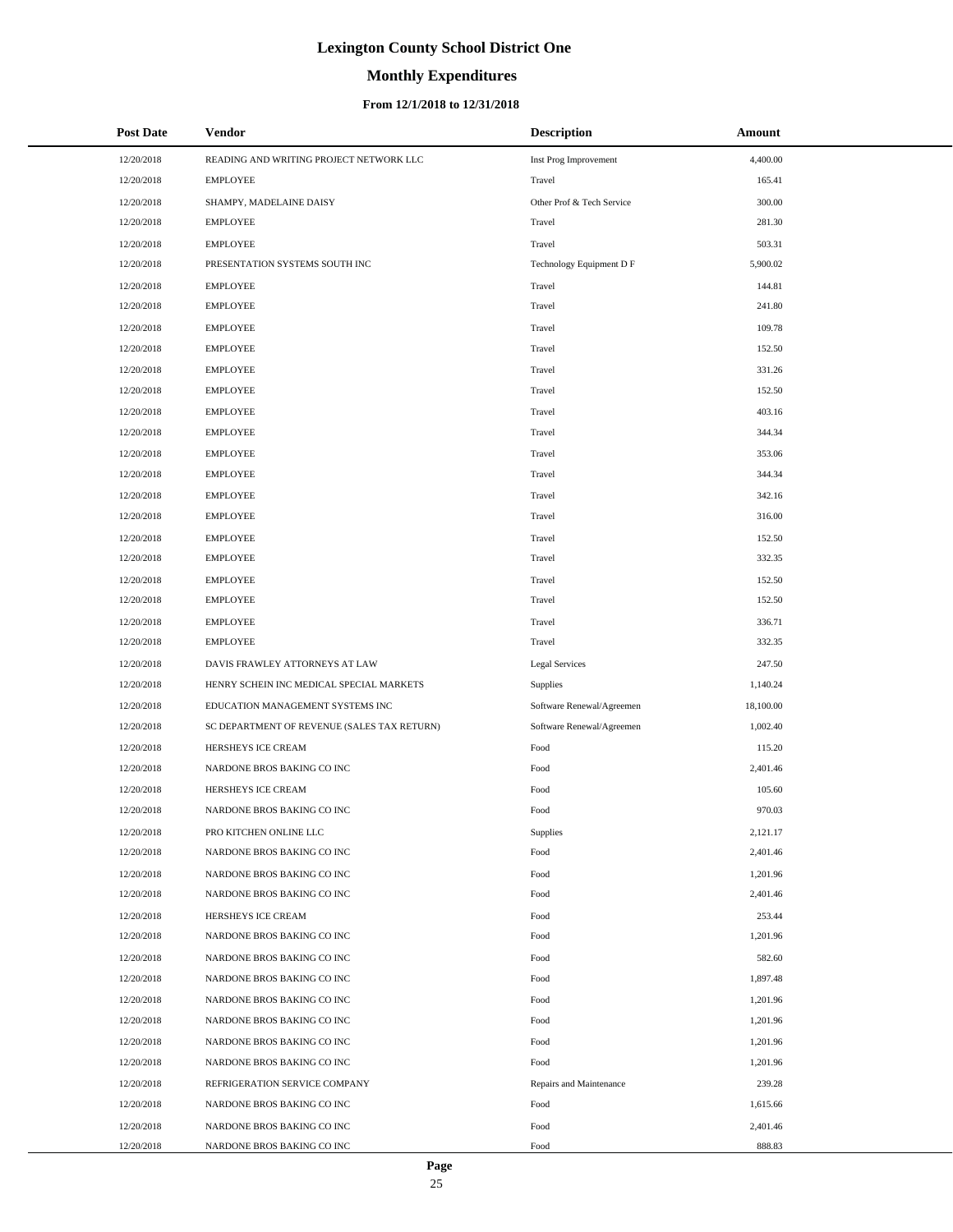# **Monthly Expenditures**

### **From 12/1/2018 to 12/31/2018**

| <b>Post Date</b> | Vendor                                   | <b>Description</b>   | Amount    |
|------------------|------------------------------------------|----------------------|-----------|
| 12/20/2018       | NARDONE BROS BAKING CO INC               | Food                 | 1,615.66  |
| 12/20/2018       | NARDONE BROS BAKING CO INC               | Food                 | 1,792.30  |
| 12/20/2018       | NARDONE BROS BAKING CO INC               | Food                 | 925.87    |
| 12/20/2018       | NARDONE BROS BAKING CO INC               | Food                 | 1,201.96  |
| 12/20/2018       | NARDONE BROS BAKING CO INC               | Food                 | 1,615.66  |
| 12/20/2018       | NARDONE BROS BAKING CO INC               | Food                 | 981.16    |
| 12/20/2018       | NARDONE BROS BAKING CO INC               | Food                 | 1,655.92  |
| 12/20/2018       | NARDONE BROS BAKING CO INC               | Food                 | 981.16    |
| 12/20/2018       | NARDONE BROS BAKING CO INC               | Food                 | 1,201.96  |
| 12/20/2018       | NARDONE BROS BAKING CO INC               | Food                 | 925.87    |
| 12/20/2018       | NARDONE BROS BAKING CO INC               | Food                 | 981.16    |
| 12/20/2018       | NARDONE BROS BAKING CO INC               | Food                 | 981.16    |
| 12/20/2018       | NARDONE BROS BAKING CO INC               | Food                 | 1,655.92  |
| 12/20/2018       | NARDONE BROS BAKING CO INC               | Food                 | 2,320.26  |
| 12/20/2018       | NARDONE BROS BAKING CO INC               | Food                 | 1,025.32  |
| 12/20/2018       | SMARTPHONE MEDIC LLC                     | Pupil Activity       | 199.00    |
| 12/20/2018       | SMARTPHONE MEDIC LLC                     | Pupil Activity       | 1,712.00  |
| 12/20/2018       | SMARTPHONE MEDIC LLC                     | Pupil Activity       | 398.00    |
| 12/20/2018       | SMARTPHONE MEDIC LLC                     | Pupil Activity       | 995.00    |
| 12/20/2018       | SMARTPHONE MEDIC LLC                     | Pupil Activity       | 1,926.00  |
| 12/20/2018       | SMARTPHONE MEDIC LLC                     | Pupil Activity       | 2,354.00  |
| 12/20/2018       | SMARTPHONE MEDIC LLC                     | Pupil Activity       | 2,354.00  |
| $12/20/2018\,$   | SMARTPHONE MEDIC LLC                     | Pupil Activity       | 796.00    |
| 12/20/2018       | SMARTPHONE MEDIC LLC                     | Pupil Activity       | 995.00    |
| 12/20/2018       | AP EXAMS AP PROGRAM                      | Pupil Activity       | 300.00    |
| 12/20/2018       | PRESENTATION SYSTEMS SOUTH INC           | Pupil Activity       | 615.21    |
| 12/20/2018       | <b>EMPLOYEE</b>                          | Pupil Activity       | 102.46    |
| 12/20/2018       | CARROLL, DAN D                           | Pupil Activity       | 102.80    |
| 12/20/2018       | HALL, RUDOLPH                            | Pupil Activity       | 107.30    |
| 12/20/2018       | HARMON, SCOTT                            | Pupil Activity       | 176.20    |
| 12/20/2018       | MASON, JOHN ALLEN                        | Pupil Activity       | 103.70    |
| 12/20/2018       | HENRY SCHEIN INC MEDICAL SPECIAL MARKETS | Pupil Activity       | 271.82    |
| 12/20/2018       | <b>BSN SPORTS</b>                        | Pupil Activity       | 10,262.12 |
| 12/20/2018       | ODOM, BRIAN                              | Pupil Activity       | 109.11    |
| 12/20/2018       | SOUTHERN SCRIPT LLC                      | Pupil Activity       | 786.45    |
| 12/20/2018       | <b>BSN SPORTS</b>                        | Pupil Activity       | 603.45    |
| 12/20/2018       | <b>BSN SPORTS</b>                        | Pupil Activity       | 239.68    |
| 12/20/2018       | KUHN, DAVID H                            | Pupil Activity       | 170.70    |
| 12/20/2018       | COOK, BRENT                              | Pupil Activity       | 164.50    |
| 12/20/2018       | MYERS, NATHAN DONALD                     | Pupil Activity       | 484.60    |
| 12/20/2018       | <b>BSN SPORTS</b>                        | Pupil Activity       | 1,337.50  |
| 12/20/2018       | EMPLOYEE                                 | Pupil Activity       | 105.73    |
| 12/20/2018       | <b>BSN SPORTS</b>                        | Pupil Activity       | 1,802.94  |
| 12/20/2018       | <b>BSN SPORTS</b>                        | Pupil Activity       | 1,358.90  |
| 12/20/2018       | EMPLOYEE                                 | Travel               | 152.50    |
| 12/21/2018       | MACKIN LIBRARY MEDIA                     | <b>Library Books</b> | 1,063.96  |
| 12/21/2018       | <b>EMPLOYEE</b>                          | Travel               | 109.27    |
| 12/21/2018       | LRP MEDIA GROUP                          | Supplies             | 175.00    |